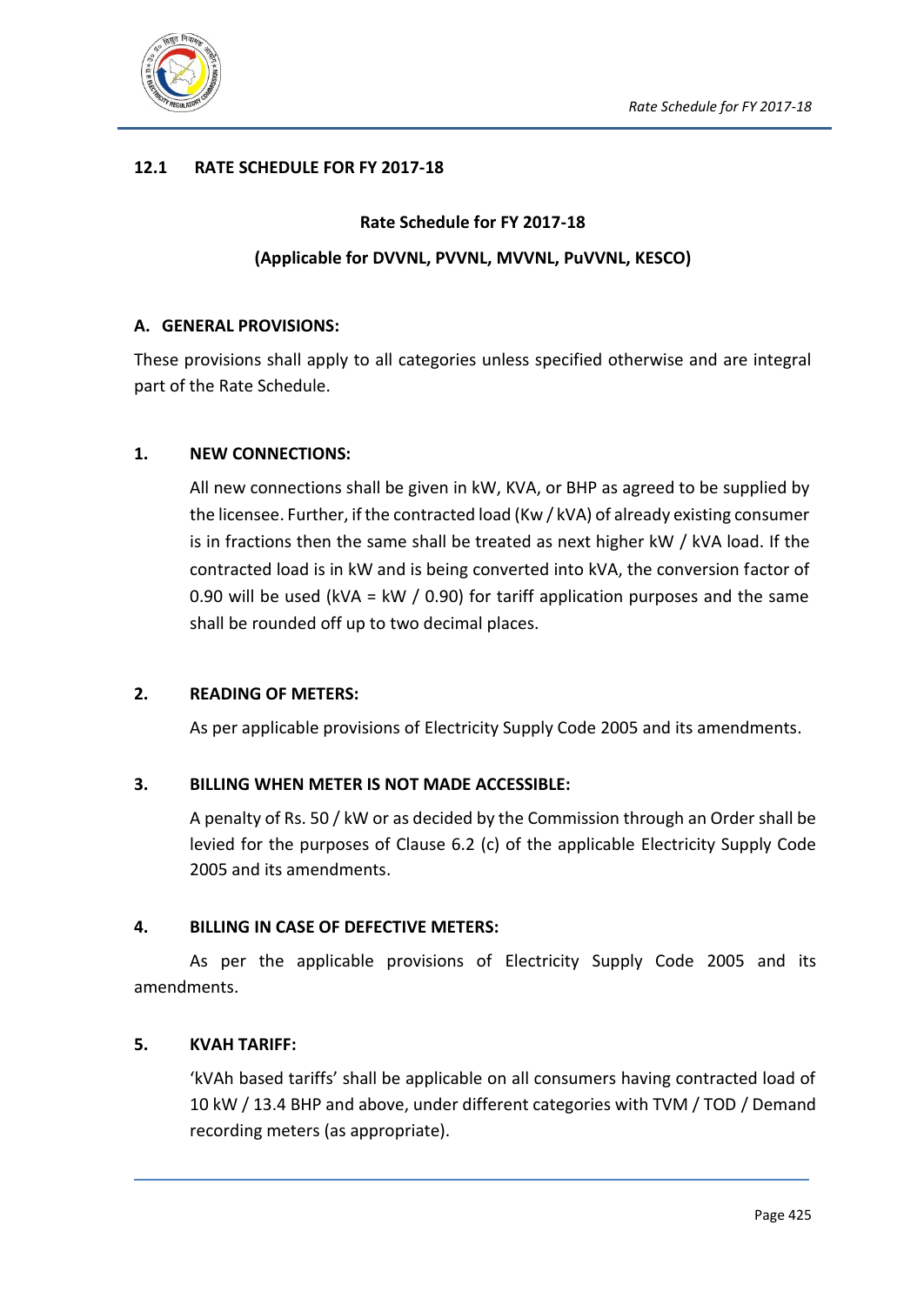

The rates prescribed in different categories in terms of kW and kWh will be converted into appropriate kVA and kVAh by multiplying Fixed / Demand Charges and Energy Charges by an average power factor of 0.90. Similarly, the Fixed / Demand Charges expressed in BHP can be converted into respective kVA rates in accordance with formula given below:

## **Fixed Charges in kVA = (Fixed Charges in BHP / 0.746) \* 0 .90**

**Fixed Charges in kVA = (Fixed Charges in kW \* 0.90)**

## **Energy Charges in kVAh = (Energy Charges in kWh \* 0.90)**

The converted rates (i.e. Energy charge in Rs. / kVAh and Fixed / Demand charges in Rs. / kVA) will be rounded up to two decimal places.

Further, for converting energy slabs of different categories specified in kWh to kVAh, average power factor of 0.90 will be used as a converting factor for converting each energy slab (specified in kWh) into energy slabs (in KVAh). The converted energy slabs (in KVAh) will be rounded to next higher kVAh.

**Note 1:** In case of kVAh billing only kVAh reading will be used for billing purpose.

**Note 2:** If the average power factor of a consumer in a billing cycle is leading and is within the range of 0.95 - 1.00, then for tariff application purposes such leading power factor shall be treated as unity. The bills of such consumers shall be prepared on kwh basis. However, if the leading power factor is below 0.95 (lead) then the consumer shall be billed as per the kVAh reading indicated by the meter. However, the aforesaid provision of treating power factor below 0.95 (lead) as the commensurate lagging power factor, for the purposes of billing, shall not be applicable on HV-3 category and shall be treated as unity. Hence, for HV-3, "lag only" logic of the meter should be used which blocks leading kVArh.

#### **6. BILLABLE LOAD / DEMAND:**

For all consumers having TVM / TOD / Demand recording meters installed, the billable load / demand during a month shall be the actual maximum load / demand as recorded by the meter (can be in parts of kW or kVA) or 75% of the contracted load / demand (kW or kVA), whichever is higher.

In case the Licensee's meter reader does not note the actual maximum load / demand, then the Licensee will raise the bill at 75% of the contracted load and in cases where the consumer approaches the Licensee with a meter reading but does not provide the proof of actual maximum load / demand displayed on his meter, then in such case the Licensee will raise the bill at 100% of the contracted load.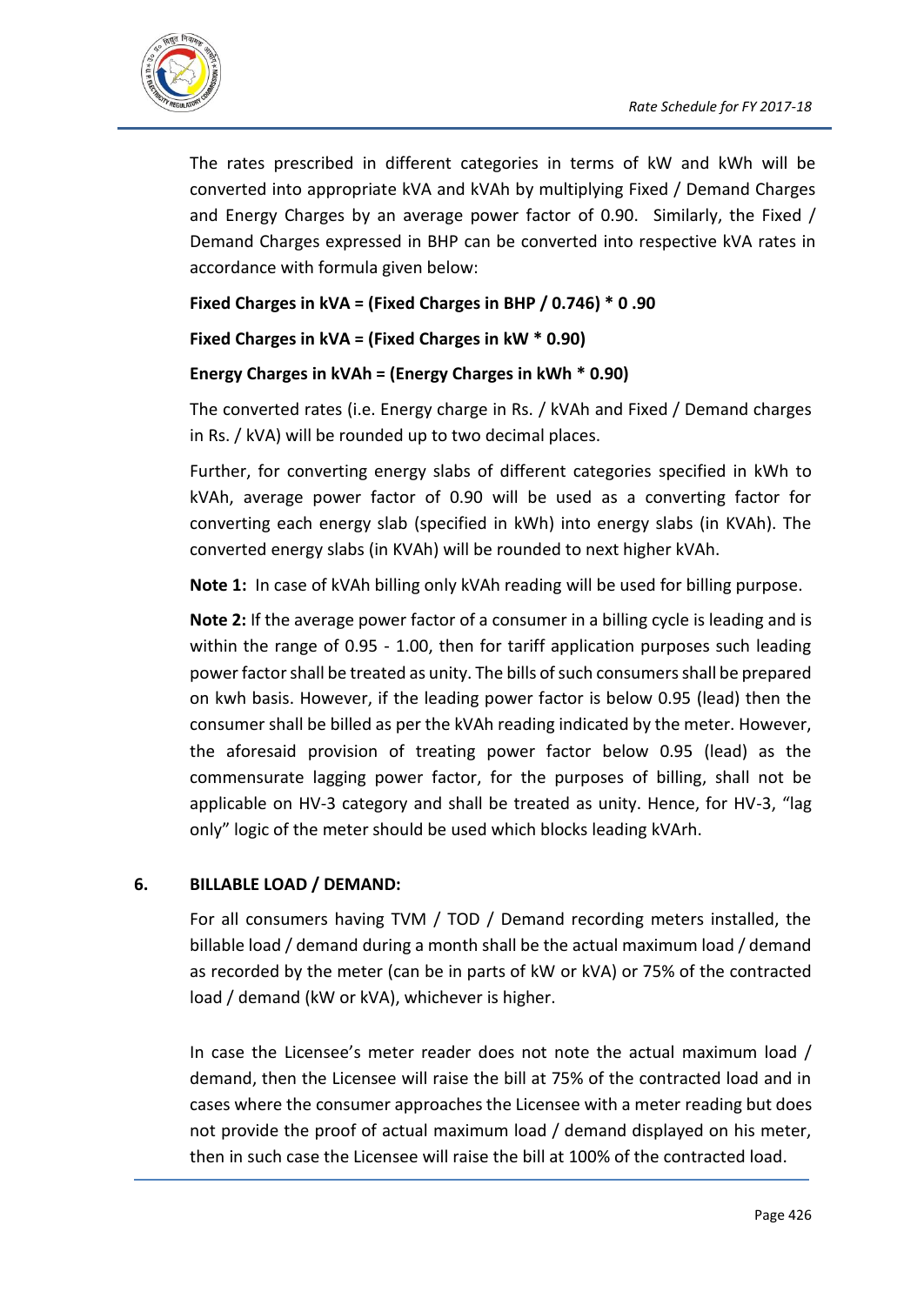

Further in case a consumer feels that his maximum load / demand reading has been noted wrong, the consumer may approach the licensee with a photo of the actual maximum load / demand reading displayed on his meter of the concerned month. The licensee shall accept the same for the purpose of computation of billable demand, however if the licensee wishes to, it can get the same verified within 5 days.

## **7. SURCHARGE / PENALTY:**

## **(i) DELAYED PAYMENT:**

If a consumer fails to pay his electricity bill by the due date specified therein, a late payment surcharge shall be levied at 1.25% on the dues (excluding late payment surcharge) per month; up-to first three months of delay and subsequently at 2.00% on the dues (excluding late payment surcharge) per month of delay. Late payment surcharge shall be calculated proportionately for the number of days for which the payment is delayed beyond the due date specified in the bill and levied on the unpaid amount of the bill excluding delayed payment surcharge. Imposition of this surcharge is without prejudice to the right of the Licensee to disconnect the supply or take any other measure permissible under the law.

## **(ii) CHARGES FOR EXCEEDING CONTRACTED DEMAND:**

a) If the maximum load / demand in any month of a **domestic consumer** having TVM / TOD / Demand recording meter exceeds the contracted load / demand, then such excess load / demand shall be levied equal to 100% of the normal rate apart from the normal fixed / demand charge as per the maximum load / demand recorded by the meter. Further, if the consumer is found to have exceeded the contracted load / demand for continuous previous three months, the consumer shall be served a notice of one month advising him to get the contracted load enhanced as per the provisions of the Electricity Supply Code, 2005 and amendments thereof. However, the consumer shall be charged for excess load for the period the load is found to exceed the contracted load. The Licensee shall merge the excess load with the previously sanctioned load, and levy additional charges calculated as above, along with additional security. Subsequent action regarding the increase in contracted load, or otherwise shall be taken only after due examination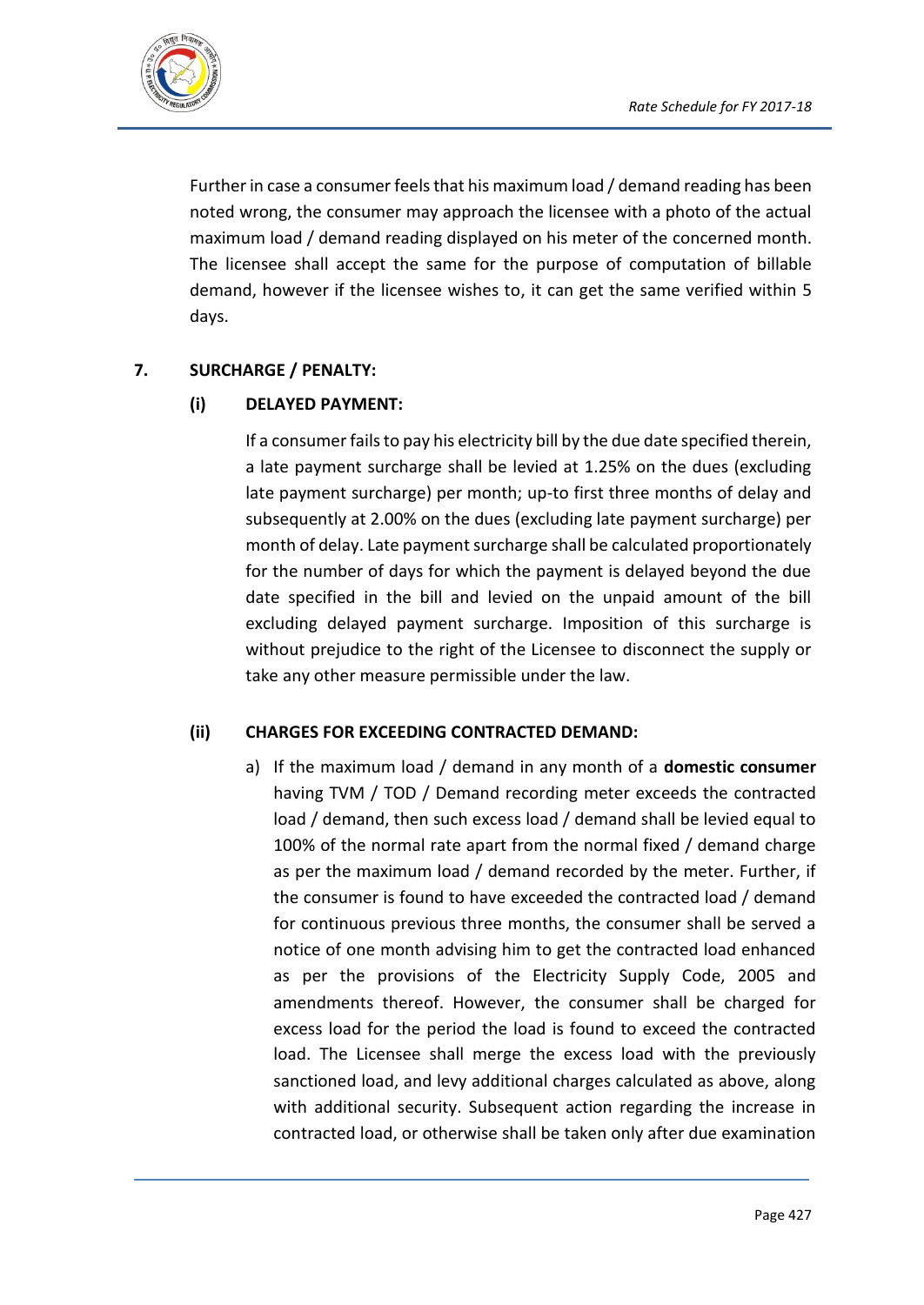

of the consumer's reply to the notice and a written order in this respect by the Licensee.

- b) If the maximum load / demand in any month, for the consumers of **other category (except (a) above)** having TVM / TOD / Demand recording meter exceeds the contracted load / demand, then such excess load / demand shall be levied equal to 200% of the normal rate apart from the normal fixed / demand charges as per the maximum load / demand recorded by the meter.
- c) Any surcharge / penalty shall be over and above the minimum charge, if the consumption bill of the consumer is being prepared on the basis of minimum charge.
- d) Provided where no TVM / TOD / Demand recording meter is installed, the excess load / demand charge shall be levied as per the Electricity Supply Code, 2005 as amended from time to time.

## **8. POWER FACTOR SURCHARGE:**

- i. Power factor surcharge shall not be levied where consumer is being billed on kVAh consumption basis.
- ii. It shall be obligatory for all consumers to maintain an average power factor of 0.90 or more during any billing period. No new connections of motive power loads / inductive loads above 3 kW, other than under LMV-1 and LMV-2 category, and / or of welding transformers above 1 kVA shall be given, unless shunt capacitors having I.S.I specifications of appropriate ratings are installed, as described in section H - 'LIST OF POWER FACTOR APPARATUS' of this Rate Schedule.
- iii. In respect of the consumers with or without TVM / TOD / Demand recording meters, excluding consumers under LMV-1 category up to contracted load of 10 kW and LMV-2 category up to contracted load of 5 kW, if on inspection it is found that capacitors of appropriate rating are missing or inoperational and Licensee can prove that the absence of capacitor is bringing down the power factor of the consumer below the obligatory norm of 0.90; then a surcharge of 15% on the 'RATE' shall be levied on such consumers. Licensee may also initiate action under the relevant provisions of the Electricity Act, 2003, as amended from time to time.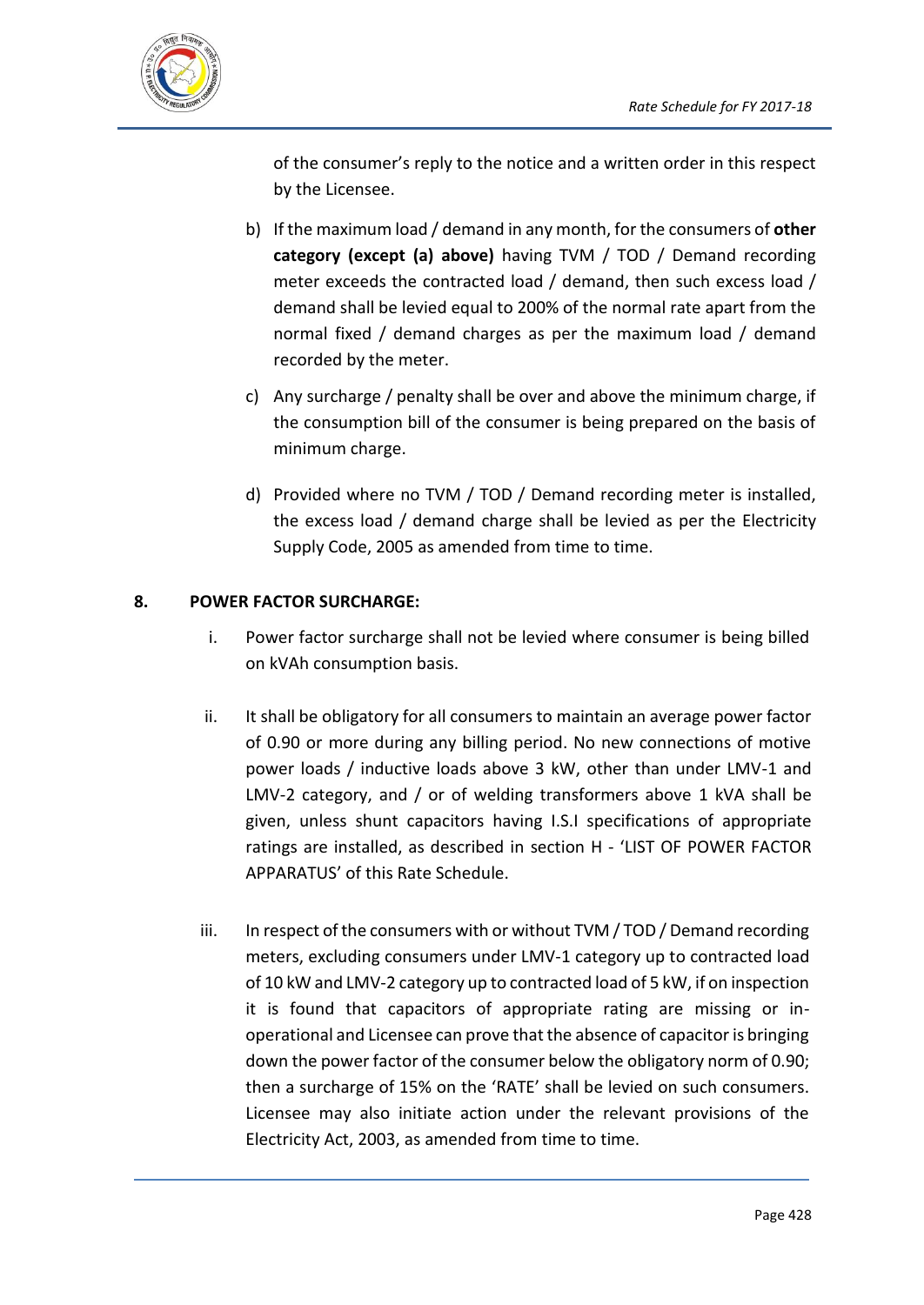

Notwithstanding anything contained above, the Licensee also has a right to disconnect the power supply, if the power factor falls below 0.75.

iv. Power factor surcharge shall however, not be levied during the period of disconnection on account of any reason whatsoever.

## **9. PROTECTIVE LOAD AND PROTECTIVE LOAD CHARGE:**

Consumers getting supply on independent feeder at 11kV & above voltage, emanating from sub-station, may opt for facility of protective load and avail supply during the period of scheduled rostering imposed by the Licensee, except under emergency rostering. An additional charge @ 100% of base demand charges shall be levied on the sanctioned protective load (as per Electricity Supply Code, 2005 and its amendments) per month as protective load charge. However, consumers of LMV-4 (A) - Public Institutions will pay the additional charge  $\omega$  25% of base demand charges only. During the period of scheduled rostering, the load shall not exceed the sanctioned protective load. In case the consumer exceeds the sanctioned protective load during scheduled rostering, he shall be liable to pay twice the prescribed additional charges for such excess load.

#### **10. ROUNDING OFF:**

All bills will be rounded off to the nearest rupee i.e. up to 49 paisa shall be rounded down to previous rupee and 50 paisa upwards shall be rounded up to next rupee. The difference due to such rounding shall be adjusted in subsequent bills.

## **11. OPTION OF MIGRATION TO HV-1 & HV-2 CATEGORY:**

The consumer under LMV-2 and LMV-4 with contracted load above 50 kW and getting supply at 11 kV & above voltage shall have an option to migrate to the HV-1 category and LMV-6 consumers with contracted load above 50 kW and getting supply at 11 kV & above voltage shall have an option to migrate to the HV-2 category. Furthermore, the consumers shall have an option of migrating back to the original category on payment of charges prescribed in Cost Data Book for change in voltage level.

## **12. PRE-PAID METERS / AUTOMATIC METER READING SYSTEM:**

(i) Any consumer having prepaid meters shall also be entitled to a discount of 1.25% on the 'RATE' as defined in the Tariff Order.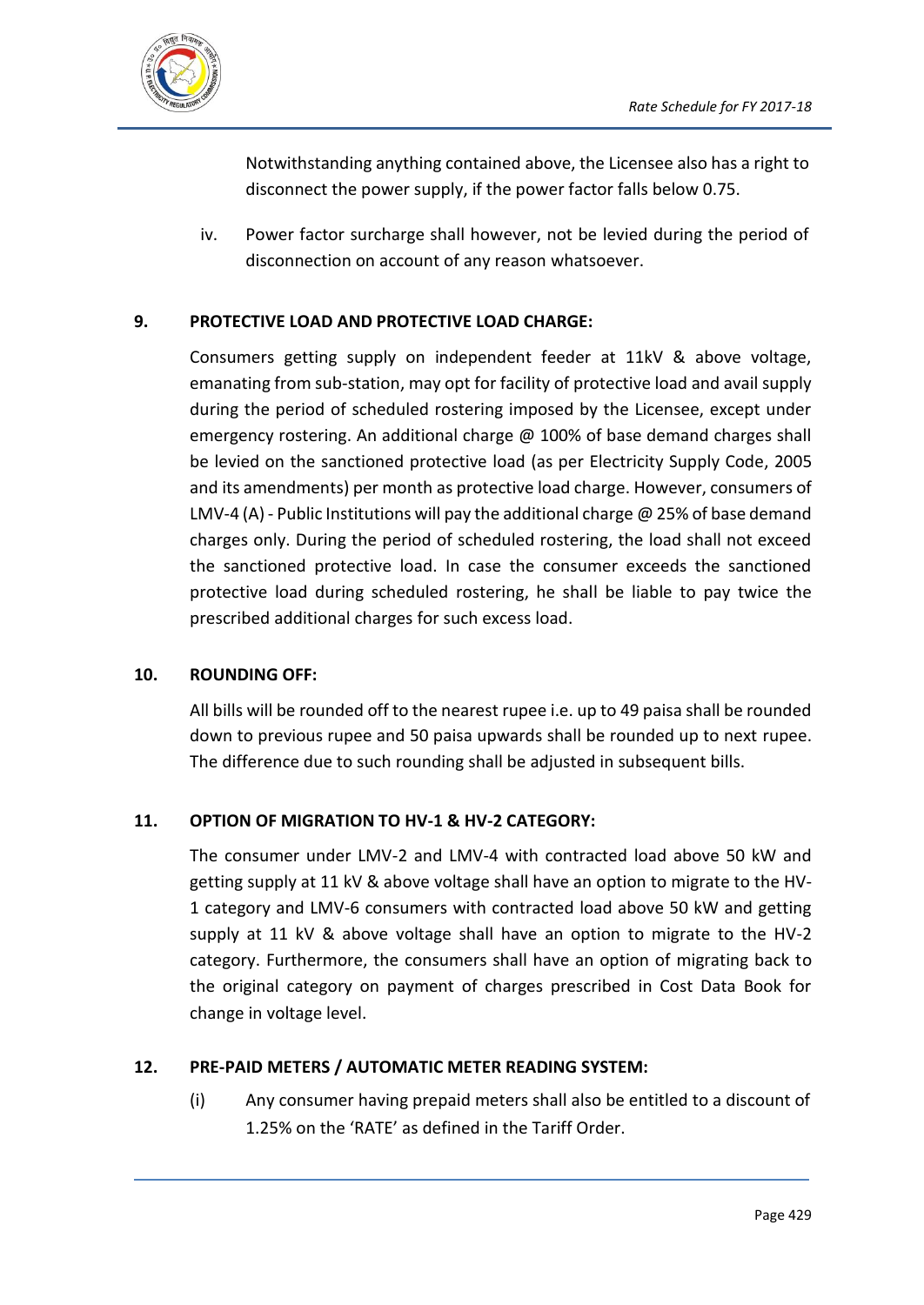

(ii) The token charges for code generation for prepaid meters shall be Rs. 10/ per token or as decided by the Commission from time to time.

## **13. CONSUMERS NOT COVERED UNDER ANY RATE SCHEDULE OR EXPRESSLY EXCLUDED FROM ANY CATEGORY:**

For consumers of light, fan & power (excluding motive power loads) not covered under any rate schedule or expressly excluded from any LMV rate schedule will be categorized under LMV-2.

**14.** A consumer under metered category may undertake any extension work, in the same premises, on his existing connection without taking any temporary connection as long as his demand does not exceed his contracted demand and the consumer shall be billed in accordance with the tariff applicable to that category of consumer.

## **15. SOLAR WATER HEATER REBATE:**

If consumer installs and uses solar water heating system of 100 litres or more, a rebate of Rs. 100 /- per month or actual bill for that month whichever is lower shall be given. The same shall be subject to the condition that consumer gives an affidavit to the licensee to the effect that he has installed such system and is in working condition, which the licensee shall be free to verify from time to time. If any such claim is found to be false, in addition to punitive legal action that may be taken against such consumer, the licensee will recover the total rebate allowed to the consumer with 100% penalty and debar him from availing such rebate for the next 12 months.

## **16. REBATE ON PAYMENT ON OR BEFORE DUE DATE:**

A rebate at the rate of 1.00 % on the 'RATE' shall be given in case the payment is made on or before the due date. The consumers having any arrears in the bill shall not be entitled for this rebate. The consumers who have made advance deposit against their future monthly energy bills shall also be eligible for the above rebate applicable on the 'RATE'.

## **17. REBATE TO CONSUMERS WHO SHIFT FROM UNMETERED TO METERED CONNECTION:**

In case any rural consumer shifts from unmetered to metered category, he shall be entitled to rebate of 10% on the 'RATE' which shall be applicable from date of installation of meter till end of FY 2017-18.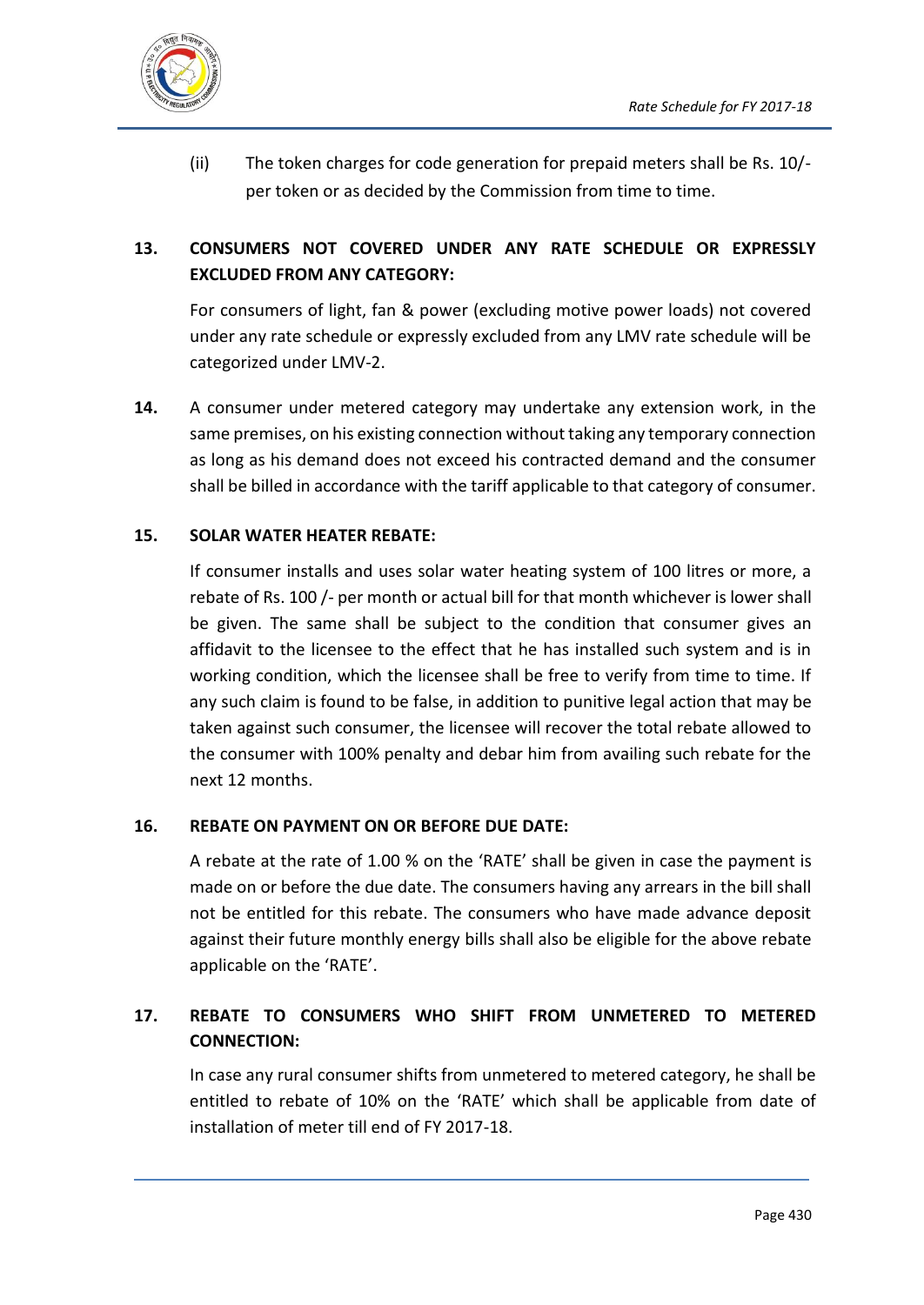

## **18. SCHEME FOR ADVANCE DEPOSIT FOR FUTURE MONTHLY ENERGY BILLS:**

If a consumer intends to make advance deposit against his future monthly energy bills, the Licensee shall accept such payment and this amount shall be adjusted only towards his future monthly energy bills. On such advance deposit the consumers shall be paid interest, at the interest rate applicable on security deposit, for the period during which advance exists for each month on reducing balance method and amount so accrued shall be adjusted in the electricity bills which shall be shown separately in the bill of each month. Further, quarterly report regarding the same must be submitted to the Commission.

## **19. FACILITATION CHARGE FOR ONLINE PAYMENT:**

- (i) No transaction charge shall be collected from the consumers making their payment through internet banking.
- (ii) The Licensees shall bear the transaction charges for transactions up to Rs. 4,000 for payment of bill through internet using Credit Card / Debit Card.

#### **20. MINIMUM CHARGE:**

Minimum charge is the charge in accordance with the tariff in force from time to time and come into effect only when sum of fixed / demand charges and energy charges are less than a certain prescribed amount i.e. Minimum Charges. For each month, consumer will pay an amount that is higher of the following:

- Fixed / Demand charges (if any) plus Energy Charge on the basis of actual consumption for the month and additional charges such as Electricity Duty, Regulatory Surcharges, FPPCA / Incremental Cost Surcharges and any other charges as specified by the Commission from time to time.
- Monthly minimum charge as specified by the Commission and computed at the contracted load and additional charges such as Electricity Duty, Regulatory Surcharges, FPPCA / Incremental Cost Surcharges and any other charges as specified by the Commission from time to time.

## **21. EXEMPTION FROM MINIMUM CHARGE FOR USING SOLAR POWER:**

If a consumer under LMV-2 (Non - domestic light, fan and power) category installs a rooftop solar plant under the provisions of UPERC (Rooftop Solar PV Grid Interactive Systems Gross / Net Metering) Regulations, 2015 with maximum peak capacity of the grid connected rooftop solar PV system not exceeding 100% of the sanctioned load / demand of the consumer, then such consumer shall be exempted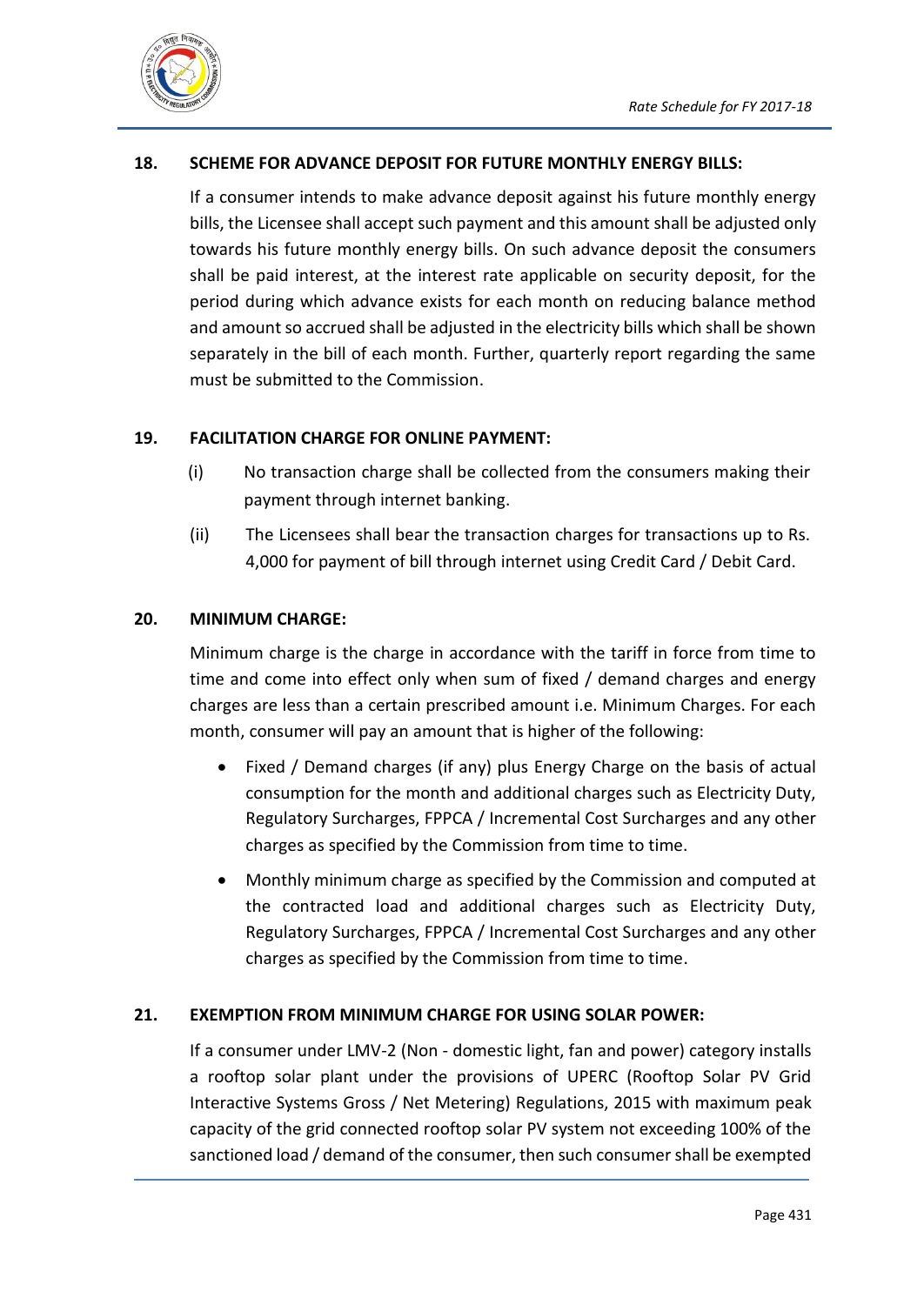

from payment of monthly minimum charges. Such exemption shall be in force till the time the solar plant remains fully operational.

## **22. INTEREST ON DUES PAYABLE TO CONSUMER BY THE LICENSEE:**

If a consumer becomes eligible for dues from the Licensee which may arise out of rectification / adjustment / settlement of bill(s), then such consumer will also be entitled to get interest at rate applicable for interest on security deposits on all the dues payable by the Licensee to the consumer. The Licensee shall compute the interest amount for the period during which such pending amounts exists and adjust such interest towards the future monthly bills of consumers. After adjustment of the interest amount in a particular month, the balance amount, will be carried forward to next month for adjustment with interest on balance amount. The details of such interest amount and adjustment made during the month shall be shown separately in the bill. Further, separate accounting of interest paid must be maintained by the Licensees.

## **23. DEFINITION OF RURAL SCHEDULE:**

Rural Schedule means supply schedule as defined and notified by State Load Despatch Centre (SLDC), Lucknow from time to time.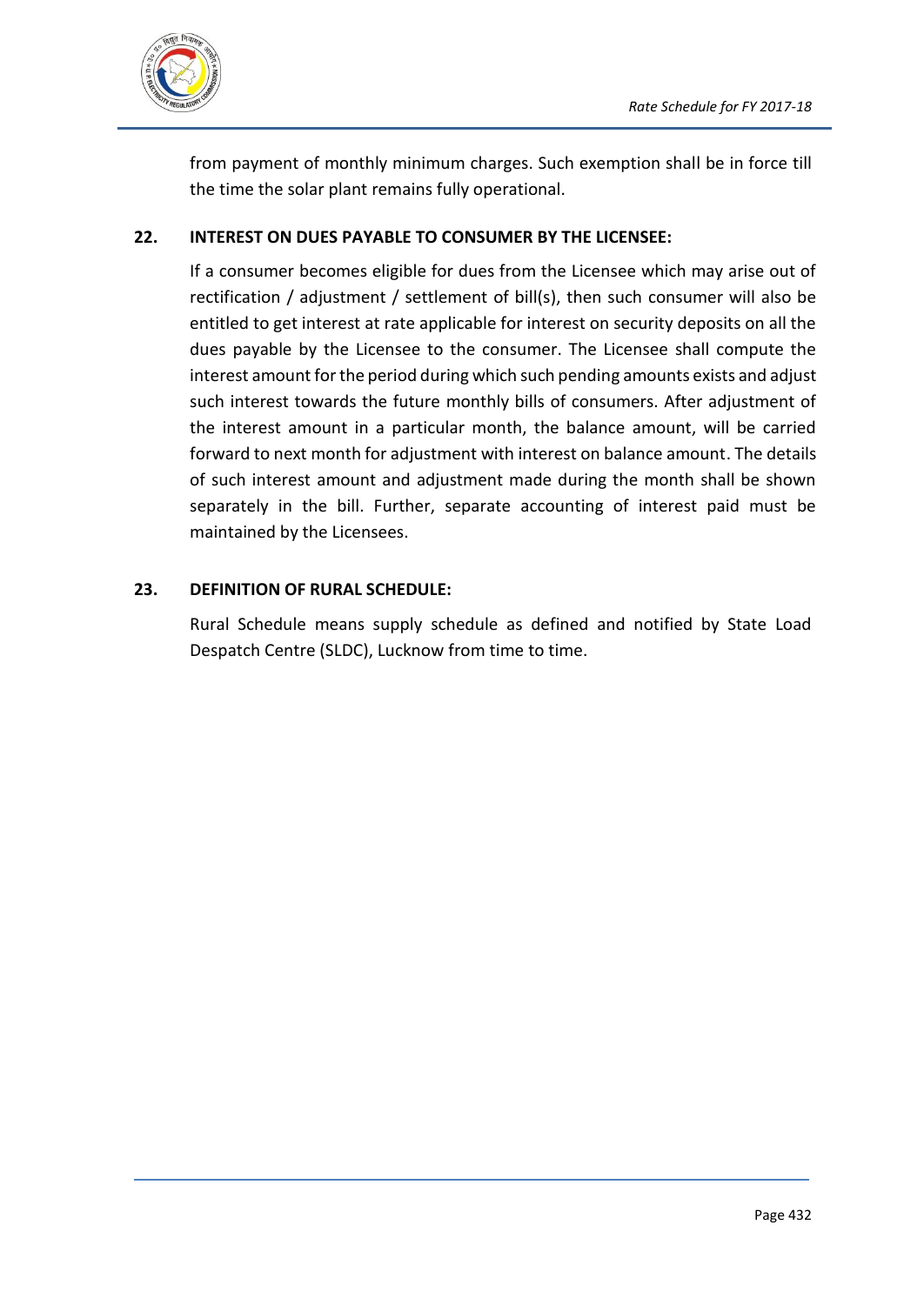

## **B. RETAIL TARIFFS FOR FINANCIAL YEAR 2017-18**

## **RATE SCHEDULE LMV – 1:**

#### **DOMESTIC LIGHT, FAN & POWER:**

#### **1. APPLICABILITY:**

This schedule shall apply to:

- a) Premises for residential / domestic purpose, Accommodation for Paying Guests for Domestic purpose (Excluding Guest Houses), Janata Service Connections, Kutir Jyoti Connections, Jhuggi / Hutments, Places of Worship (e.g. Temples, Mosques, Gurudwaras, Churches) and Electric Crematoria, Shelter Homes, orphanages, old age homes, Institutions run for mentally retarded and forsaken children.
- b) Mixed Loads

#### **i. 50 kW and above**

- a. Registered Societies, Residential Colonies / Townships, Residential Multi-Storied Buildings with mixed loads (getting supply at single point) with the condition that at least 70% of the total contracted load shall be exclusively for the purposes of domestic light, fan and power. The above mixed load, within 70%, shall also include the load required for lifts, water pumps and common lighting,
- b. Military Engineer Service (MES) for Defence Establishments (Mixed load without any load restriction).

#### **ii. Less than 50 kW**

Except for the case as specified in Regulation 3.3 (e) of Electricity Supply Code, 2005 as amended from time to time, if any portion of the load is utilized for conduct of business for non-domestic purposes then the entire energy consumed shall be charged under the rate schedule of higher charge

## **2. CHARACTER AND POINT OF SUPPLY:**

As per the applicable provisions of Electricity Supply Code, 2005 and its amendments.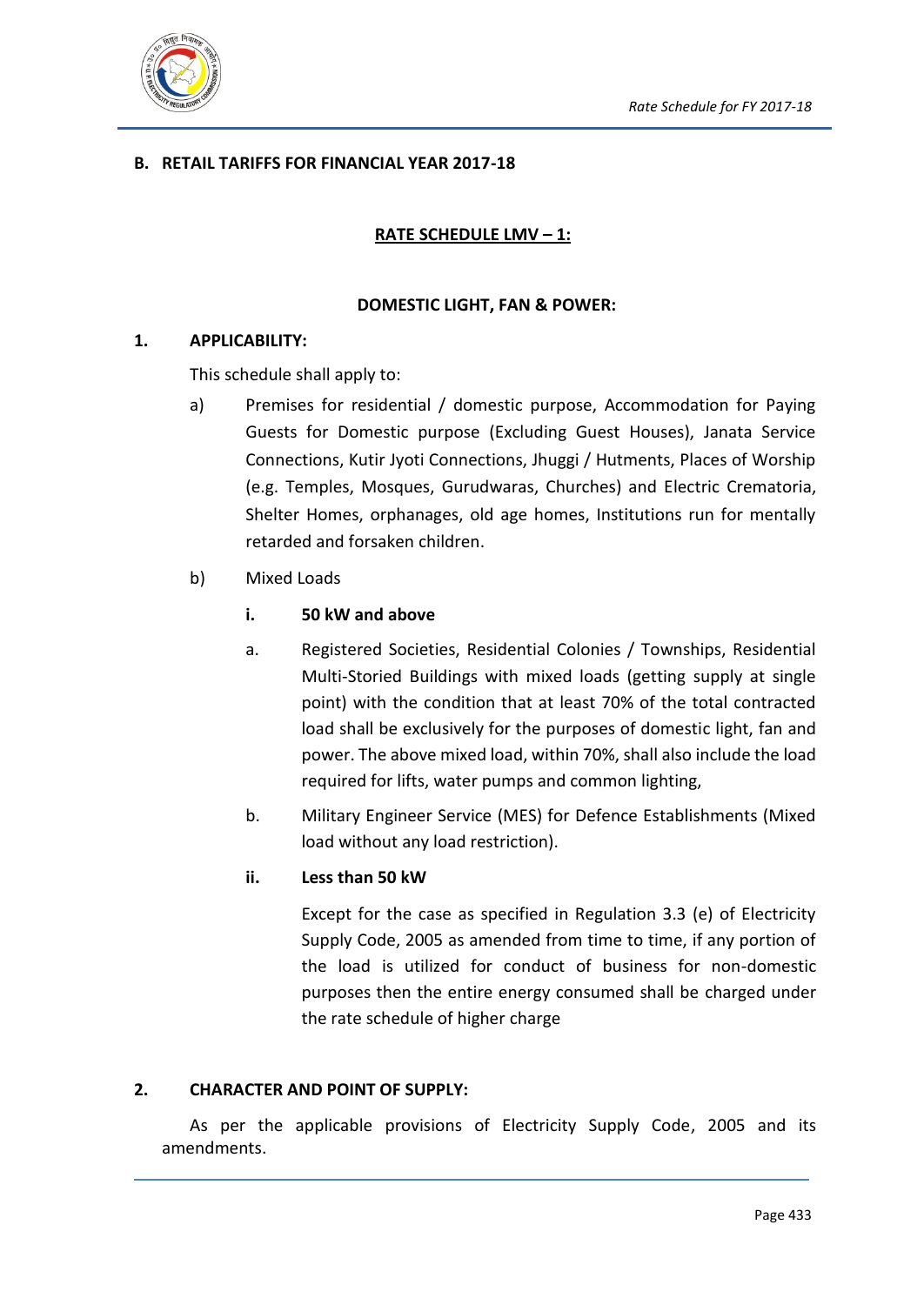

## **3. RATE:**

Rate, gives the fixed and energy charges at which the consumer shall be billed during the billing period applicable to the category:

### **(a) Consumers getting supply as per 'Rural Schedule':**

| <b>Description</b> | <b>Description</b> | <b>Fixed charge</b>   | Energy charge) |
|--------------------|--------------------|-----------------------|----------------|
| i) Un-metered      | All Load           | Rs. 300 / kW / month* | Nil            |

\*Note: The RATE will be Rs. 400 / kW / month from 1st April, 2018 onwards.

| <b>Description</b> | Fixed*<br><b>Consumption Range</b><br>Charge                        |  | <b>Energy Charge</b> |
|--------------------|---------------------------------------------------------------------|--|----------------------|
|                    | For first 100 kWh / month*                                          |  |                      |
|                    | For next 101 - 150 kWh / month                                      |  | Rs. 3.50 / kWh       |
| ii) Metered        | Rs. 80.00 /<br>For next $151 - 300$ kWh / month<br>kW / month       |  | Rs. 4.50 / kWh       |
|                    | For next 301 - 500 kWh / month                                      |  | Rs. 5.00 / kWh       |
|                    | For above 500 kWh / month<br>(Starting from 501 <sup>st</sup> unit) |  | Rs. 5.50 / kWh       |

*\*For consumers with contracted load upto 1 KW and not consuming more than 100 units per month, fixed charges shall be Rs. 50.00 / kW / month*

## **(b) Supply at Single Point for bulk loads (50 kW and above, Supplied at any Voltage):**

| <b>Description</b>                                                                                                                                                                                                                                                                                                                                                                                                                                                                      | <b>Fixed Charge</b>       | <b>Energy Charge</b> |
|-----------------------------------------------------------------------------------------------------------------------------------------------------------------------------------------------------------------------------------------------------------------------------------------------------------------------------------------------------------------------------------------------------------------------------------------------------------------------------------------|---------------------------|----------------------|
| Townships, Registered<br>For<br>Societies,<br>Residential Colonies, multi-storied residential<br>complexes (including lifts, water pumps and<br>common lighting within the premises) with<br>loads 50 kW and above with the restriction that<br>at least 70% of the total contracted load is<br>meant exclusively for the domestic light, fan<br>and power purposes and for Military Engineer<br>Service (MES) for Defence Establishments<br>(Mixed load without any load restriction). | Rs. 95.00 / kW /<br>Month | Rs. 6.10 / kWh       |

The body seeking the supply at Single point for bulk loads under this category shall be considered as a deemed franchisee of the Licensee. Such body shall charge not more than 5% additional charge on the above specified 'Rate' from its consumers apart from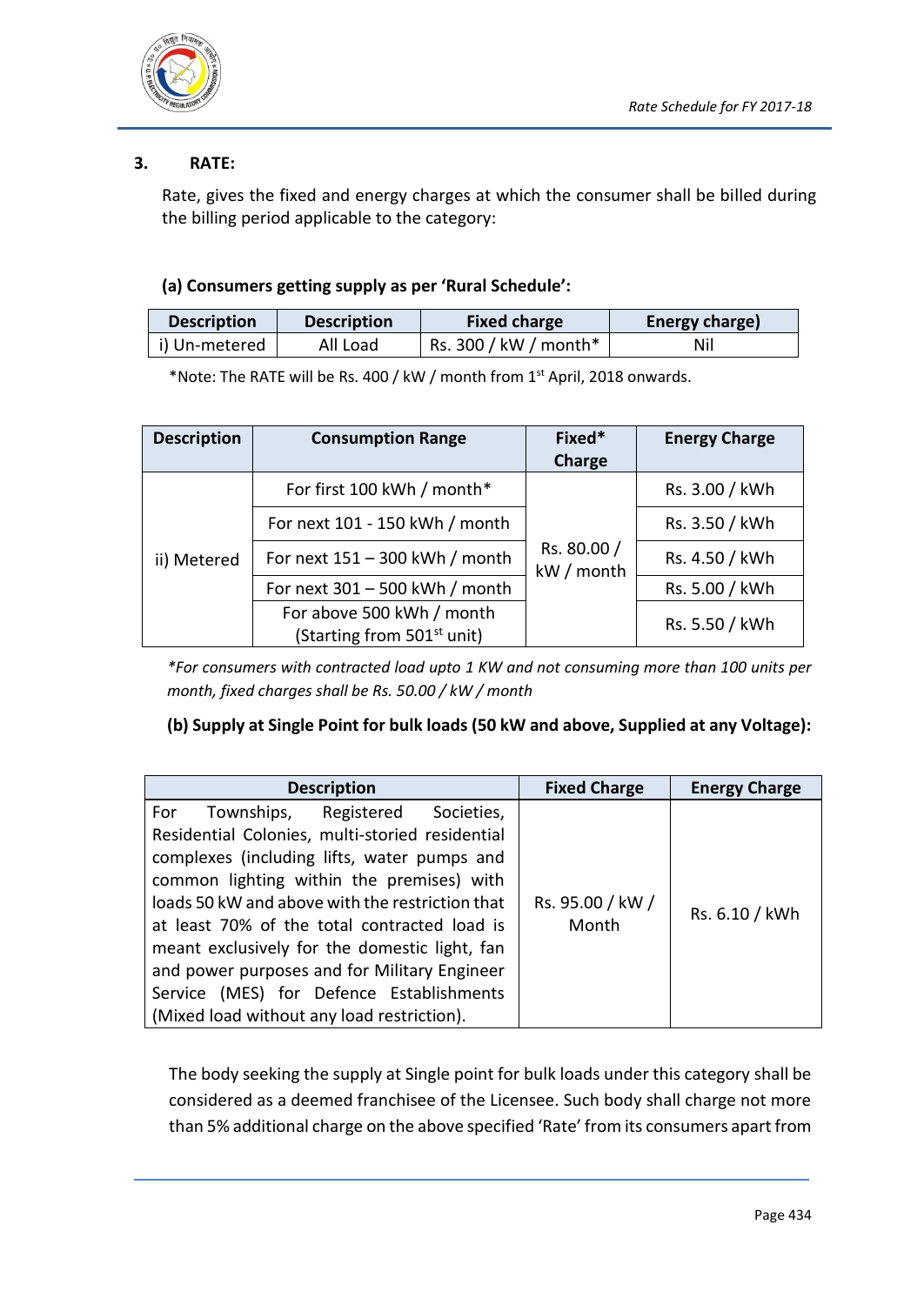

other applicable charges such as Regulatory Surcharge, Penalty, Rebate and Electricity Duty on actual basis.

The 5% additional charge shall be towards facilitating supply of electricity to the individual members to recover its expenses towards supply of electricity, distribution loss, electrical maintenance in its supply area, billing, accounting and audit etc.

The deemed franchisee is required to provide to all its consumers and the licensee, a copy of the detailed computation of the details of the amounts realized from all the individual consumers and the amount paid to the licensee for every billing cycle on half yearly basis. If he fails to do so, then the consumers may approach the Consumer Grievance Redressal Forum (CGRF) having jurisdiction over their local area for the redressal of their grievances.

The deemed franchisee shall arrange to get its account(s) audited by a Chartered Accountant mandatorily. The audited accounts will be made available to all the consumers of the deemed franchisee within 3 months of the closure of that financial year. If he fails to do so, then the consumers may approach the Consumer Grievance Redressal Forum (CGRF) having jurisdiction over their local area for the redressal of their grievances.

The deemed franchisee should separately meter the electricity supplied from back up arrangements like DG sets etc. The bill of its consumers should clearly depict the units and rate of electricity supplied through back up arrangement and electricity supplied through Licensee.

The deemed franchisee shall not disconnect the supply of electricity of its consumers on the pretext of defaults in payments related to other charges except for the electricity dues regarding the electricity consumed by its consumers and electricity charges for lift, water lifting pump, streetlight if any, corridor / campus lighting and other common facilities.

In case the deemed franchisee exceeds the contracted load / demand under the provisions of Clause 7(ii) – 'Charges for Exceeding Contracted demand' of the General Provisions of this Rate Schedule, only in such case the deemed franchisee will recover the same from the individual members who were responsible for it on the basis of their individual excess demands.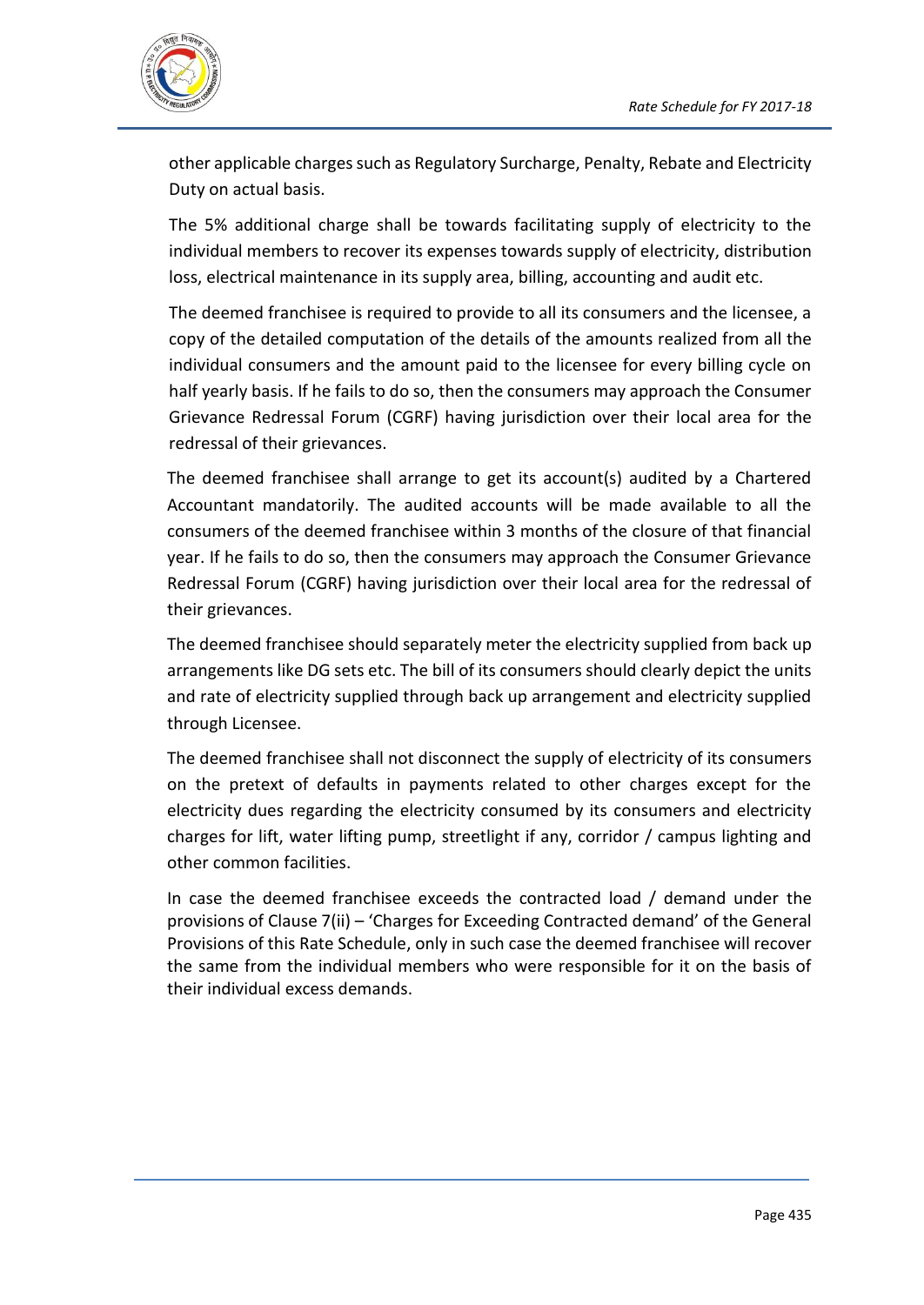

## **(c) OTHER METERED DOMESTIC CONSUMERS:**

**1. Lifeline consumers:** Consumers with contracted load of 1 kW, energy consumption up to 100 kWh / month.

| <b>Description</b>           | <b>Fixed Charge</b>    | <b>Energy Charge</b> |  |
|------------------------------|------------------------|----------------------|--|
| Loads upto 1 kW only and for | Rs. 50.00 / kW / month | Rs. 3.00 / kWh       |  |
| consumption up to 100 kWh /  |                        |                      |  |
| month                        |                        |                      |  |

**2. Others:** Other than Lifeline consumers (i.e. consumers who do not qualify under the criteria laid above for lifeline consumers.)

| <b>Description</b> | <b>Consumption Range</b>                                               | <b>Fixed Charge</b>        | <b>Energy Charge</b> |
|--------------------|------------------------------------------------------------------------|----------------------------|----------------------|
|                    | For first 150 kWh / month                                              |                            | Rs. 4.90 / kWh       |
|                    | For next 151 - 300 kWh /<br>month                                      |                            | Rs. 5.40 / kWh       |
| All loads          | For next 301 - 500 kWh /<br>month                                      | Rs. 100.00 / kW /<br>month | Rs. 6.20 / kWh       |
|                    | For above 500 kWh /<br>month<br>(Starting from 501 <sup>st</sup> unit) |                            | Rs. 6.50 / kWh       |

#### **Note:**

For all consumers under this category the maximum demand during the month recorded by the meter has to be essentially indicated in their monthly bills. However, this condition would be mandatory only in case meter reading is done by the Licensee. Accordingly, if the bill is being prepared on the basis of reading being submitted by the consumer then the consumer would not be liable to furnish maximum demand during the month and his bill would not be held back for lack of data of maximum demand.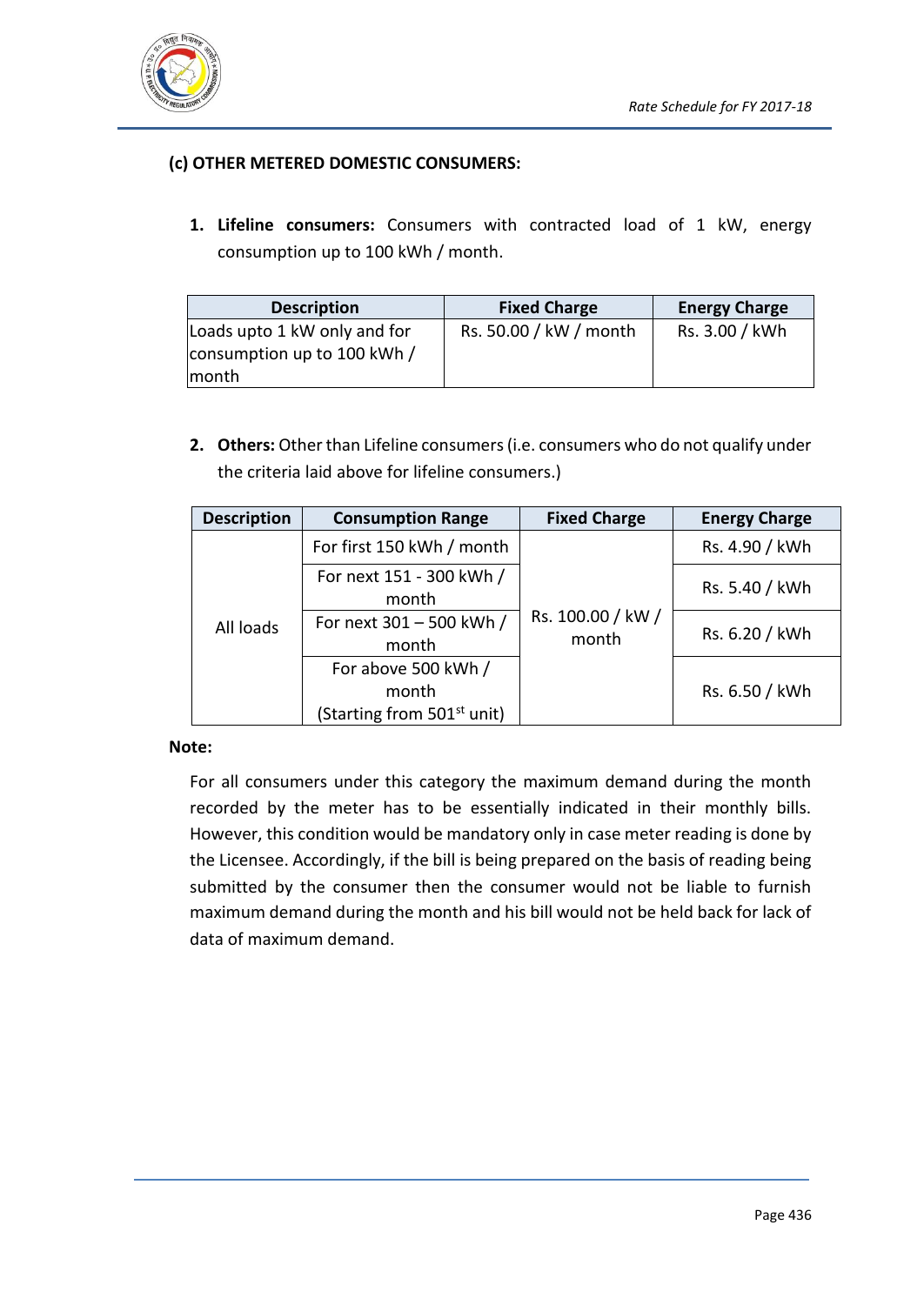

## **RATE SCHEDULE LMV– 2:**

## **NON - DOMESTIC LIGHT, FAN AND POWER:**

## **1. APPLICABILITY:**

This schedule shall apply to all consumers using electric energy for Light, Fan and Power loads for Non-Domestic purposes, like all type of Shops including Patri Shopkeepers, Hotels, Restaurants, Private Guest Houses, Private Transit Hostels, Private Students Hostels, Marriage Houses, Show-Rooms, Commercial / Trading Establishments, Cinema and Theatres, Banks, Cable T.V. Operators, Telephone Booths / PCO (STD / ISD), Fax Communication Centres, Photo Copiers, Cyber Café, Private Diagnostic Centres including X-Ray Plants, MRI Centres, CAT Scan Centres, Pathologies and Private Advertising / Sign Posts / Sign Boards, Commercial Institutions / Societies, Automobile Service Centres, Coaching Institutes, Private Museums, Power Looms with less than 5 kW load and for all companies registered under the Companies Act, 1956 with loads less than 75 kW.

## **2**. **Character and Point of Supply:**

As per the applicable provisions of Electricity Supply Code, 2005 and its amendments.

#### **3. RATE:**

Rate, gives the fixed and energy charges at which the consumer shall be billed during the billing period applicable to the category:

#### **(a) Consumers getting supply as per 'Rural Schedule'**

| <b>Description</b> | <b>Description</b> | <b>Fixed charge</b>   | Energy charge) |
|--------------------|--------------------|-----------------------|----------------|
| i) Un-metered      | All Load           | Rs. 1000 / kW / month | Nil            |
| ii) Metered        | All Load           | Rs. 95 / kW / month   | Rs. 5.00 / kWh |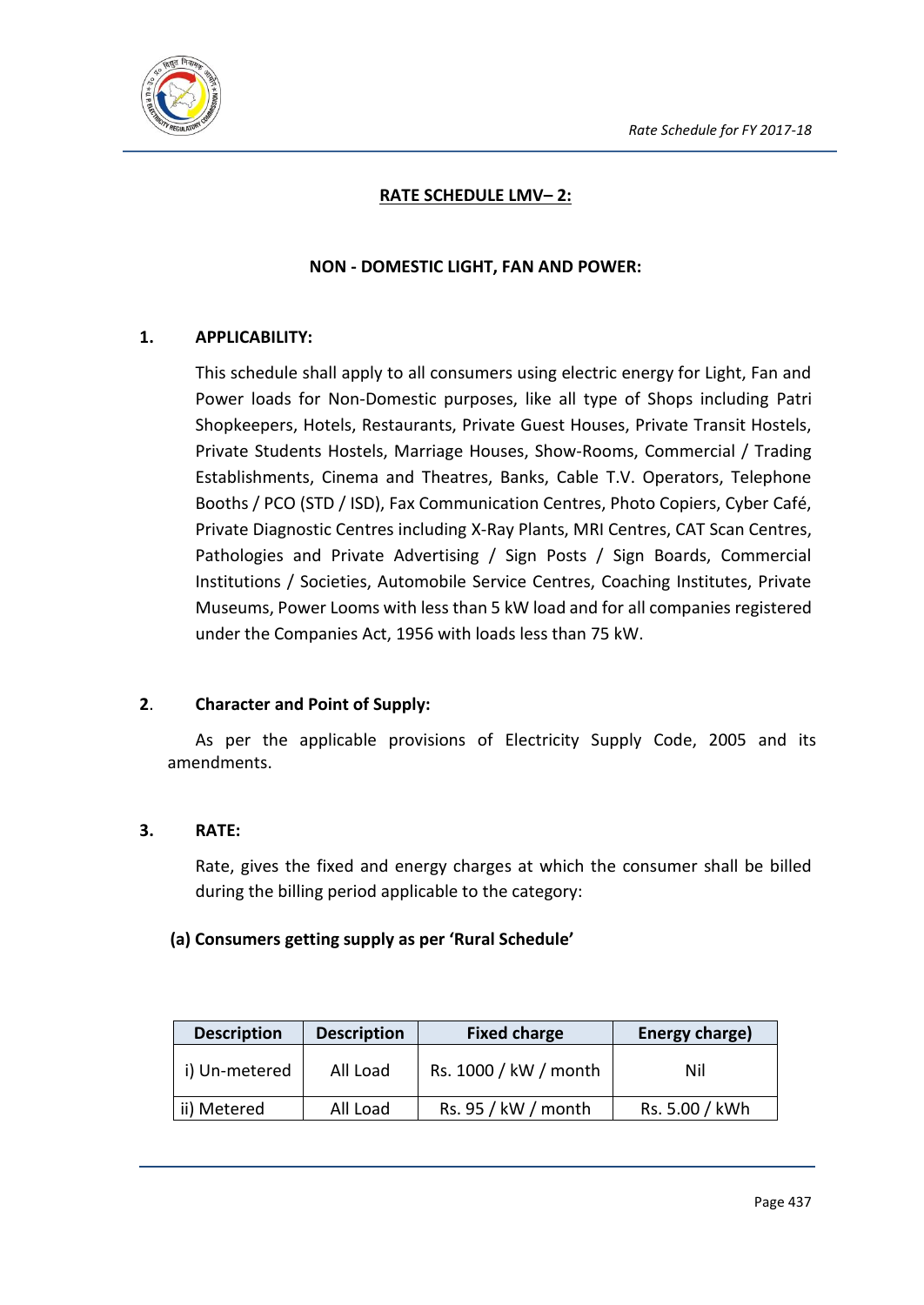

## **(b) Private Advertising / Sign Posts / Sign Boards / Glow Signs / Flex\* :**

For all commercial (road side / roof tops of buildings) advertisement hoardings such as Private Advertising / Sign Posts / Sign Boards / Glow Signs / Flex, the rate of charge shall be as below:

| <b>Description</b> | <b>Fixed Charge</b> | <b>Energy Charge</b> |
|--------------------|---------------------|----------------------|
| Metered            | -                   | Rs. 18.00 / kWh      |

*\*Note: Minimum charge payable by a consumer under the category "(b) Private Advertising / Sign Posts / Sign Boards / Glow Signs / Flex category" shall be Rs. 1800 / kW / Month.*

## **Note:**

- 1. For application of these rates Licensee shall ensure that such consumption is separately metered.
- **(c) In all other cases,** including urban consumers and consumers getting supply through rural feeders but exempted from scheduled rostering / restrictions or through co-generating radial feeders in villages / towns.

| <b>Contracted Load</b> | <b>Fixed Charge</b>     |
|------------------------|-------------------------|
| Up to 2 kW             | Rs. 300.00 / kW / month |
| Above 2 kW to 4 kW     | Rs. 350.00 / kW / month |
| Above 4 kW             | Rs. 430.00 / kW / month |

| <b>Consumption Range</b>                                              | <b>Energy Charge</b> |
|-----------------------------------------------------------------------|----------------------|
| For first 300 kWh / month                                             | Rs. 7.00 / kWh       |
| For next 301 - 1000 kWh / month                                       | Rs. 8.00 / kWh       |
| For above 1000 kWh / month<br>(Starting from 1001 <sup>st</sup> unit) | Rs. 8.30 / kWh       |

*Note: Minimum charge payable by a consumer under the category "(c) In all other cases "shall be Rs. 575 / kW / month (From April to September) and Rs. 425 / kW / month (From October to March).*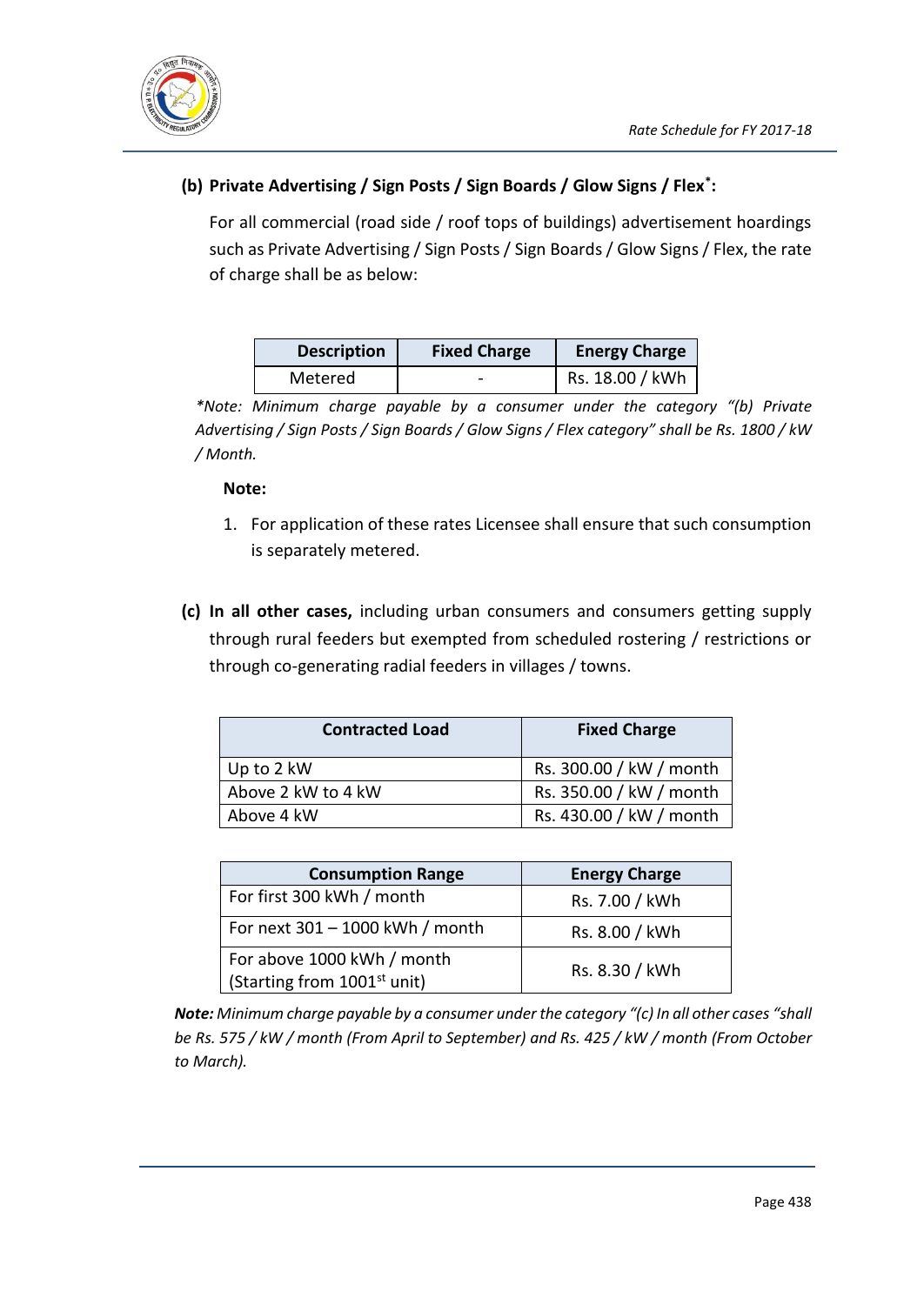

#### **Note:**

For all consumers under this category the maximum demand during the month recorded by the meter has to be essentially indicated in their monthly bills. However, this condition would be mandatory only in case meter reading is done by the Licensee. Accordingly, if the bill is being prepared on the basis of reading being submitted by the consumer then the consumer would not be liable to furnish maximum demand during the month and his bill would not be held back for lack of data on maximum demand.

## **4. REBATE TO POWER LOOMS:**

Rebate to Power Loom consumers shall be applicable in accordance with the Government order dated June 14, 2006 and the Commission's order dated July 11, 2006 subject to adherence of provision of advance subsidy.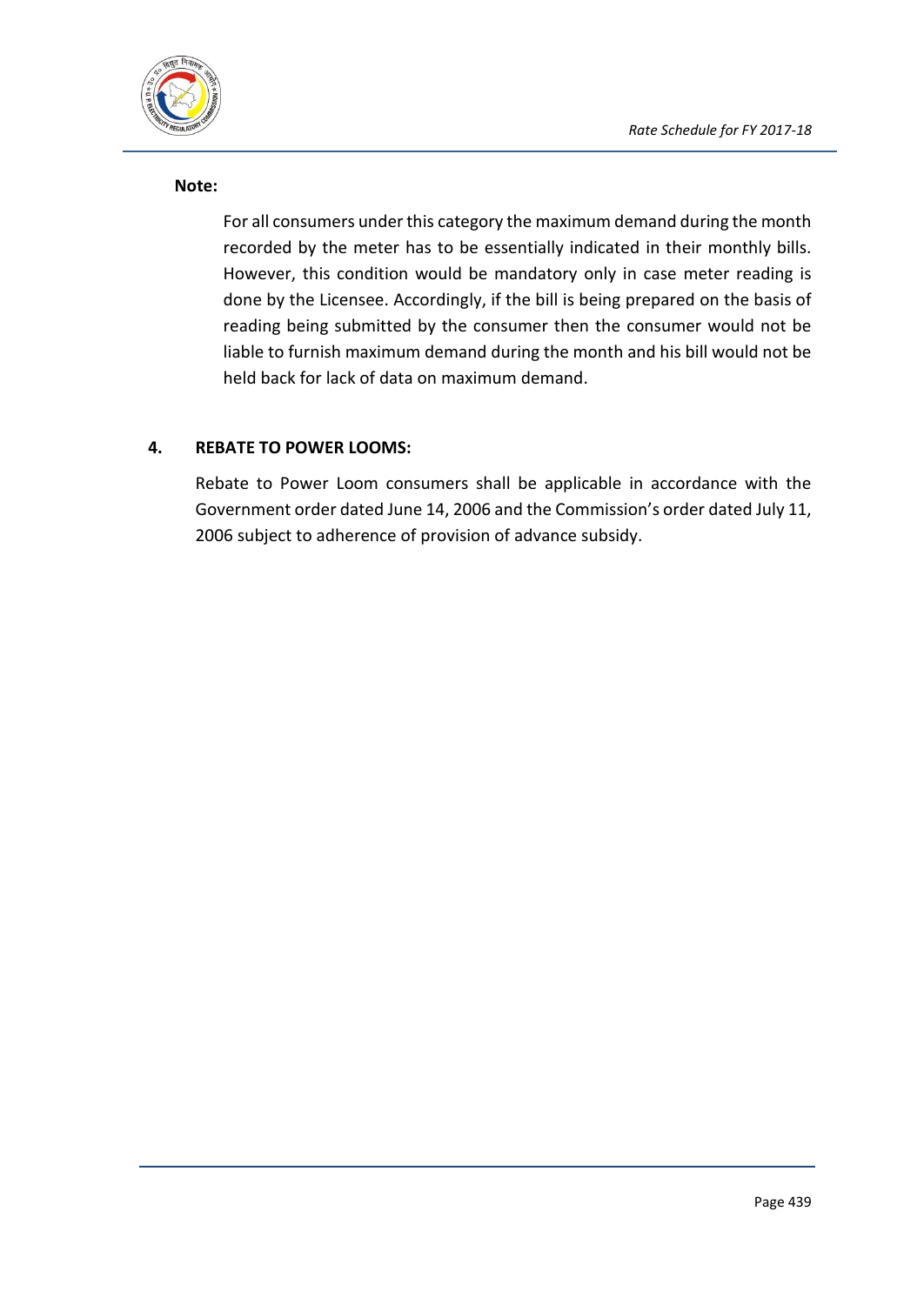

## **RATE SCHEDULE LMV -3:**

#### **PUBLIC LAMPS:**

## **1. APPLICABILITY:**

This schedule shall apply to Public Lamps including Street Lighting System, Road Traffic Control Signals, Lighting of Public Parks, etc. The street lighting in Harijan Bastis and Rural Areas are also covered by this rate schedule.

#### **2. CHARACTER AND POINT OF SUPPLY:**

As per the applicable provisions of Electricity Supply Code, 2005 and its amendments.

#### **3. RATE:**

Rate gives the fixed and energy charges (including the TOD rates as applicable to the hour of operation) at which the consumer shall be billed during the billing period applicable to the category:

#### **(a) Un-metered Supply:**

| <b>Description</b>                                                                                                               | <b>Gram Panchayat</b>                            | Nagar Palika and                              | Nagar Nigam                                            |
|----------------------------------------------------------------------------------------------------------------------------------|--------------------------------------------------|-----------------------------------------------|--------------------------------------------------------|
|                                                                                                                                  |                                                  | <b>Nagar Panchayat</b>                        |                                                        |
| To be billed on the basis of<br>connected<br>total<br>load<br>calculated<br>the<br>as<br>individual<br>summation<br>οf<br>points | Rs. 2000 / kW<br>part thereof<br>or<br>per month | Rs. 3000 / kW<br>or part thereof per<br>month | Rs. 4000 / kW<br>part<br>or<br>thereof<br>per<br>month |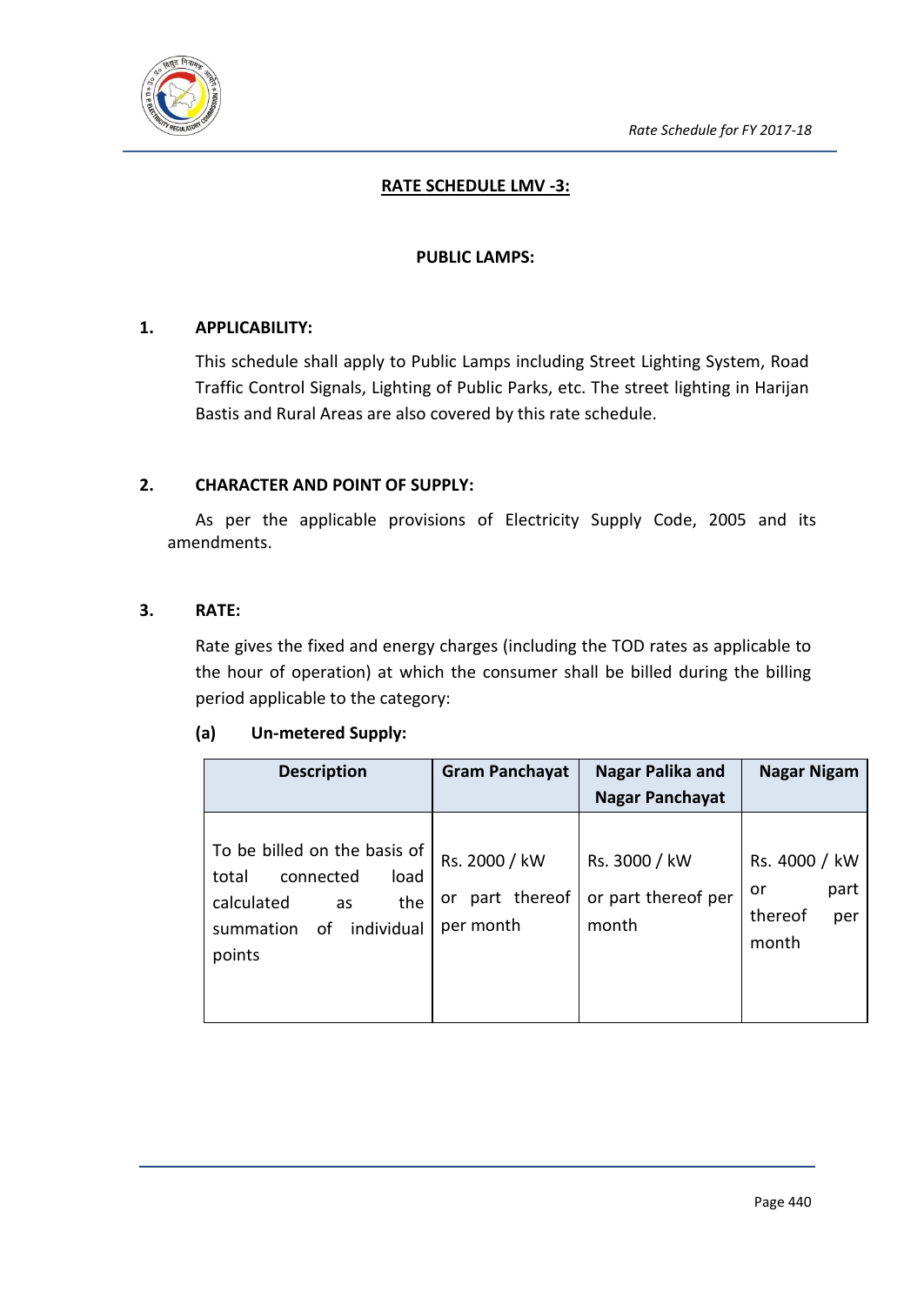

## **(b) Metered Supply:**

| <b>Description</b> | <b>Gram Panchayat</b>          |                                 | Nagar Palika and<br><b>Nagar Panchayat</b> |                                 | <b>Nagar Nigam</b>             |                                 |
|--------------------|--------------------------------|---------------------------------|--------------------------------------------|---------------------------------|--------------------------------|---------------------------------|
| All loads          | <b>Fixed</b><br><b>Charges</b> | <b>Energy</b><br><b>Charges</b> | <b>Fixed</b><br><b>Charges</b>             | <b>Energy</b><br><b>Charges</b> | <b>Fixed</b><br><b>Charges</b> | <b>Energy</b><br><b>Charges</b> |
|                    | Rs. 160 /<br>kW/<br>month      | Rs. 7.00<br>kWh                 | Rs. 200 /<br>kW/<br>month                  | Rs. 7.50 /<br><b>kWh</b>        | Rs. 220 /<br>kW/<br>month      | Rs. 7.75 /<br>kWh               |

## **TOD Rates applicable for the metered supply (% of Energy Charges):**

| $18:00$ hrs $-06:00$ hrs        | 0%        |
|---------------------------------|-----------|
| $\vert$ 06:00 hrs $-$ 18:00 hrs | $(+)$ 20% |

**4.** For 'Maintenance Charges', 'Provision of Lamps' and 'Verification of Load' Point refer section E - 'PUBLIC LAMPS' of this Rate Schedule.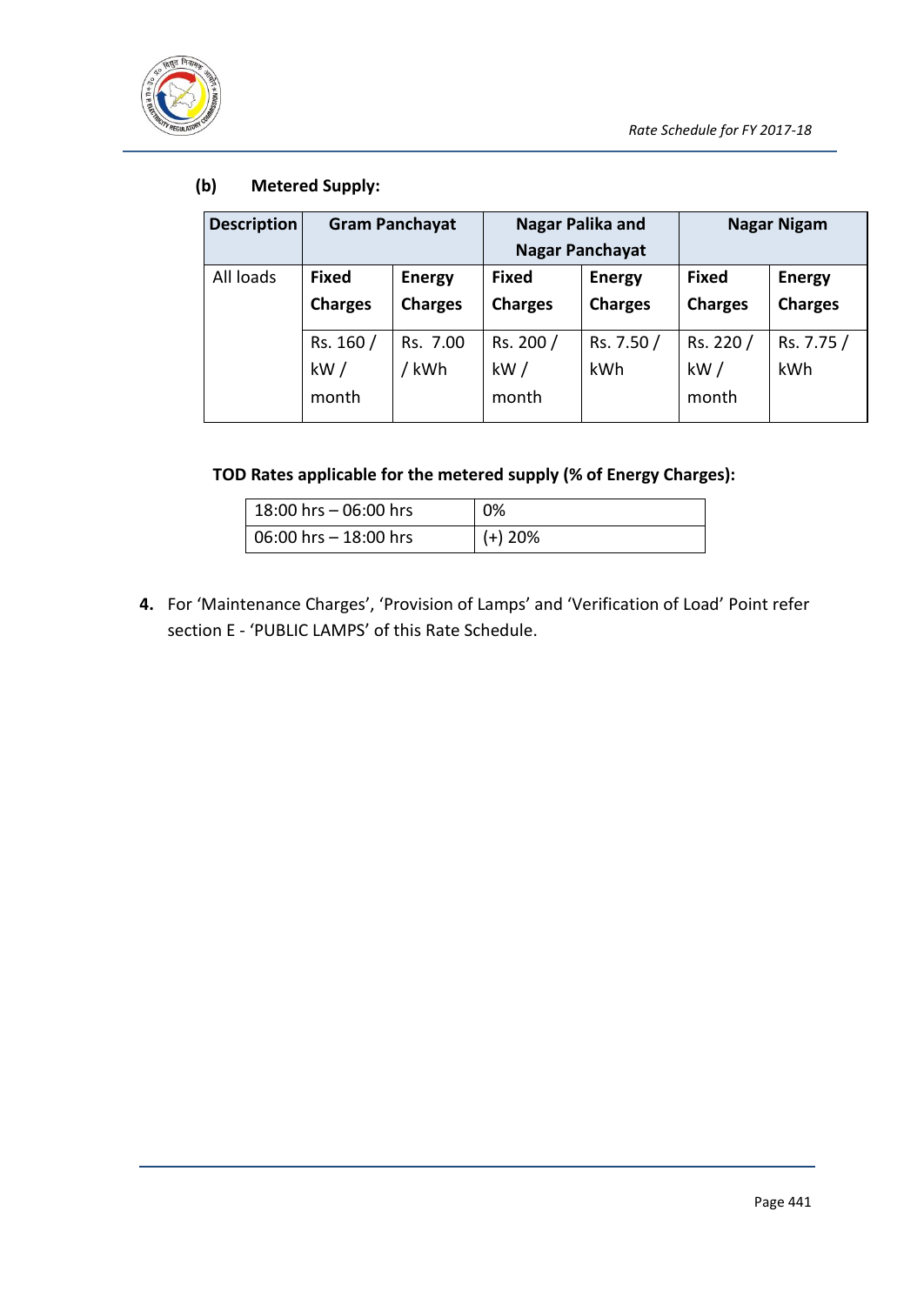

## **RATE SCHEDULE LMV– 4:**

## **LIGHT, FAN & POWER FOR PUBLIC INSTITUTIONS AND PRIVATE INSTITUTIONS:**

## **1. APPLICABILITY:**

Applicable for load less than 75 kW.

#### **LMV- 4 (A) - PUBLIC INSTITUTIONS:**

This schedule shall apply to:

- (a) Government Hospitals / Government Research Institutions / Offices of the Government Organizations other than companies registered under Companies Act 1956.
- (b) Government & Government aided (i) Educational Institutions (ii) Hostels (iii) Libraries
- (c) Religious and charitable trusts & Institutions having a valid registration under Section 12 AA & 30G issued by the Income Tax department including hospitals, colleges and those providing services free of cost or at the charges / structure of charges not exceeding those in similar Government operated institutions.
- (d) Railway Establishments (excluding railway traction, industrial premises & Metro) such as Booking Centres, Railway Stations & Railway Research and Development Organization, Railway rest houses, Railway holiday homes, Railway inspection houses.
- (e) All India Radio and Doordarshan
- (f) Guest houses of Government., Semi-Government, Public Sector Undertaking Organisations

#### **LMV-4 (B) - PRIVATE INSTITUTIONS:**

This schedule shall apply to non-Government hospitals, nursing homes / dispensaries / clinics, private research institutes, and schools / colleges / educational institutes & charitable institutions / trusts not covered under **(A)** above**.**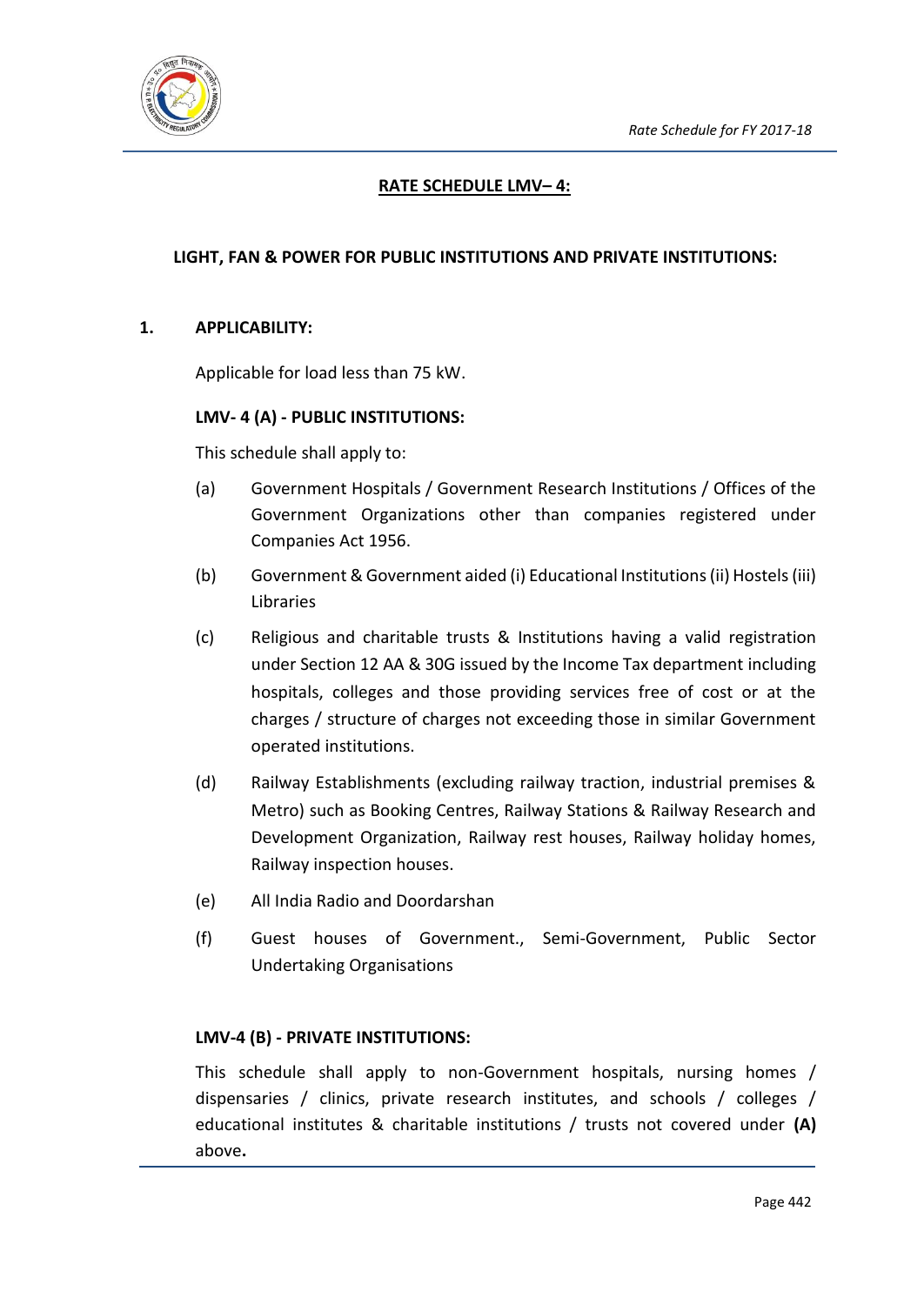

### **2**. **CHARACTER AND POINT OF SUPPLY**:

As per the applicable provisions of Electricity Supply Code, 2005 and its amendments.

#### **3. RATE:**

Rate, gives the fixed and energy charges at which the consumer shall be billed during the billing period applicable to the category:

| <b>Description</b>           | <b>Contracted Load</b> | <b>Fixed Charge</b>  |
|------------------------------|------------------------|----------------------|
| (A) For Public Institutions  | Up to 2 kW             | Rs. 275 / kW / month |
|                              | Above 2 kW to 4 kW     | Rs. 290 / kW / month |
|                              | Above 4 kW             | Rs. 300 / kW / month |
| (B) For Private Institutions | Up to 3 kW             | Rs. 310 / kW / month |
|                              | Above 3 kW             | Rs. 390 / kW / month |

| <b>Description</b>  | <b>Consumption Range</b>                | <b>Energy Charge</b> |  |
|---------------------|-----------------------------------------|----------------------|--|
| (A) For Public      | For first 1000 kWh / month              | Rs. 7.80/ kWh        |  |
| <b>Institutions</b> | For next 1001 - 2000 kWh / month        | Rs. 8.10/ kWh        |  |
|                     | For above 2000 kWh / month              | Rs. 8.30/ kWh        |  |
|                     | (Starting from 2001 <sup>st</sup> unit) |                      |  |
| (B) For Private     | For first 1000 kWh / month              | Rs. 8.60 / kWh       |  |
| <b>Institutions</b> | For above 1000 kWh / month              | Rs. 8.90 / kWh       |  |
|                     | (Starting from 1001 <sup>st</sup> unit) |                      |  |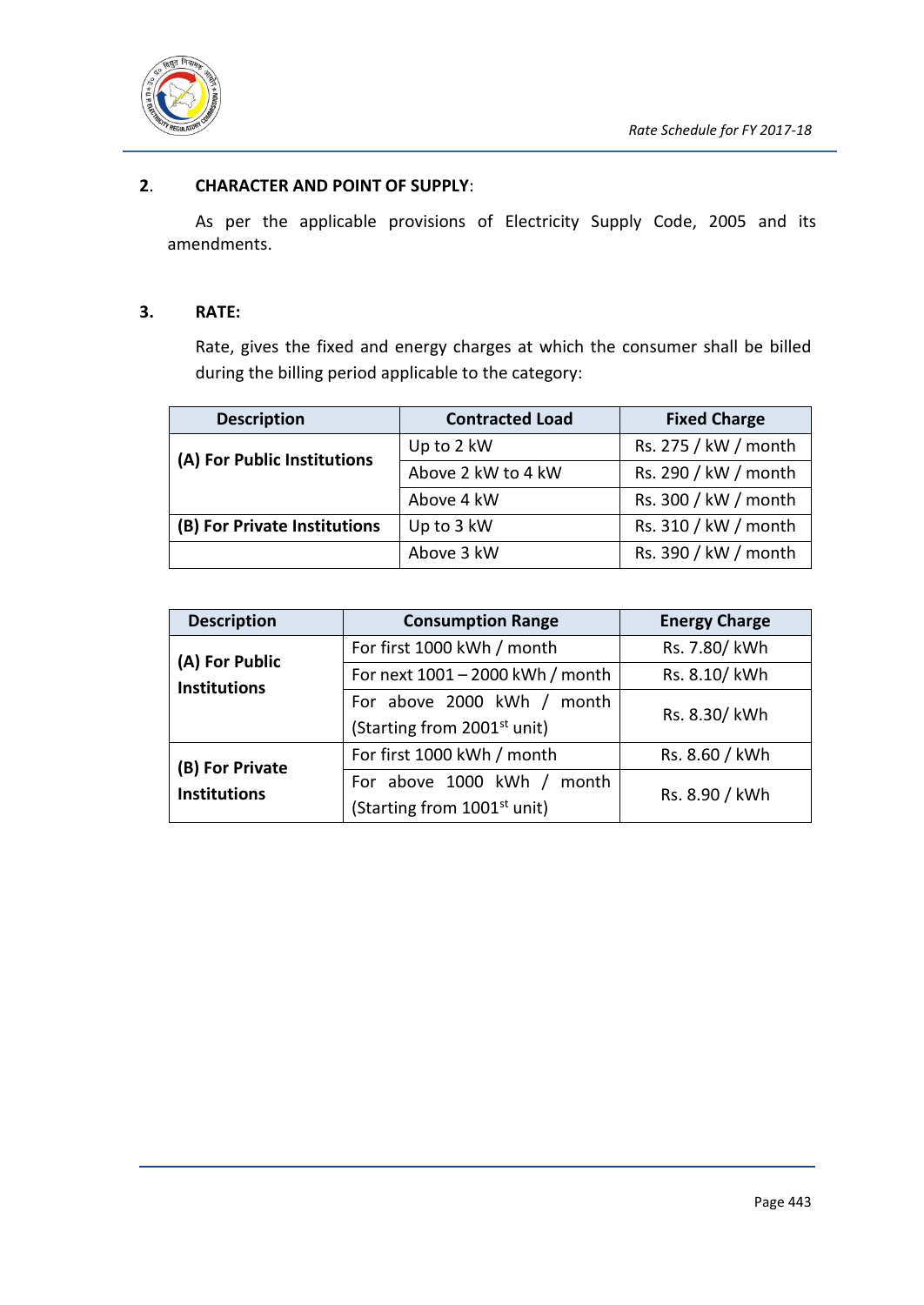

## **RATE SCHEDULE LMV– 5:**

## **SMALL POWER FOR PRIVATE TUBE WELLS / PUMPING SETS FOR IRRIGATION PURPOSES:**

#### **1. APPLICABILITY:**

This schedule shall apply to all power consumers getting supply as per Rural / Urban Schedule for Private Tube-wells / Pumping Sets for irrigation purposes having a contracted load up to 25 BHP and for additional agricultural processes confined to Chaff-Cutter, Thresher, Cane Crusher and Rice Huller. All new connections under this category shall necessarily have the ISI marked energy efficient mono-bloc pump sets with capacitors of adequate rating to qualify for the supply. All existing pump sets shall be required to install capacitors of adequate rating.

#### **2. CHARACTER AND POINT OF SUPPLY:**

As per the applicable provisions of Electricity Supply Code, 2005 and its amendments.

#### **3. RATE:**

Rate gives the fixed and energy charges at which the consumer shall be billed during the billing period applicable to the category:

**(A)** For consumers getting supply as per **Rural Schedule**:

#### **(i) Un-metered Supply**

| <b>Fixed Charge</b>                            | <b>Energy Charge</b> |  |
|------------------------------------------------|----------------------|--|
| Rs. 150 / BHP / month                          | Nil                  |  |
| Consumer under this category will be allowed a |                      |  |
| maximum lighting load of 120 Watts.            |                      |  |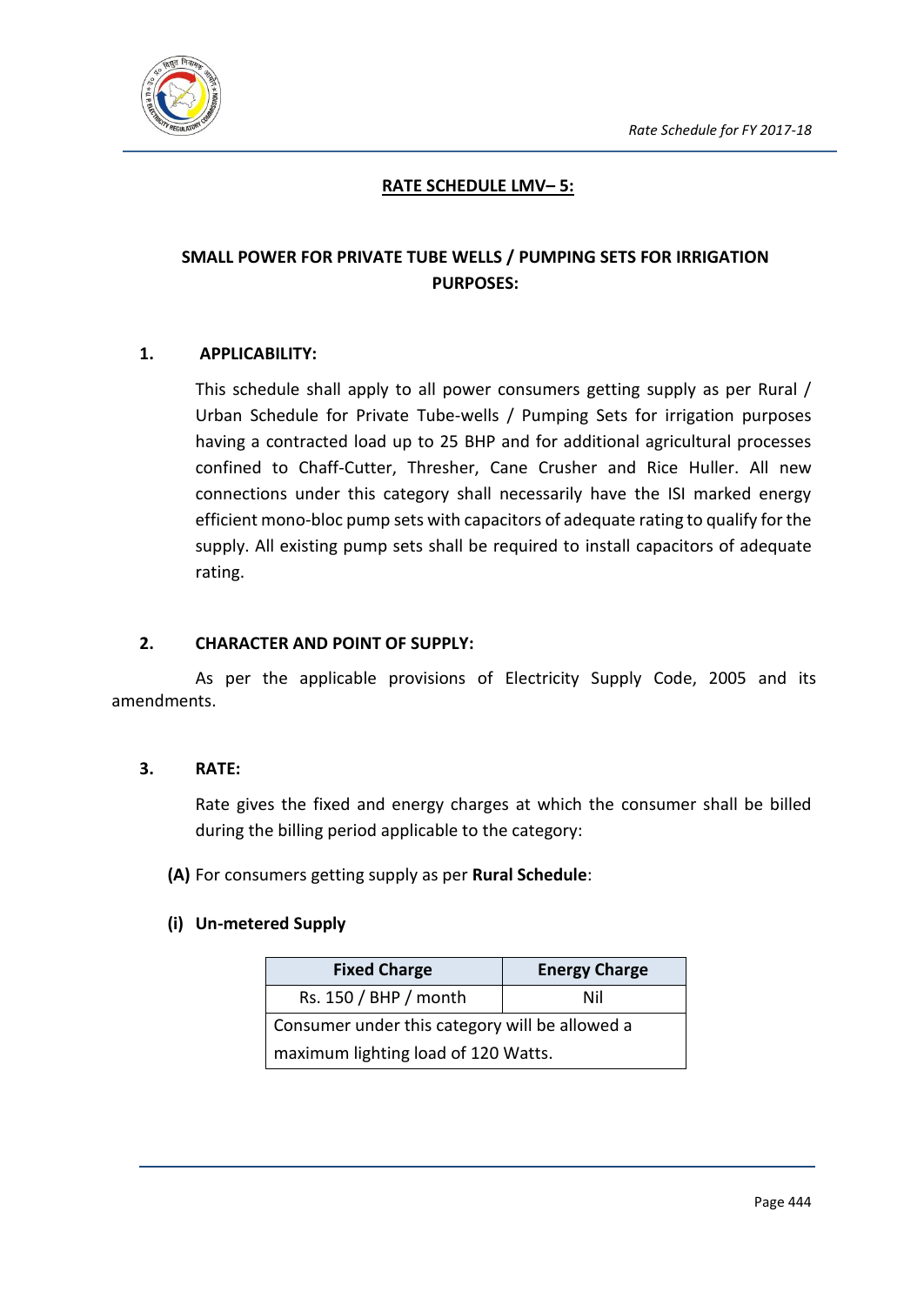

## **(ii) Metered Supply**

| <b>Fixed Charge</b>     | <b>Minimum Charges</b> | <b>Energy Charge</b> |
|-------------------------|------------------------|----------------------|
| Rs. 60.00 / BHP / month | Rs. 150 / BHP / month  | Rs. 1.75 / kWh       |

*Note: Minimum amount payable by a consumer under the category "Rural Schedule (Metered Supply) shall be Rs. 150 per BHP per month, till the installation of the meter. Regulatory Surcharge, Duty, Taxes etc. will be payable extra.*

## **(iii) Energy Efficient Pumps**

| <b>Fixed Charge</b>     | <b>Minimum Charges</b> | <b>Energy Charge</b> |
|-------------------------|------------------------|----------------------|
| Rs. 60.00 / BHP / month | Rs. 130 / BHP / month  | Rs. 1.50 / kWh       |

*Note: Minimum amount payable by a consumer under the category "Rural Schedule (Energy Efficient Pumps) shall be Rs. 130 per BHP per month, till the installation of the meter. Regulatory Surcharge, Duty, Taxes etc. will be payable extra*

**(B)** For consumers getting supply as per **Urban Schedule** (Metered Supply) including consumers getting supply through rural feeders exempted from scheduled rostering or through co-generating radial feeders in villages and towns.

| <b>Fixed Charge</b>      | <b>Minimum Charges</b> | <b>Energy Charge</b> |
|--------------------------|------------------------|----------------------|
| Rs. 120.00 / BHP / month | Rs. 200 / BHP / month  | Rs. 5.50 / kWh       |

*Note: Minimum amount payable by a consumer under the category "Urban Schedule (Metered Supply) shall be Rs. 200 per BHP per month, till the installation of the meter. Regulatory Surcharge, Duty, Taxes etc. will be payable extra.*

For PTW consumers of Bundelkhand Area located in Gram Sabha, the minimum amount payable by a consumer shall be Rs. 150.00 per BHP per month, till the installation of the meter. Regulatory Surcharge, Duty, Taxes etc. will be payable extra.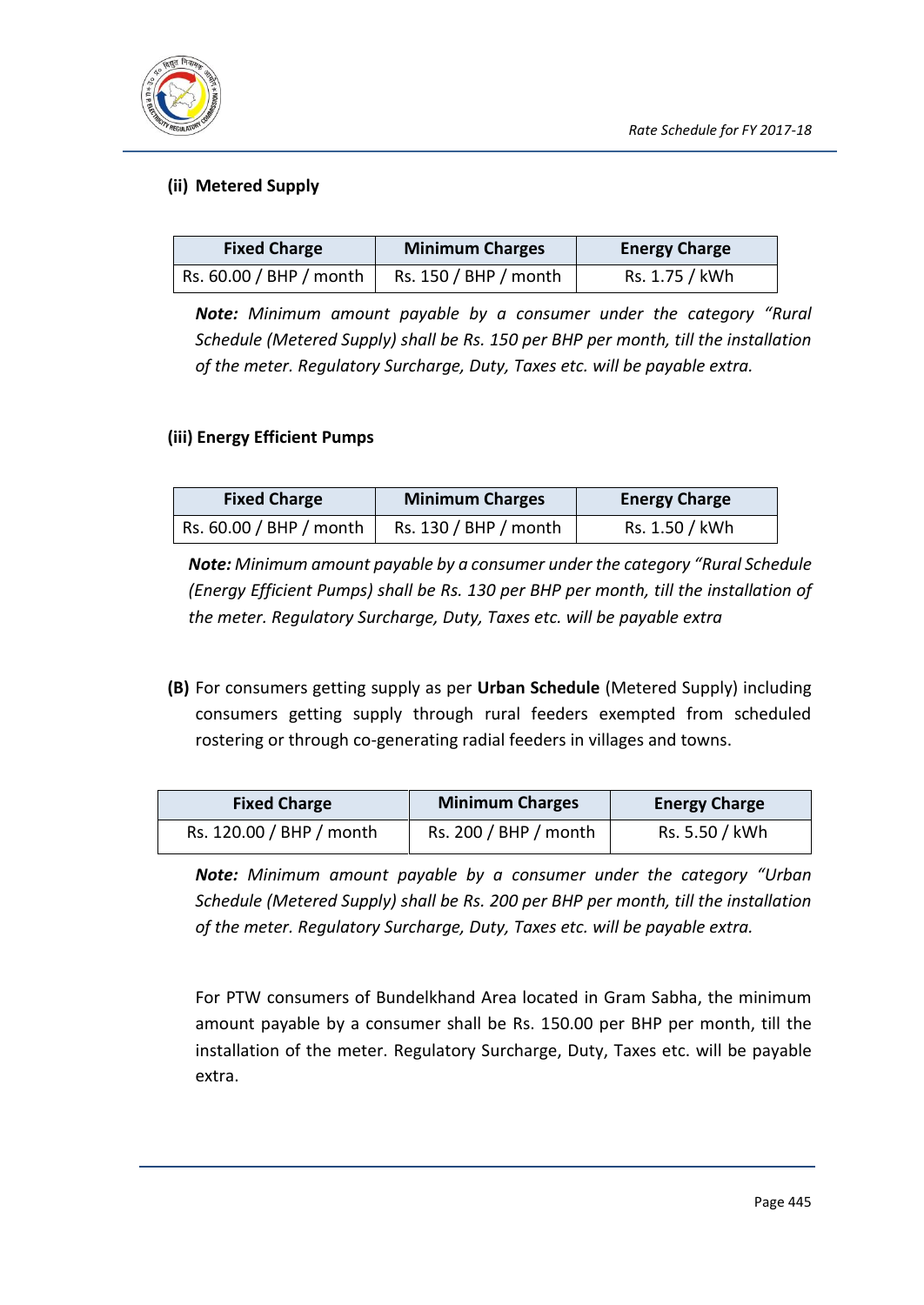

## **RATE SCHEDULE LMV– 6:**

#### **SMALL AND MEDIUM POWER:**

#### **1. APPLICABILITY:**

This schedule shall apply to all consumers of electrical energy having a contracted load less than 100 HP (75 kW) for industrial / processing or agro-industrial purposes, power loom (load of 5 kW and above) and to other power consumers, not covered under any other rate schedule. Floriculture, Mushroom and Farming units with contracted load less than 100 BHP (75kW) shall also be covered under this rate schedule. This schedule shall also apply to pumping sets above 25 BHP.

#### **2. CHARACTER AND POINT OF SUPPLY:**

As per the applicable provisions of Electricity Supply Code, 2005 and its amendments.

#### **3. RATE:**

Rate, gives the fixed and energy charges (including the TOD rates as applicable to the hour of operation) at which the consumer shall be billed during the billing period applicable to the category:

## **(A) Consumers getting supply other than Rural Schedule**:

| <b>Contracted Load</b> | <b>Fixed Charge</b>  |
|------------------------|----------------------|
| Up to 4 kW             | Rs. 245 / kW / month |
| Above 4 kW to 9 kW     | Rs. 255 / kW / month |
| Above 9 kW             | Rs. 275 / kW / month |

| <b>Consumption Range</b>   | <b>Energy Charge</b>                 |
|----------------------------|--------------------------------------|
| Up to 1000 kWh / month     | Rs. 7.00 / kWh on entire consumption |
| Up to 2000 kWh / month     | Rs. 7.35 / kWh on entire consumption |
| For above 2000 kWh / month | Rs. 7.60 / kWh on entire consumption |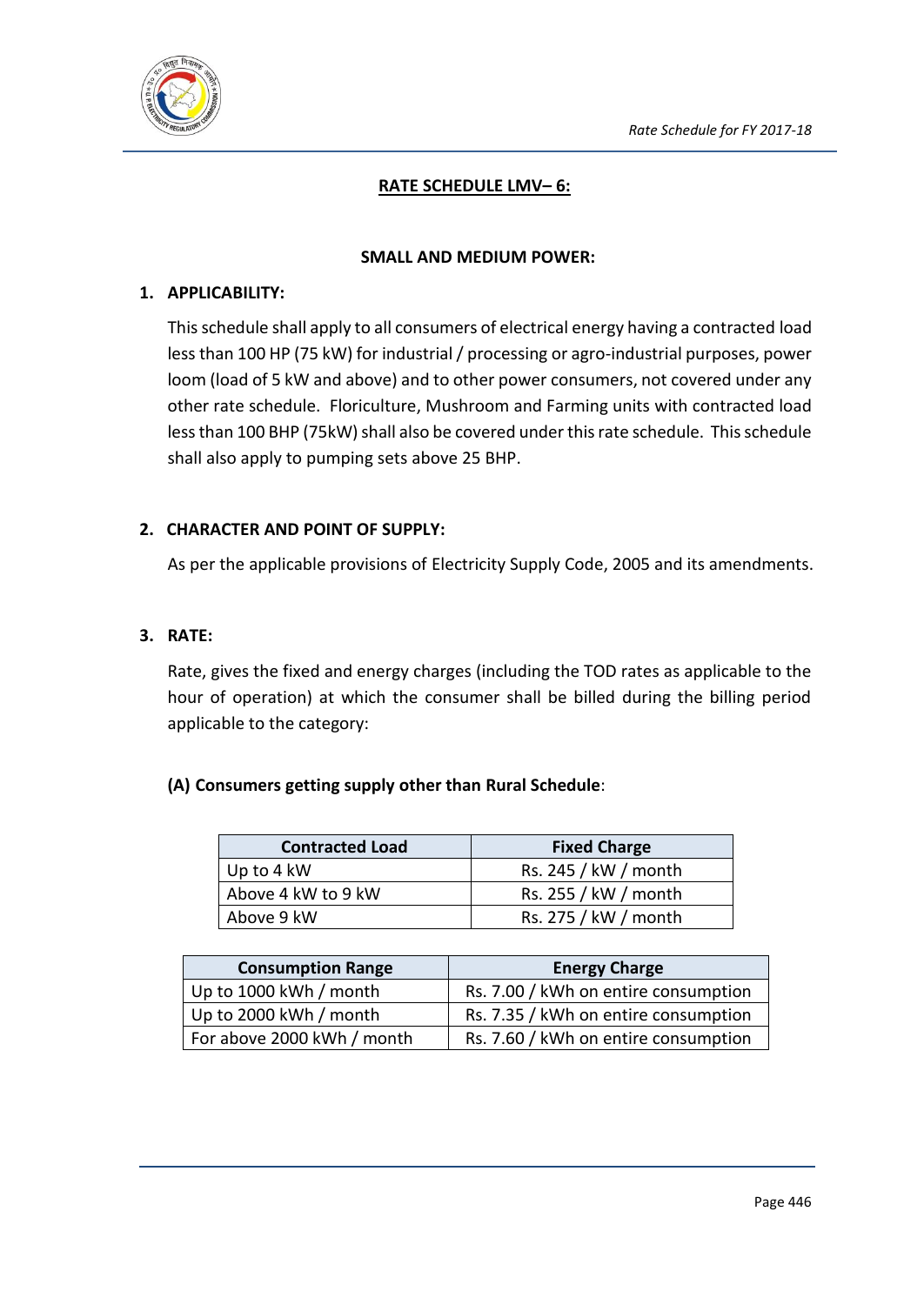

## **TOD Structure:**

### **Summer Months (April to September) \***

| <b>Hours</b>             | % of Energy Charges |
|--------------------------|---------------------|
| $05:00$ hrs $-11:00$ hrs | $(-)$ 15%           |
| 11:00 hrs $-$ 17:00 hrs  | 0%                  |
| 17:00 hrs - 23:00 hrs    | $(+)$ 15%           |
| 23:00 hrs - 05:00 hrs    | በ%                  |

#### **Winter Months (October to March) \***

| <b>Hours</b>             | % of Energy Charges |
|--------------------------|---------------------|
| $05:00$ hrs $-11:00$ hrs | 0%                  |
| 11:00 hrs $-$ 17:00 hrs  | 0%                  |
| 17:00 hrs - 23:00 hrs    | $(+)$ 15%           |
| 23:00 hrs - 05:00 hrs    | $(-)$ 15%           |

*\*Note: As the change in TOD structure may require reprogramming / installation of software in the TOD meters, the above rates will be applicable as and when reprogramming / installation of software of the consumer TOD meters has been done. However, the Licensee shall complete this work within a period of 2 months.*

## **(B) Consumers getting supply as per Rural Schedule:**

The consumer under this category shall be entitled to a rebate of 7.5% on 'RATE (Excluding the TOD rates as applicable to the hour of operation)' as given for 'Consumers getting supply other than Rural Schedule'. Further, no 'TOD RATE' shall be applicable for this category.

## **4. PROVISIONS RELATED TO SEASONAL INDUSTRIES:**

Seasonal industries will be determined in accordance with the criteria laid down below. No exhaustive list can be provided but some examples of industries exhibiting such characteristics are sugar, ice, rice mill, kolhu and cold storage. The industries which operate during certain period of the year, i.e. have seasonality of operation, can avail the benefits of seasonal industries provided: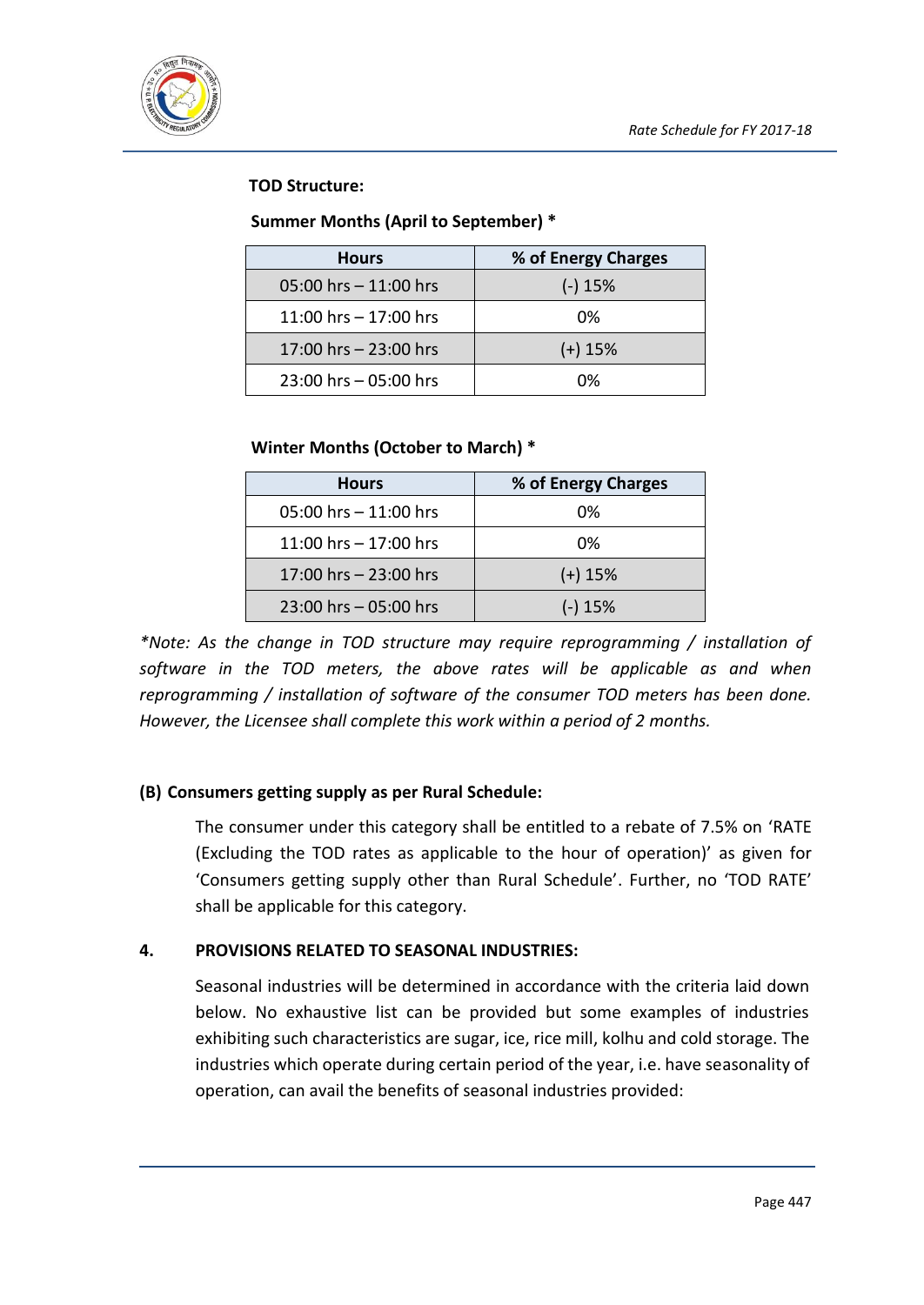

- i) The load of such industry is above 13.4 BHP (for motive power loads) & 10 kW (other loads) and have Tri-vector Meters / TOD meters installed at their premises, however for Kolhu consumers such load is of 10 HP or above.
- ii) The continuous period of operation of such industries shall be at least 4 (four) months but not more than 9 (nine) months in a financial year.
- iii) Any prospective consumer, desirous of availing the seasonal benefit, shall specifically declare his season at the time of submission of declaration / execution of agreement mentioning the period of operation unambiguously.
- iv) The seasonal period once notified cannot be reduced during the next consecutive 12 months. The off-season tariff is not applicable to composite units having seasonal and other category loads.

The off-season tariff is also not available to those units who have captive generation exclusively for process during season and who avail Licensees supply for miscellaneous loads and other non-process loads.

v) The consumer opting for seasonal benefit has a flexibility to declare his offseason maximum demand subject to a maximum of 25% of the contracted demand. The tariff rates (demand charge per kW / kVA and energy charge per kWh / kVAh) for such industries during off-season period will be the same as for normal period. Further, during the off-season period, fixed charges shall be levied on the basis of maximum demand recorded by the meter (not on normal billable demand or on percentage contracted demand). Rates for the energy charges shall however be the same as during the operational season. Further, first violation in the off-season would attract normal billable demand charges and energy charges calculated at the unit rate 50% higher than the applicable tariff during normal period but only for the month in which the consumer has defaulted. However, on second violation in the off-season, the consumer will be charged at the normal billable demand for the entire off-season and energy charges calculated at the unit rate 50% higher than the applicable tariff during normal period.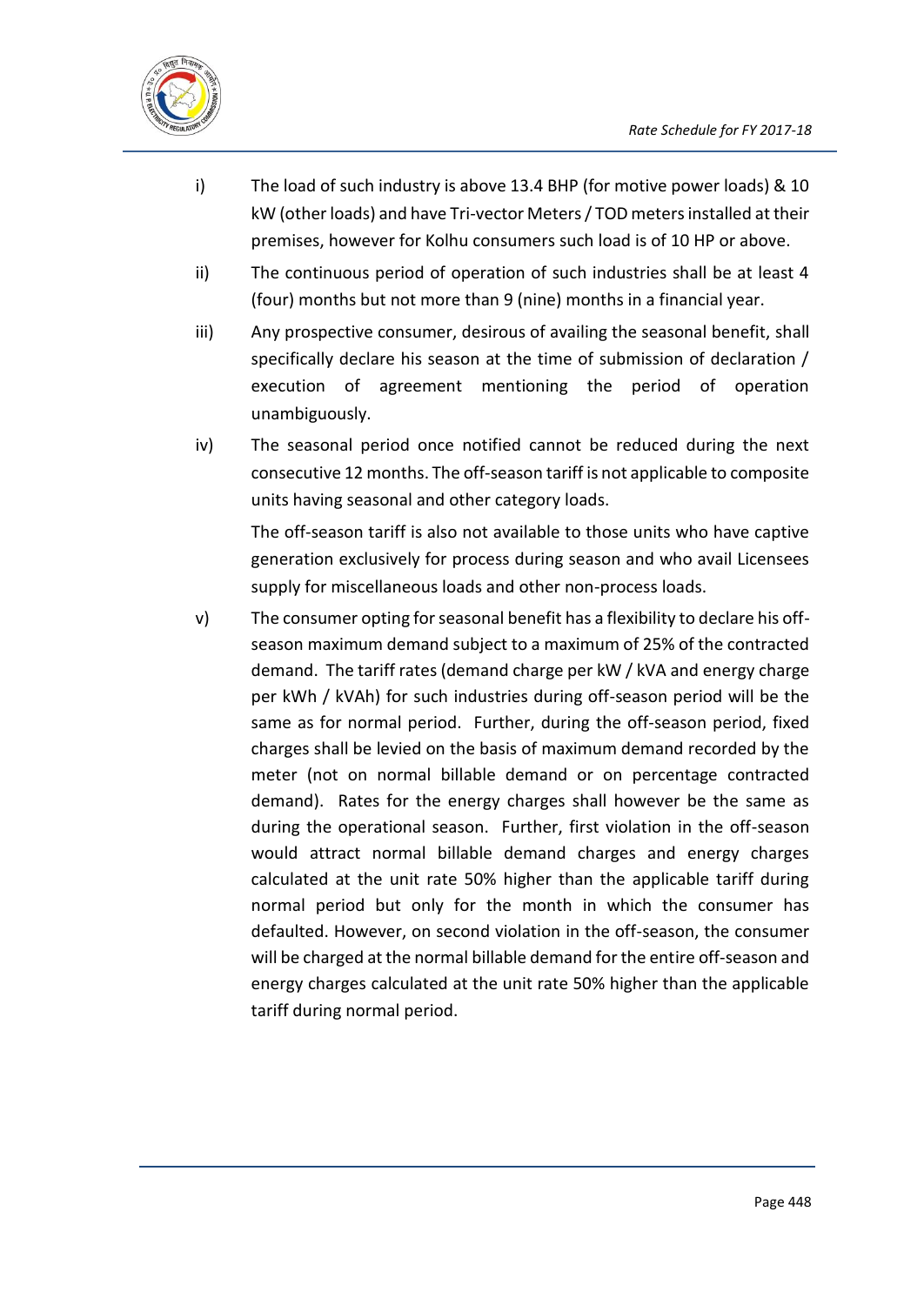

## **5. REBATE TO POWER LOOMS:**

Rebate to Power Loom consumers shall be applicable in accordance with the Government order dated June 14, 2006 and the Commission's order dated July 11, 2006 subject to adherence of provision of advance subsidy.

#### **6. FACTORY LIGHTING:**

The electrical energy supplied shall also be utilized in the factory premises for lights, fans, coolers, etc. which shall mean and include all energy consumed for factory lighting in the offices, the main factory building, stores, time keeper's office, canteen, staff club, library, crèche, dispensary, staff welfare centres, compound lighting, etc. No separate connection for the same shall be provided.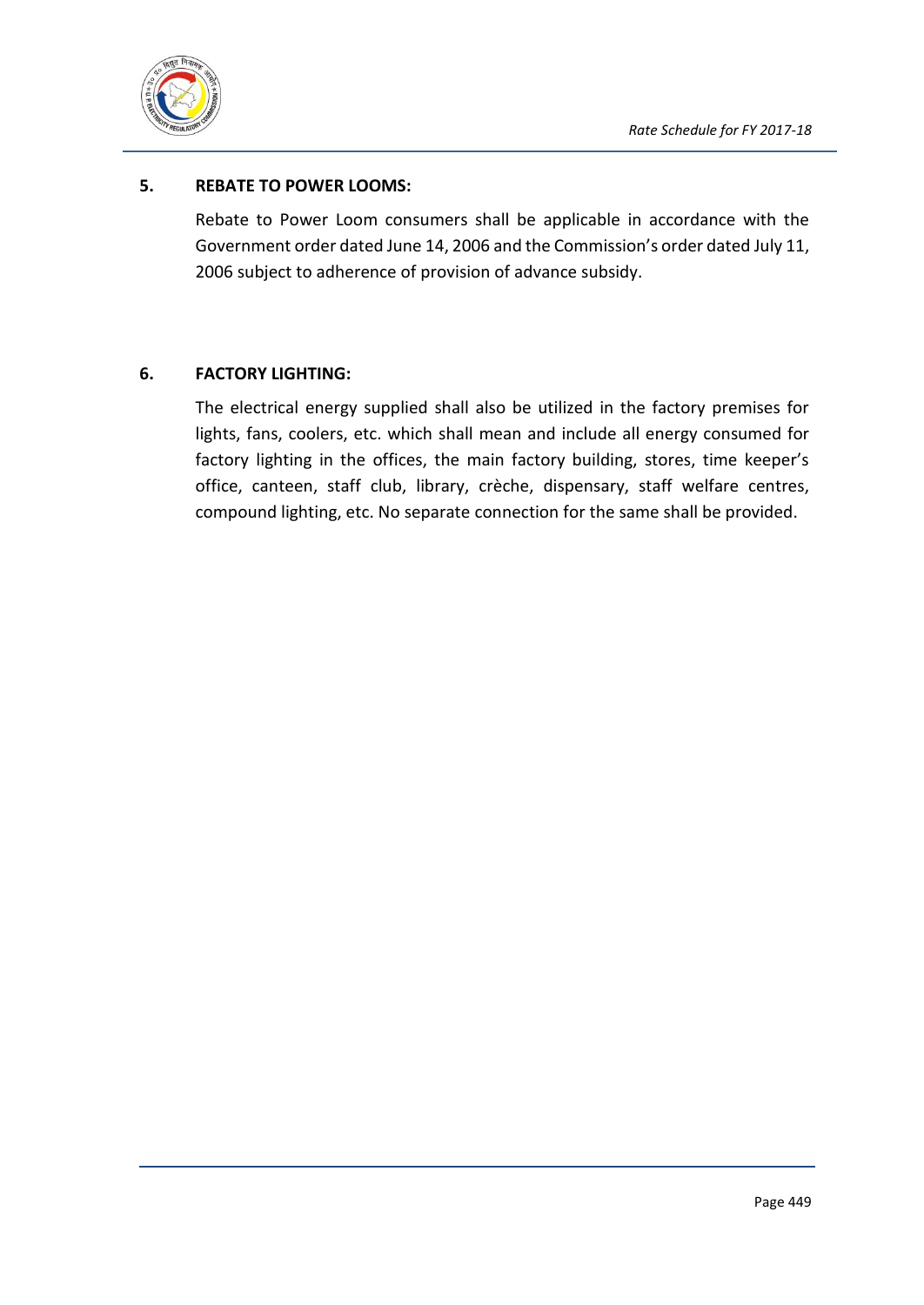

## **RATE SCHEDULE LMV– 7:**

#### **PUBLIC WATER WORKS:**

#### **1. APPLICABILITY:**

This schedule shall apply to Public Water Works, Sewage Treatment Plants and Sewage Pumping Stations functioning under Jal Sansthan, Jal Nigam or other local bodies.

#### **2. CHARACTER AND POINT OF SUPPLY:**

As per the applicable provisions of Electricity Supply Code, 2005 and its amendments.

#### **3. RATE:**

#### **(A) Consumers getting supply other than "Rural Schedule":**

Rate gives the fixed and energy charges at which the consumer shall be billed during the billing period applicable to the category:

| <b>Fixed Charge</b>     | <b>Energy Charge</b> |
|-------------------------|----------------------|
| Rs. 350.00 / kW / month | Rs. 8.30 / kWh       |

## **(B) Consumers getting supply as per "Rural Schedule":**

The consumer under this category shall be entitled to a rebate of 7.5% on 'RATE' as given for 'Consumer getting supply other than Rural Schedule'.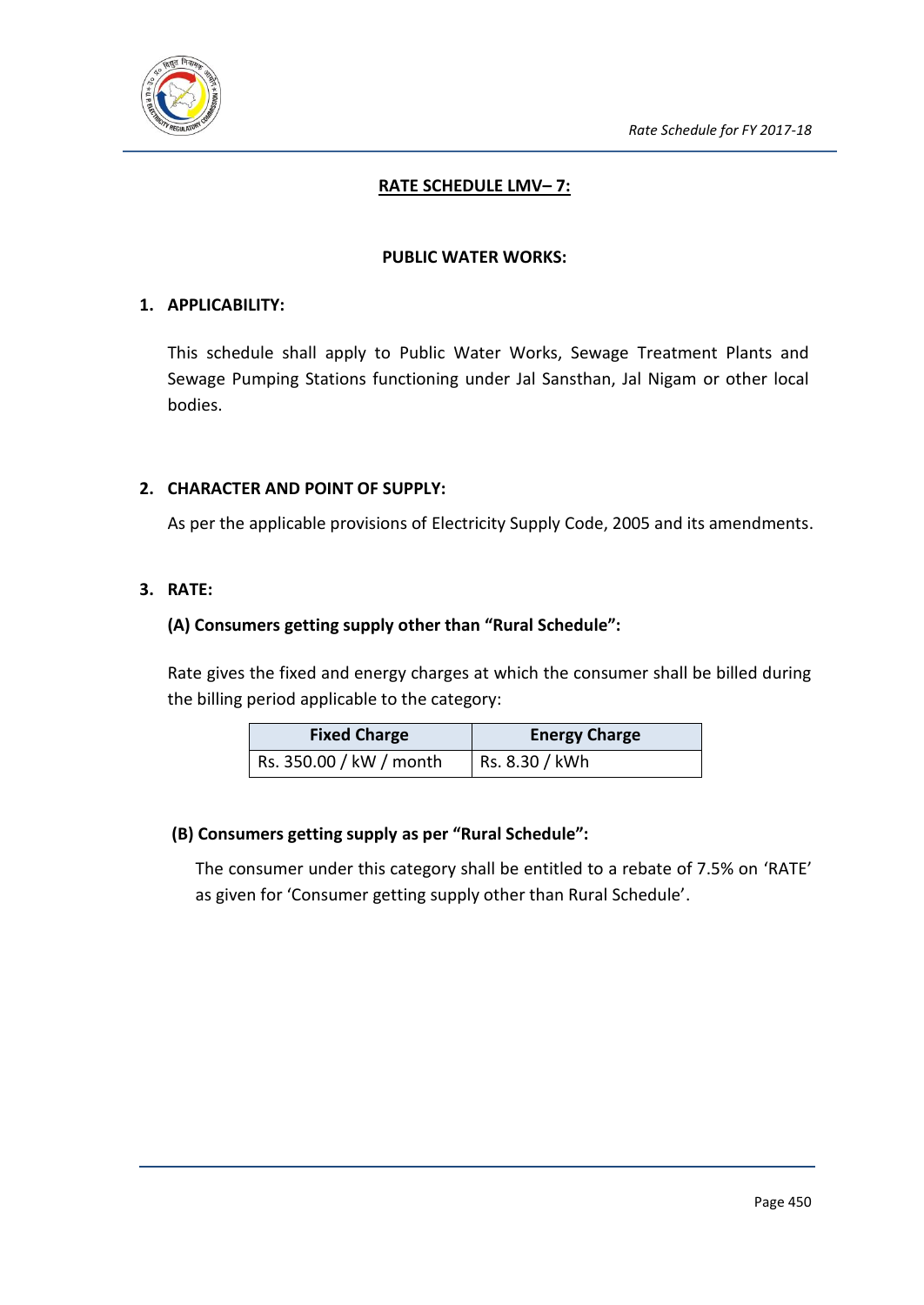

## **RATE SCHEDULE LMV – 8:**

## **STATE TUBE WELLS / PANCHAYTI RAJ TUBE WELL & PUMPED CANALS:**

#### **1. APPLICABILITY:**

- (i) This schedule shall apply to supply of power for all State Tube wells, including Tube wells operated by Panchayti Raj, World Bank Tube wells, Indo Dutch Tube wells, Pumped Canals and Lift Irrigation schemes with contracted load less than 100 BHP (75 kW).
- (ii) Laghu Dal Nahar having load above 100 BHP (75 kW).

#### **2. CHARACTER AND POINT OF SUPPLY:**

As per the applicable provisions of Electricity Supply Code, 2005 and its amendments.

#### **3. RATE:**

Rate gives the fixed and energy charges at which the consumer shall be billed during the billing period applicable to the category:

| <b>Description</b> | <b>Fixed Charge</b>       | <b>Energy Charge</b> |
|--------------------|---------------------------|----------------------|
| Metered            | Rs. 300.00 / BHP / month  | Rs. 7.40 / kWh       |
| Un-metered         | Rs. 3000.00 / BHP / month | Nil                  |

**4.** For finding out net load during any quarter of the year for this category refer section F - 'STATE TUBE – WELLS' of this Rate Schedule.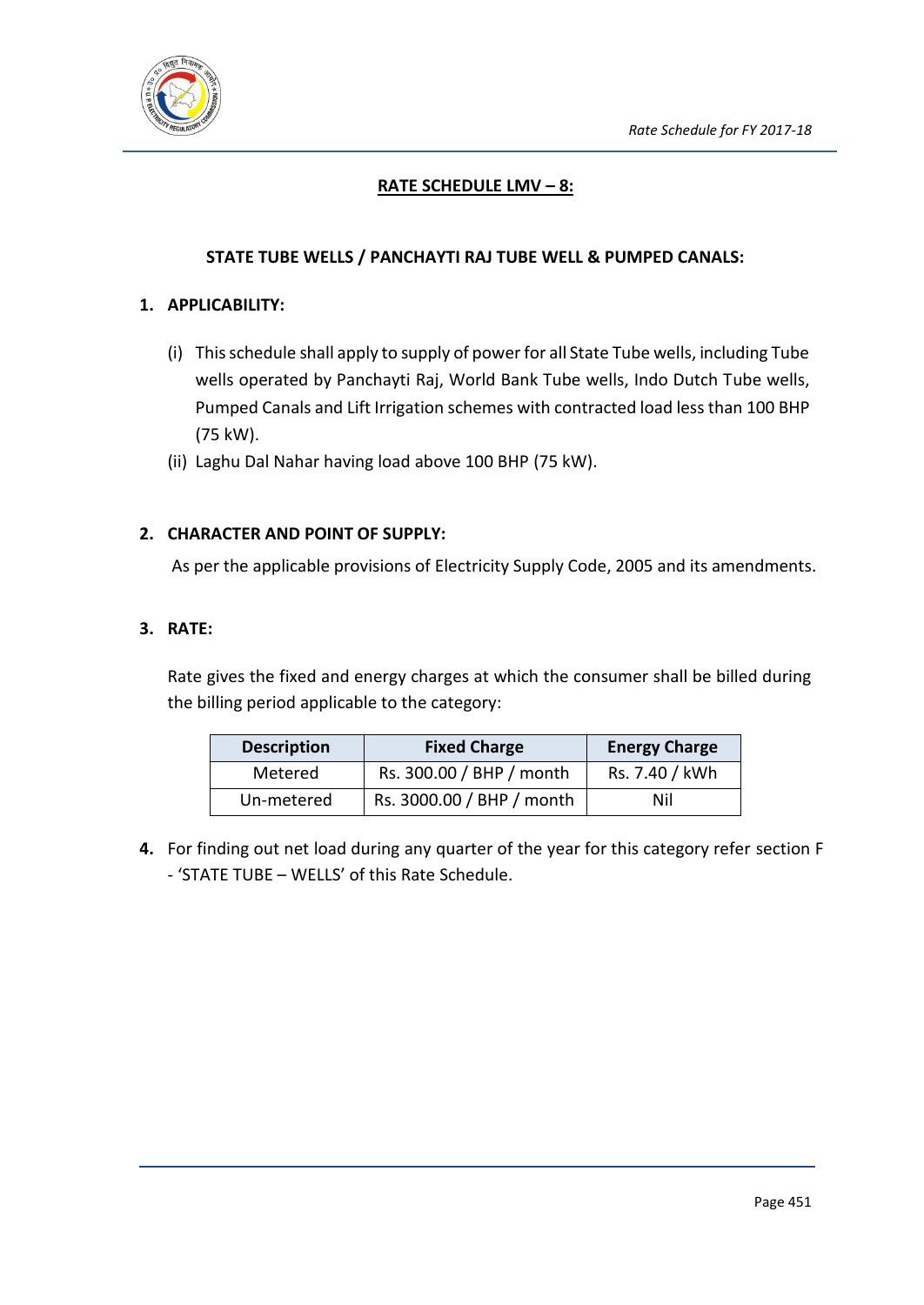

## **RATE SCHEDULE LMV – 9:**

#### **TEMPORARY SUPPLY:**

#### **1. APPLICABILITY:**

#### **A) Un-metered Supply for Illumination / Public Address / Temporary Shops in Melas:**

This schedule shall apply to temporary supply of light, fan & power up to 20 KW, Public address system and illumination loads during functions, ceremonies and festivities and temporary shops, not exceeding three months.

#### **B) Metered Supply for all other purposes:**

This schedule shall apply to all temporary supplies of light, fan and power load for the purpose other than mentioned in (A) above.

This schedule shall also apply for power taken for construction purposes including civil work by all consumers and Govt. Departments.

## **2. CHARACTER AND POINT OF SUPPLY:**

As per the applicable provisions of Electricity Supply Code, 2005 and its amendments.

## **3. RATE (SEPARATELY FOR EACH POINT OF SUPPLY):**

Rate gives the fixed and energy charges at which the consumer shall be billed during the billing period applicable to the category:

## **A. Un-metered:**

| Fixed charges for illumination / public address /   Rs. 4250.00 / day |                    |  |  |
|-----------------------------------------------------------------------|--------------------|--|--|
| ceremonies for load up to 20 kW per connection plus Rs.               |                    |  |  |
| 100 per kW per day for each additional kW.                            |                    |  |  |
| (ii) Fixed charges for <i>temporary shops</i> set-up during festivals | Rs. 500.00 / day / |  |  |
| / melas or otherwise and having load up to 2KW                        | shop               |  |  |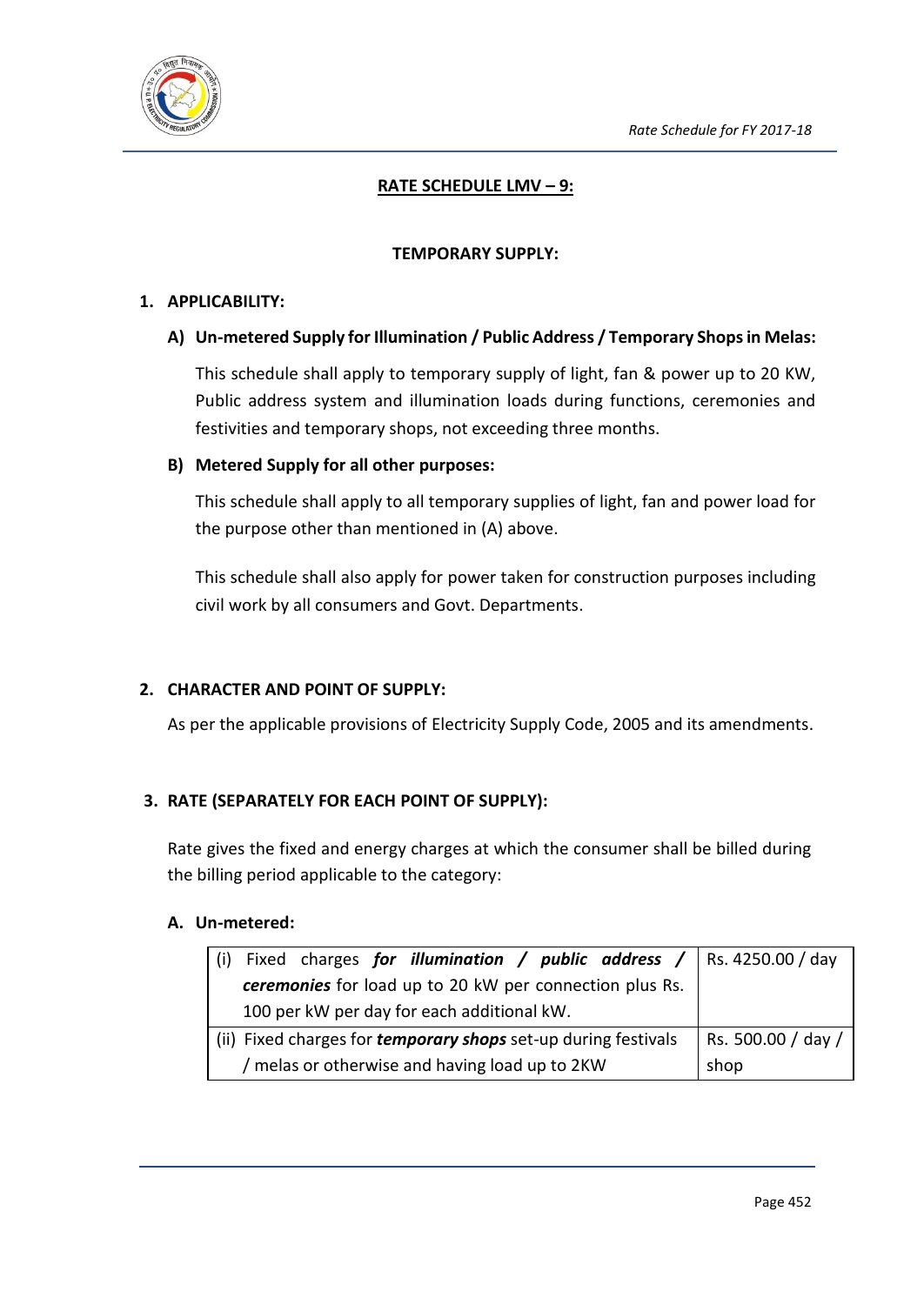

## **B. Metered\* :**

| <b>Description</b>                  | <b>Energy Charge</b>                                                                                                      |
|-------------------------------------|---------------------------------------------------------------------------------------------------------------------------|
|                                     | Rs. 7.50 / kWh                                                                                                            |
| Individual Residential construction | From 3rd year onwards: Base Tariff<br>applicable for current year plus additional<br>10% of the applicable Energy Charge. |
|                                     | Rs. 8.50 / kWh                                                                                                            |
| Others                              | From 3rd year onwards: Base Tariff<br>applicable for current year plus additional<br>10% of the applicable Energy Charge. |

*\*Minimum bill payable by a consumer under the category "Metered" shall be Rs. 400.00 / kW / week.*

**Note:** Charge as specified at section A - 'GENERAL PROVISIONS', shall be paid by the consumer in advance.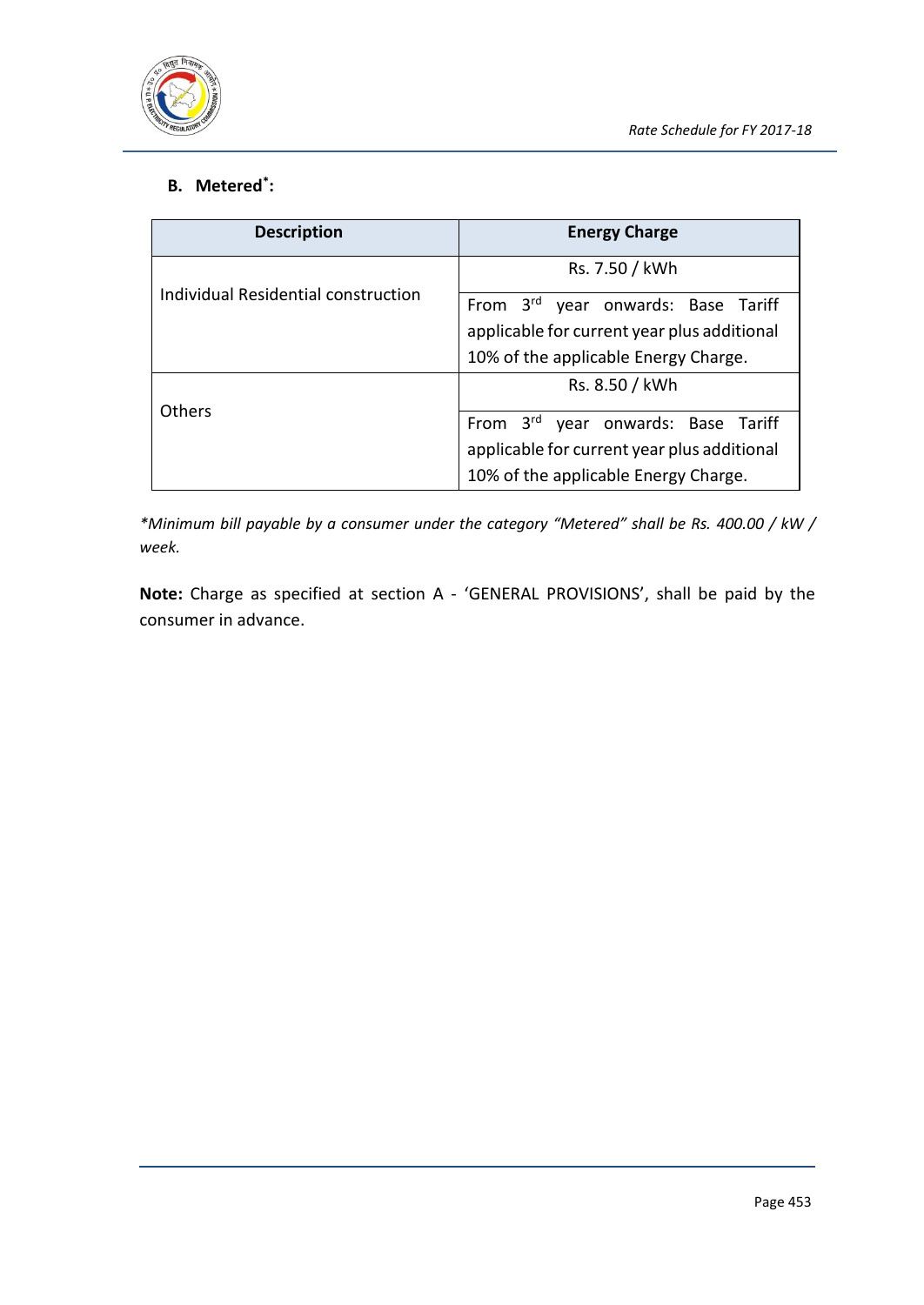

## **RATE SCHEDULE LMV– 10:**

#### **DEPARTMENTAL EMPLOYEES AND PENSIONERS:**

#### **1. APPLICABILITY:**

This schedule shall apply only to such employees (including the cases of retired / voluntary retired or deemed retired) of Licensees / successor entities of erstwhile Uttar Pradesh State Electricity Board (UPSEB), who own electricity connection in their own name and opt for the same for their own use for light, fan and power for domestic appliances, where the energy is being fed directly from Licensee mains. The Schedule shall also apply to spouse of employees served under Licensees / successor entities of erstwhile UPSEB.

#### **2. RATE:**

For all such consumers LMV-1 rate schedule will be applicable. However, the Licensees are authorised to provide "rebate" as they deem fit to the consumers eligible to get supply under this category.

## **3. ELECTRICITY DUTY:**

Electricity duty on the above shall be levied in addition at the rates as may be notified by the State Government from time to time.

## **4. OTHER PROVISIONS:**

- (i) For serving / retired employees and their spouse, the supply will only be given at one place where Licensee's mains exist. The electric supply under this tariff will be given only at one place, within the area of erstwhile UPSEB / its successor companies.
- (ii) Concerned executive engineers will take an affidavit from all employees and pensioners that the electricity supplied to their premises is being used exclusively for the purpose of domestic consumption of themselves and their dependants. It will have to be certified by the employees/pensioners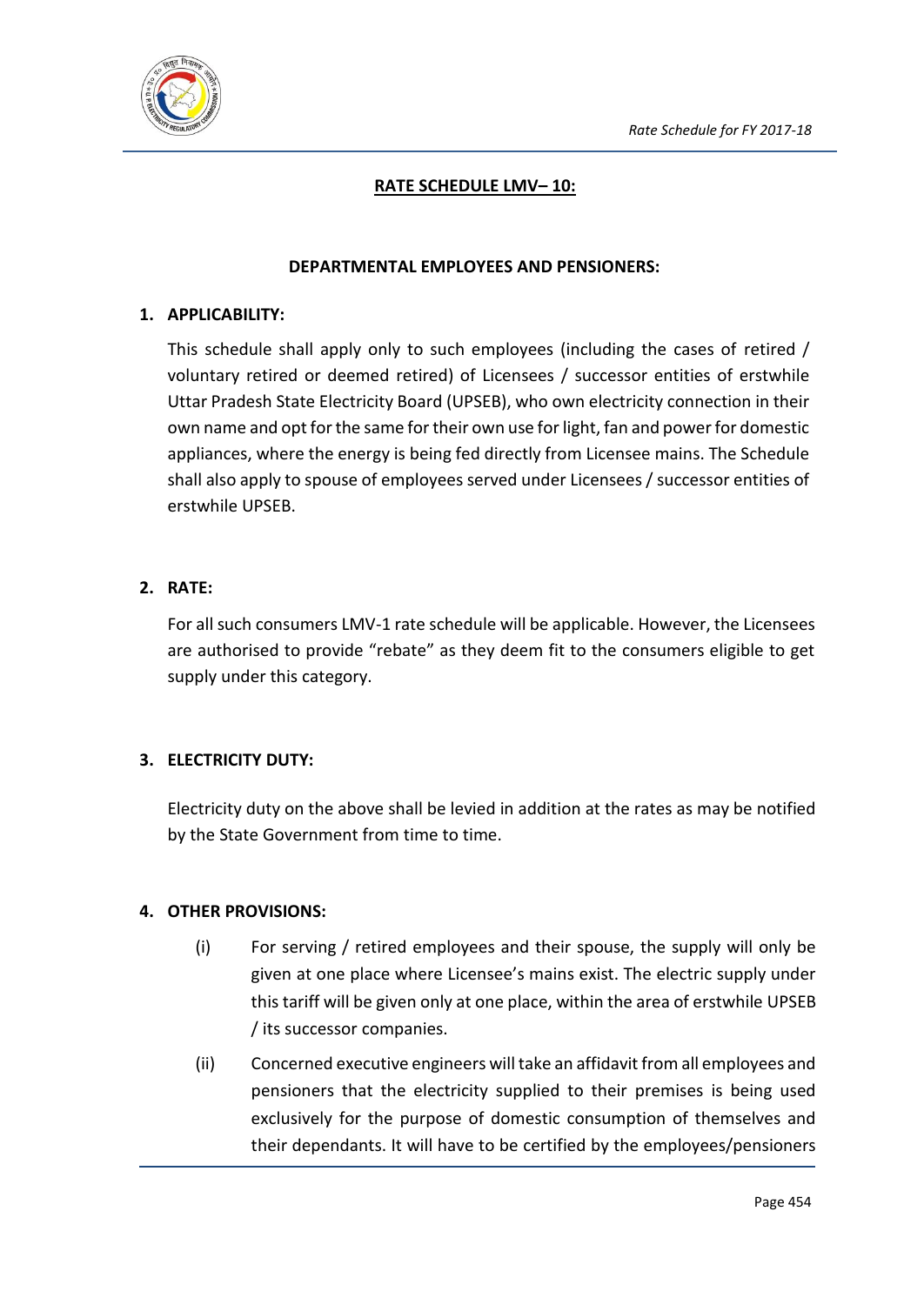

that such electricity is not being used for any other purpose or to any individual to whom his house has been rented out. Without any prejudice to any legal action as provided in the legal framework, any misuse to above effect shall invalidate him from the facility of LMV-10 on permanent basis.

- (iii) In the event of transfer of the employee, this tariff shall be applied at the new place of posting only when a certificate has been obtained from the concerned Executive Engineer of the previous place of posting, that the supply under this tariff has been withdrawn at previous place of posting. Further, the employee shall also be required to submit an affidavit that he is not availing the benefit of LMV-10 connection anywhere else in the state.
- (iv) Those who are not availing this tariff shall also give a declaration to this effect. This declaration shall be pasted / kept in his service book / personal file / Pensioners record. If the declaration is found wrong, necessary action against the employee shall be taken as per the provisions of service rules. If declaration has already been given at the present place of posting then further declaration is not necessary due to this revision. Pensioners shall also have to give a similar declaration for availing departmental tariff at only one place. In case this declaration is found wrong, this tariff shall be withdrawn forever.
- (v) No other concession shall be admissible on this tariff.
- (vi) The schedule of miscellaneous charges as appended with Licensee's General Tariff as amended from time to time and Electricity Supply (Consumers) Regulation, 1984 as enforced from time to time shall also be applicable on the employee / pensioner receiving supply under this schedule.
- (vii) Retired employees drawing pension from the Treasury / Bank will have to pay the monthly electricity charges as per the rates given in the rate schedule applicable to their category.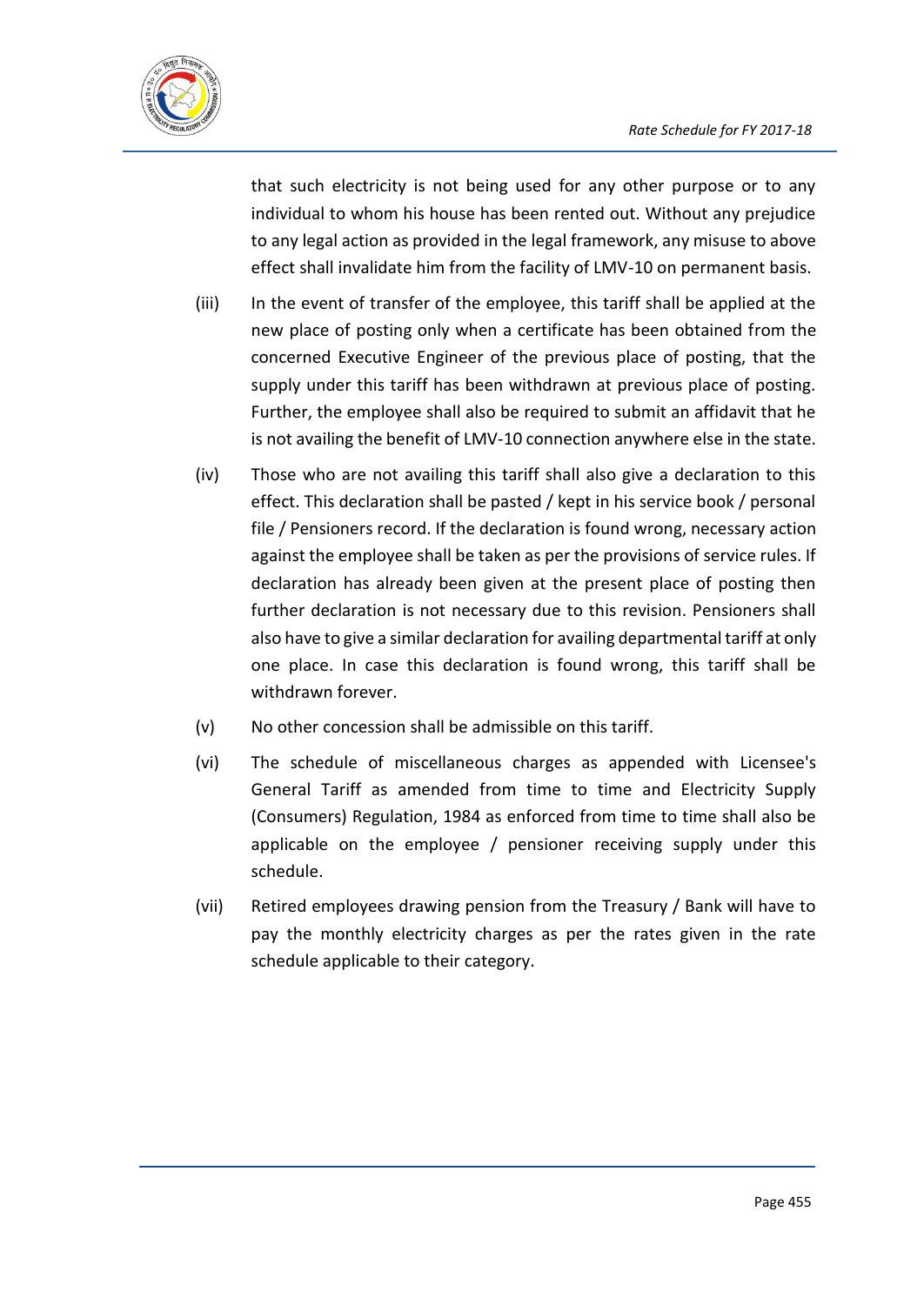

## **RATE SCHEDULE HV– 1:**

#### **NON - INDUSTRIAL BULK LOADS**

#### **1. APPLICABILITY:**

This rate schedule shall apply to:

- (a) Commercial loads (as defined within the meaning of LMV-2) with contracted load of 75 kW & above and getting supply at single point on 11 kV & above voltage levels.
- (b) Private institutions (as defined within the meaning of LMV-4 (b)) with contracted load of 75 kW & above and getting supply at single point on 11 kV & above voltage levels.
- (c) Non domestic bulk power consumer (other than industrial loads covered under HV-2) with contracted load 75 kW & above and getting supply at single point on 11 kV & above voltage levels and feeding multiple individuals (owners / occupiers / tenants of some area within the larger premises of the bulk power consumer) through its own network and also responsible for maintaining distribution network.
- (d) Public institutions (as defined within the meaning of LMV-4 (a)) with contracted load of 75 kW & above and getting supply at single point on 11 kV & above voltage levels. The institution / consumer seeking the supply at Single point for non-industrial bulk loads under this category shall be considered as a deemed franchisee of the Licensee.
- (e) Registered Societies, Residential Colonies / Townships, Residential Multi-Storied Buildings with mixed loads (getting supply at single point) with contracted load 75 kW & above and getting supply at single point on 11 kV & above voltage levels and having less than 70% of the total contracted load exclusively for the purposes of domestic light, fan and power. Figure of 70%, shall also include the load required for lifts, water pumps and common lighting,
- (f) For Offices / Buildings / Guesthouses of UPPCL / UPRVUNL / UPJVNL / UPPTCL / Distribution Licensees having loads above 75 kW and getting supply at 11 kV & above voltages.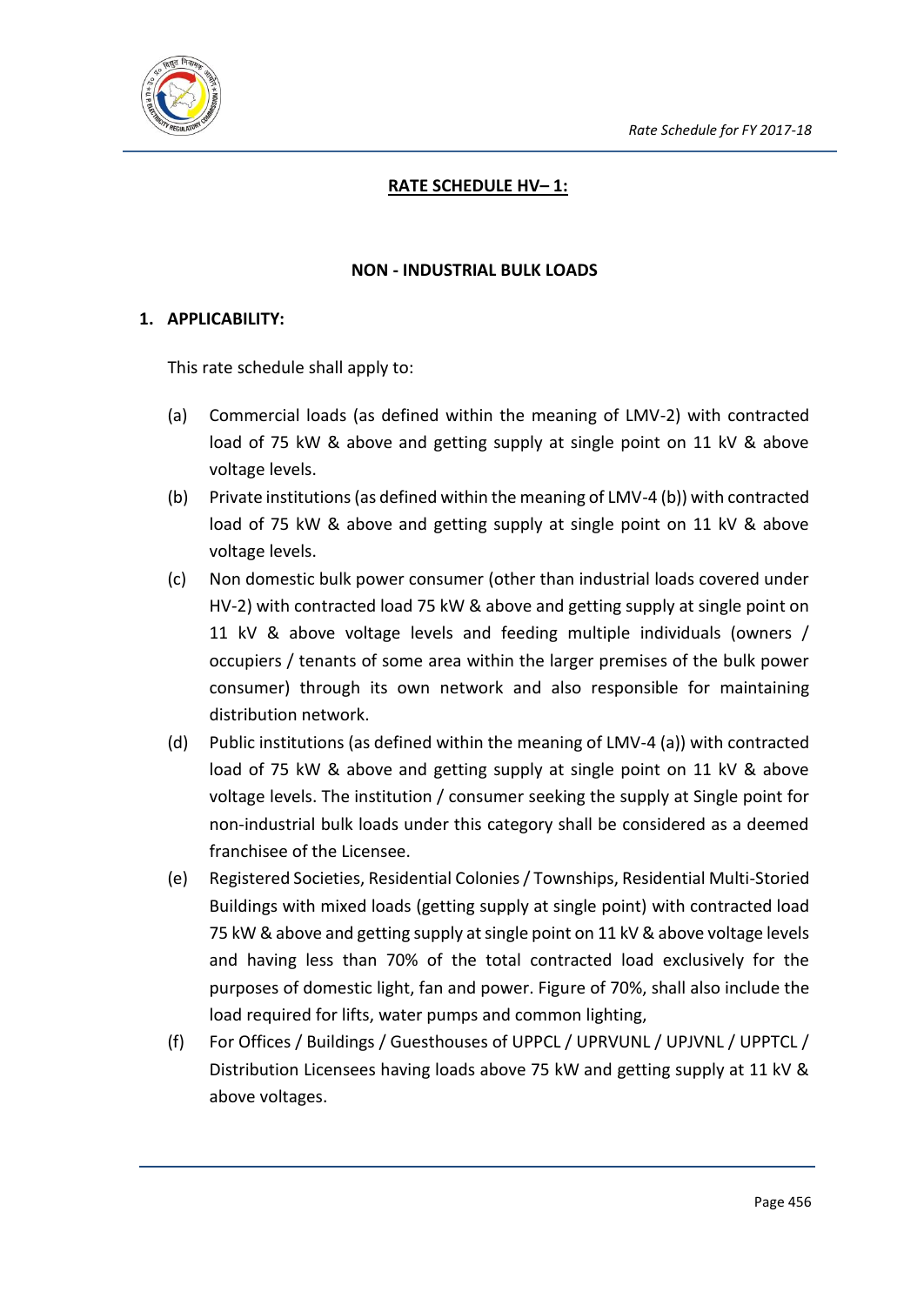

## **2. CHARACTER AND POINT OF SUPPLY:**

As per the applicable provisions of Electricity Supply Code, 2005 and its amendments.

## **3. RATE:**

Rate, gives the demand and energy charges at which the consumer shall be billed during the billing period applicable to the category:

**(a) Commercial Loads / Private Institutions / Non - domestic bulk power consumer with contracted load 75 kW & above and getting supply at Single Point on 11 kV & above:** 

|                | For supply at 11kV                                    |              | For supply above 11 kV |              |
|----------------|-------------------------------------------------------|--------------|------------------------|--------------|
| Contracted     | Upto 100 kVA Above 100 kVA Upto 100 kVA Above 100 kVA |              |                        |              |
| Load           |                                                       |              |                        |              |
| <b>Demand</b>  | Rs. 360.00 /                                          | Rs. 400.00 / | Rs. 360.00 /           | Rs. 400.00 / |
| <b>Charges</b> | kVA / month                                           | kVA / month  | kVA / month            | kVA / month  |

|                                            | For supply at 11kV        |                | For supply above 11 kV |                                                                 |
|--------------------------------------------|---------------------------|----------------|------------------------|-----------------------------------------------------------------|
| For first 2500<br>For above<br>Consumption |                           | For first 2500 | For above              |                                                                 |
| kVAh / month<br>Range                      |                           | 2500 kVAh /    | kVAh / month           | 2500 kVAh /                                                     |
|                                            |                           | month          |                        | month                                                           |
|                                            |                           | (Starting from |                        | (Starting from                                                  |
|                                            | 2501 <sup>st</sup> kVAh ) |                |                        | 2501st kVAh)                                                    |
| <b>Energy</b>                              |                           |                |                        | Rs. 7.90 / kVAh Rs. 8.25 / kVAh Rs. 7.70 / kVAh Rs. 8.05 / kVAh |
| <b>Charges</b>                             |                           |                |                        |                                                                 |

**(b) Public Institutions, Registered Societies, Residential Colonies / Townships, Residential Multi-Storied Buildings including Residential Multi-Storied Buildings with contracted load 75 kW & above and getting supply at Single Point on 11 kV & above voltage levels:**

|                                 | For supply at 11kV          |                                                       | For supply above 11 kV      |                             |
|---------------------------------|-----------------------------|-------------------------------------------------------|-----------------------------|-----------------------------|
| <b>Contracted</b><br>Load       |                             | Upto 100 kVA Above 100 kVA Upto 100 kVA Above 100 kVA |                             |                             |
| <b>Demand</b><br><b>Charges</b> | Rs. 325.00 /<br>kVA / month | Rs. 340.00 /<br>kVA / month                           | Rs. 325.00 /<br>kVA / month | Rs. 340.00 /<br>kVA / month |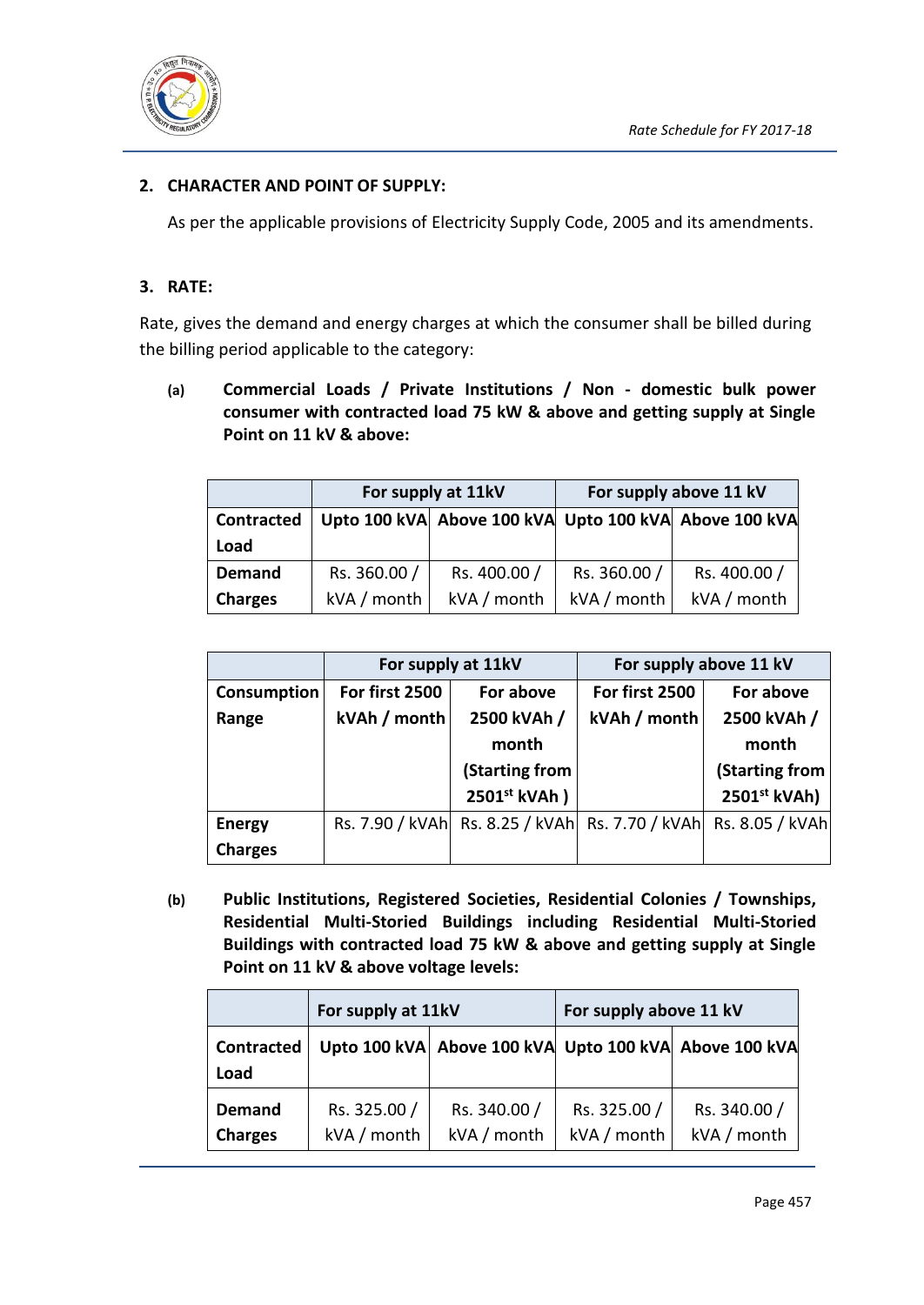

|                                 | For supply at 11kV             |                                                                     | For supply above 11 kV                                          |                                                                     |
|---------------------------------|--------------------------------|---------------------------------------------------------------------|-----------------------------------------------------------------|---------------------------------------------------------------------|
| Consumption<br>Range            | For first 2500<br>kVAh / month | For above<br>2500 kVAh /<br>month<br>(Starting from<br>2501st kVAh) | For first 2500<br>kVAh / month                                  | For above<br>2500 kVAh /<br>month<br>(Starting from<br>2501st kVAh) |
| <b>Energy</b><br><b>Charges</b> |                                |                                                                     | Rs. 7.50 / kVAh Rs. 7.70 / kVAh Rs. 7.30 / kVAh Rs. 7.50 / kVAh |                                                                     |

The body seeking the supply at Single point for bulk loads under this category shall be considered as a deemed franchisee of the Licensee. Such body shall charge not more than 5% additional charge on the above specified 'Rate' from its consumers apart from other applicable charges such as Regulatory Surcharge, Penalty, Rebate and Electricity Duty on actual basis.

The 5% additional charge shall be towards facilitating supply of electricity to the individual members to recover its expenses towards supply of electricity, distribution loss, electrical maintenance in its supply area, billing, accounting and audit etc.

The deemed franchisee is required to provide to all its consumers and the licensee, a copy of the detailed computation of the details of the amounts realized from all the individual consumers and the amount paid to the licensee for every billing cycle on half yearly basis. If he fails to do so, then the consumers may approach the Consumer Grievance Redressal Forum (CGRF) having jurisdiction over their local area for the redressal of their grievances.

The deemed franchisee shall arrange to get its account(s) audited by a Chartered Accountant mandatorily. The audited accounts will be made available to all the consumers of the deemed franchisee within 3 months of the closure of that financial year. If he fails to do so, then the consumers may approach the Consumer Grievance Redressal Forum (CGRF) having jurisdiction over their local area for the redressal of their grievances.

The deemed franchisee should separately meter the electricity supplied from back up arrangements like DG sets etc. The bill of its consumers should clearly depict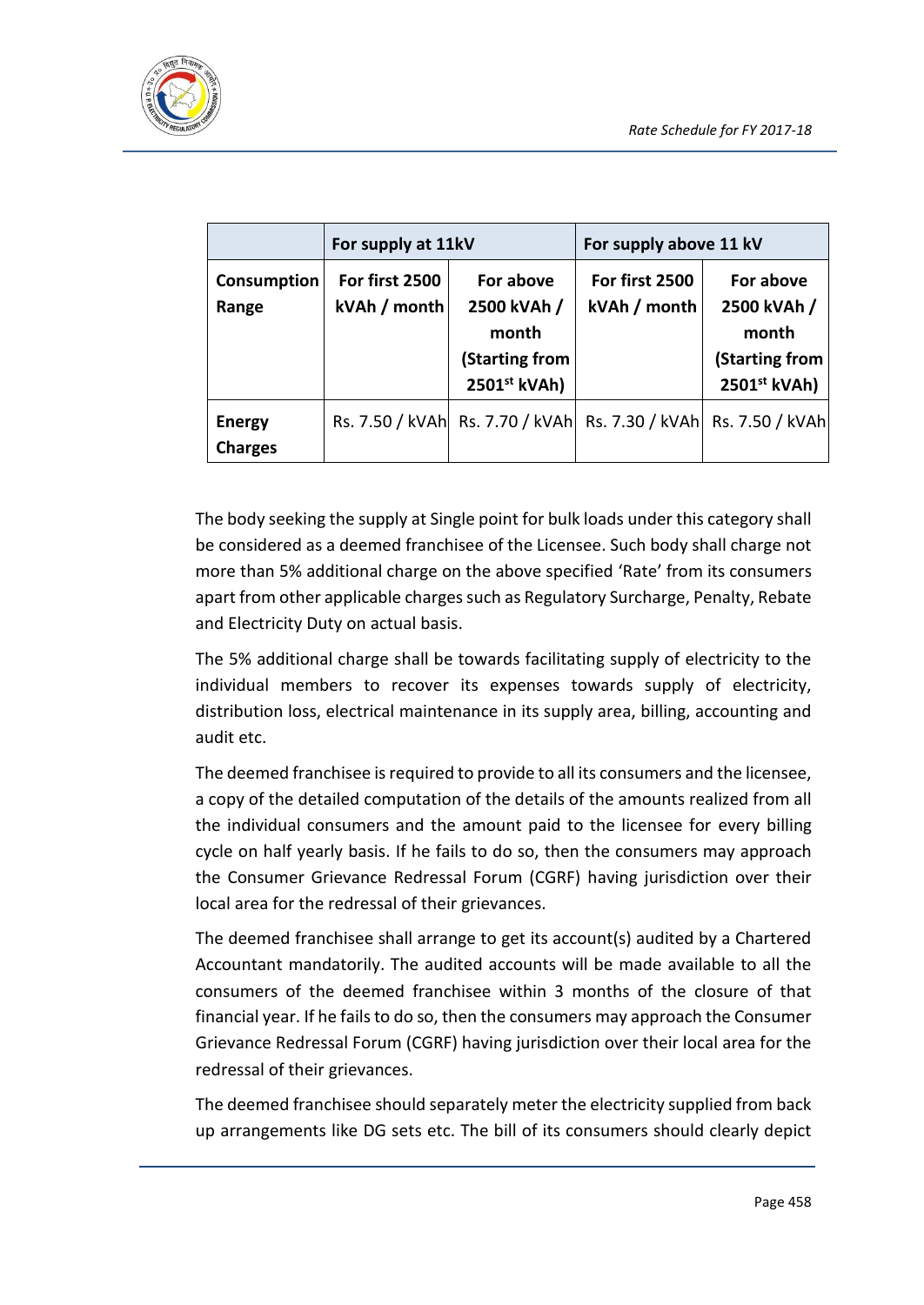

the units and rate of electricity supplied through back up arrangement and electricity supplied through Licensee.

The deemed franchisee shall not disconnect the supply of electricity of its consumers on the pretext of defaults in payments related to other charges except for the electricity dues regarding the electricity consumed by its consumers and electricity charges for lift, water lifting pump, streetlight if any, corridor / campus lighting and other common facilities.

In case the deemed franchisee exceeds the contracted load / demand under the provisions of Clause 7(ii) – 'Charges for Exceeding Contracted demand' of the General Provisions of this Rate Schedule, only in such case the deemed franchisee will recover the same from the individual members who were responsible for it on the basis of their individual excess demands.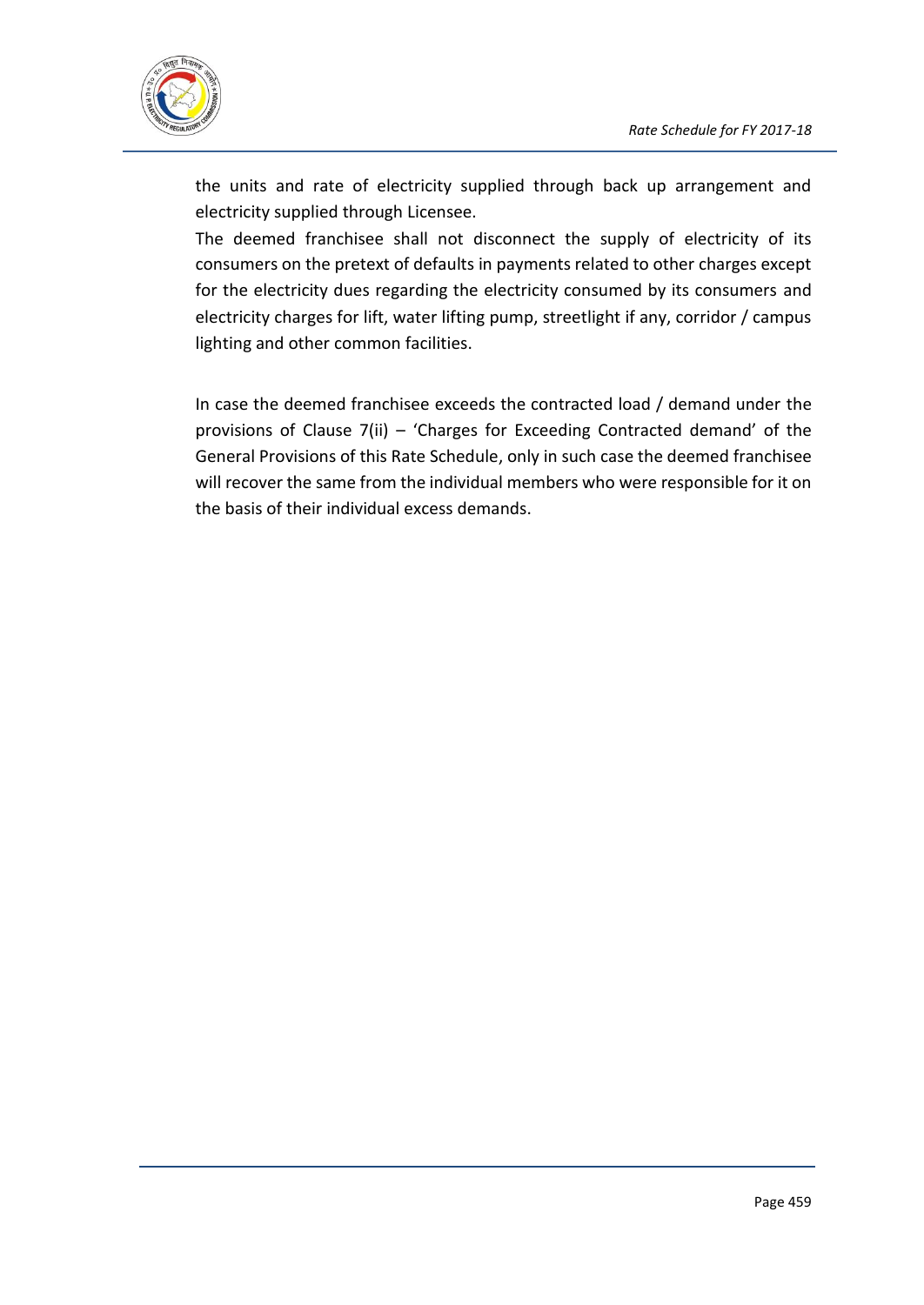

## **RATE SCHEDULE HV– 2:**

#### **LARGE AND HEAVY POWER:**

#### **1. APPLICABILITY:**

This rate schedule shall apply to all consumers with contracted load of 75 kW (100 BHP) and above for industrial and / or processing purposes as well as to Arc / induction furnaces, rolling / re-rolling mills, mini-steel plants and Floriculture, Mushroom and Farming units and to any other HT consumer not covered under any other rate schedule.

Supply to Induction and Arc furnaces shall be made available only after ensuring that the loads sanctioned are corresponding to the load requirement of tonnage of furnaces. The minimum load of one-ton furnace shall in no case be less than 400 kVA and all loads will be determined on this basis. No supply will be given on loads below this norm.

For all HV-2 consumers, conditions of supply, apart from the rates, as agreed between the Licensee and the consumer shall continue to prevail as long as they are in line with the existing Regulations & Acts.

## **2. CHARACTER AND POINT OF SUPPLY:**

As per the applicable provisions of Electricity Supply Code, 2005 and its amendments.

#### **3. RATE:**

Rate, gives the demand and energy charges (including the TOD rates as applicable to the hour of operation) at which the consumer shall be billed during the billing period applicable to the category: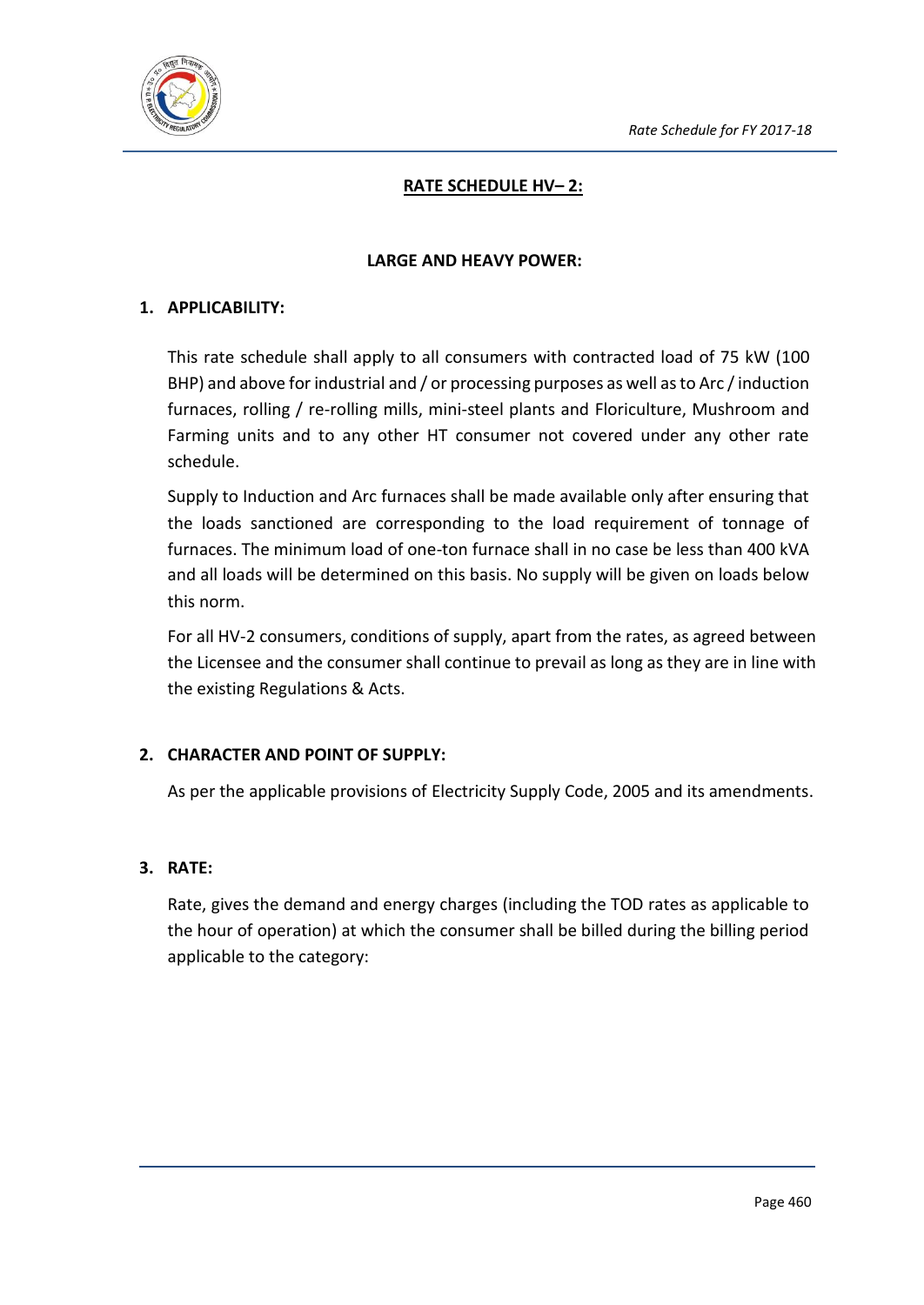

## **(A) Urban Schedule:**

|                       | For supply up to $ $<br><b>11 kV</b> | For supply above<br>11 kV and up to<br><b>66 kV</b> | For supply above<br>66 kV and up to<br>132 kV                                        | For supply above<br>132 kV |
|-----------------------|--------------------------------------|-----------------------------------------------------|--------------------------------------------------------------------------------------|----------------------------|
| <b>BASE RATE</b>      |                                      |                                                     |                                                                                      |                            |
| Demand Charges        | month                                | month                                               | Rs. 250.00 / kVA   Rs. 240.00 / kVA / Rs. 220.00 / kVA / Rs. 220.00 / kVA /<br>month | month                      |
| <b>Energy Charges</b> | Rs. 6.65 / kVAh                      | Rs. 6.35 / kVAh                                     | Rs. 6.15 / kVAh                                                                      | Rs. 5.95 / kVAh            |

#### **TOD Structure:**

#### **Summer Months (April to September) \***

| <b>Hours</b>             | % of Energy Charges |
|--------------------------|---------------------|
| $05:00$ hrs $-11:00$ hrs | $(-)$ 15%           |
| 11:00 hrs $- 17:00$ hrs  | 0%                  |
| 17:00 hrs - 23:00 hrs    | $(+)$ 15%           |
| $23:00$ hrs $-05:00$ hrs | በ%                  |

## **Winter Months (October to March) \***

| <b>Hours</b>             | % of Energy Charges |
|--------------------------|---------------------|
| $05:00$ hrs $-11:00$ hrs | 0%                  |
| 11:00 hrs $- 17:00$ hrs  | 0%                  |
| 17:00 hrs - 23:00 hrs    | $(+)$ 15%           |
| $23:00$ hrs $-05:00$ hrs | $(-)$ 15%           |

*\*Note: As the change in TOD structure may require reprogramming / installation of software in the TOD meters, the above rates will be applicable as and when reprogramming / installation of software of the consumer TOD meters has been done. However, the Licensee shall complete this work within a period of 2 months.*

## **(B) Rural Schedule:**

This schedule shall be applicable only to consumers getting supply up to 11 kV as per 'Rural Schedule'. The consumer under this category shall be entitled to a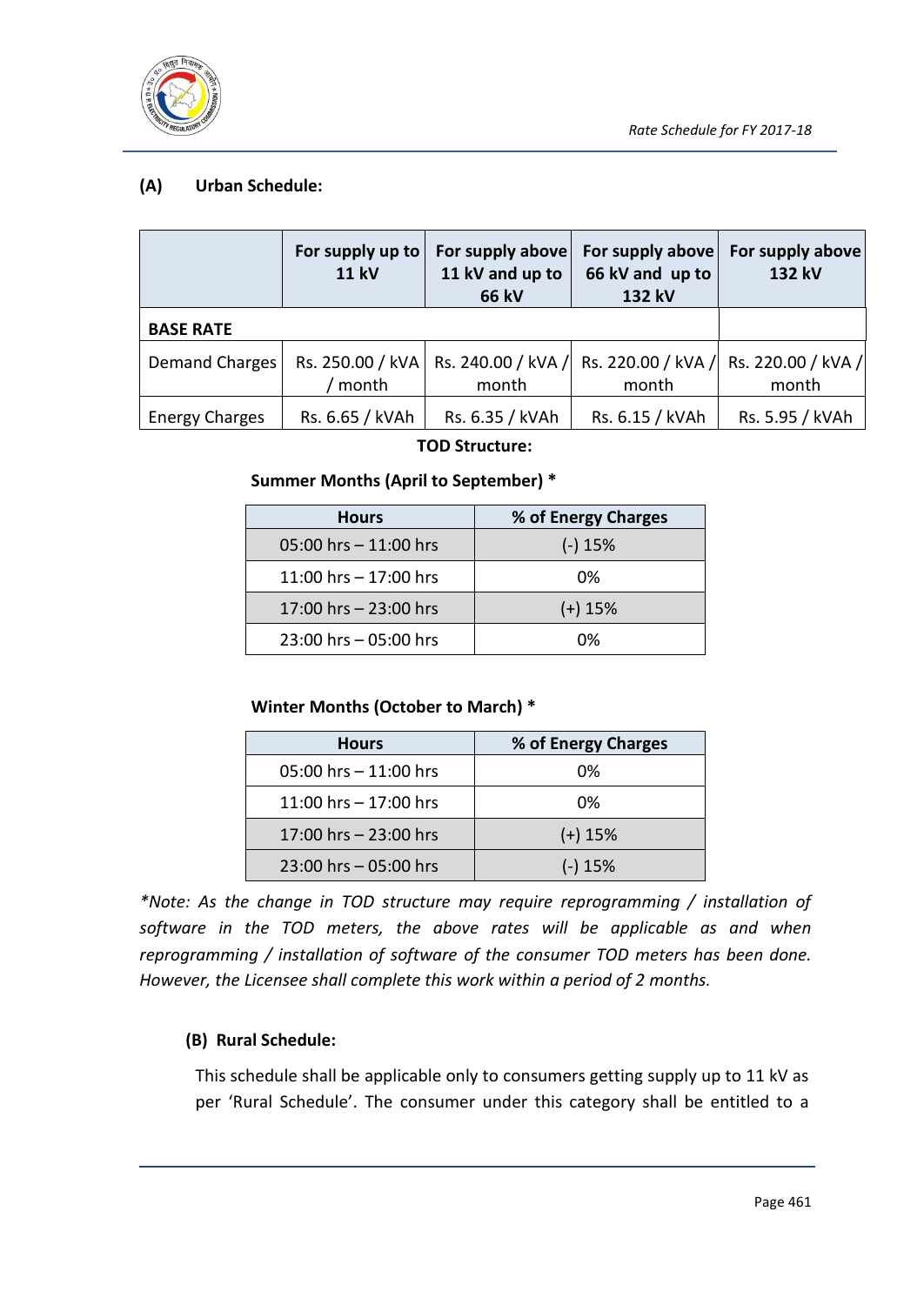

rebate of 7.5% on 'BASE RATE' as given for 11 kV consumers under urban schedule. Further, no 'TOD RATE' shall be applicable for this category.

## **(C) Consumers already existing under HV-2 category with metering arrangement at low voltage:**

Existing consumer under HV-2 with metering at 0.4 kV shall be required to pay as per schedule applicable to 11 kV consumers under HV-2 category.

## **4. PROVISIONS RELATED TO SEASONAL INDUSTRIES:**

Seasonal industries will be determined in accordance with the criteria laid down below. No exhaustive list can be provided but some examples of industries exhibiting such characteristics are sugar, ice, rice mill and cold storage. The industries which operate during certain period of the year, i.e. have seasonality of operation, can avail the benefits of seasonal industries provided:

- i. The continuous period of operation of such industries shall be at least 4 (four) months but not more than 9 (nine) months in a financial year.
- ii. Any prospective consumer, desirous of availing the seasonal benefit, shall specifically declare his season at the time of submission of declaration / execution of agreement mentioning the period of operation unambiguously.
- iii. The seasonal period once notified cannot be reduced during the next consecutive 12 months. The off-season tariff is not applicable to composite units having seasonal and other category loads.
- iv. The off-season tariff is also not available to those units who have captive generation exclusively for process during season and who avail Licensees supply for miscellaneous loads and other non-process loads.
- **v.** The consumer opting for seasonal benefit has a flexibility to declare his off seasonal maximum demand subject to a maximum of 25% of the contracted demand. The tariff rates (demand charge per kW / kVA and energy charge per kWh / kVAh) for such industries during off-season period will be the same as for normal period. Further, during the off season fixed charges shall be levied on the basis of maximum demand recorded by the meter (not on normal billable demand or on percentage contracted demand). Rates for the energy charges shall however be the same as during the operational season. Further,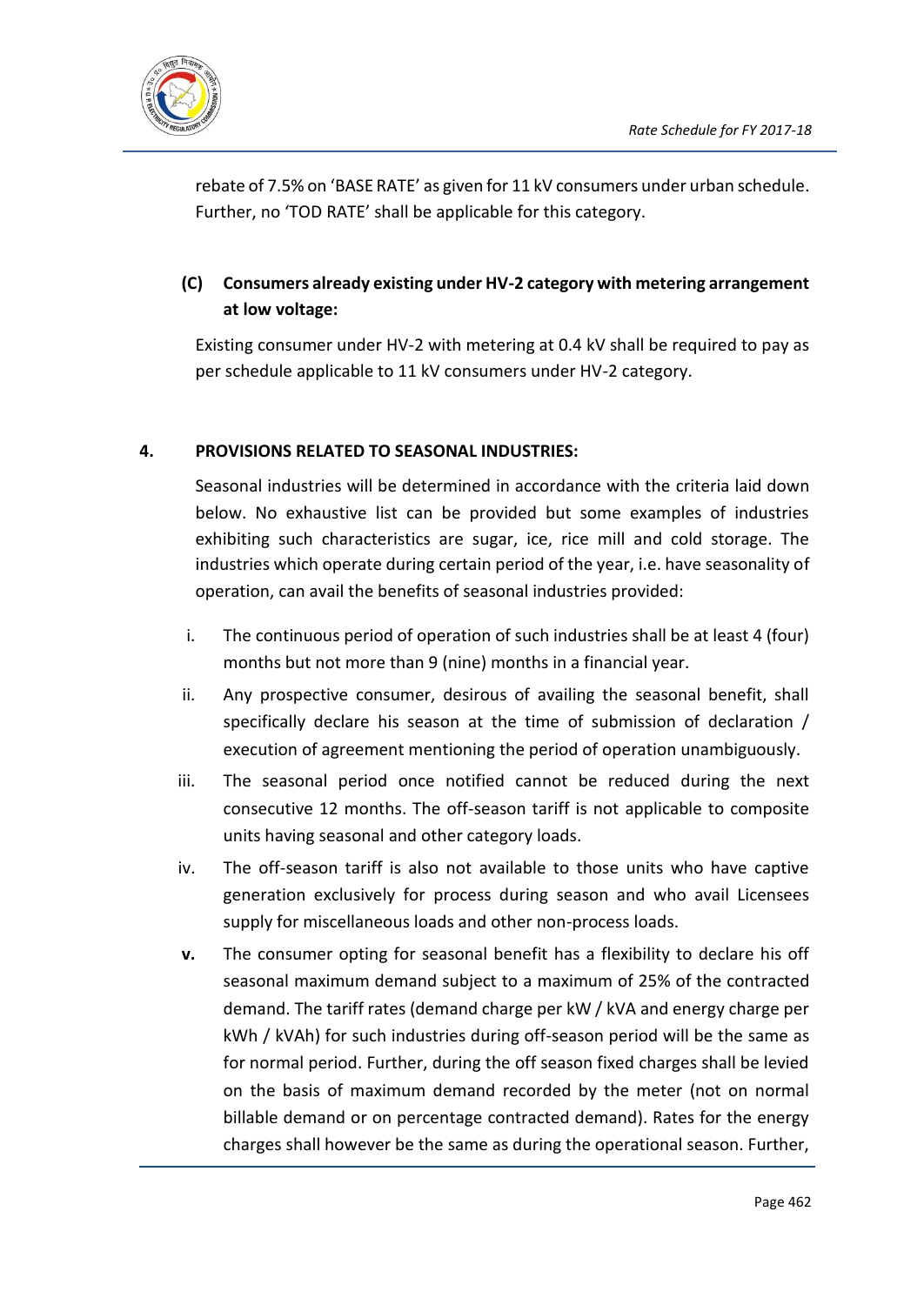

first violation in the off-season would attract full billable demand charges and energy charges calculated at the unit rate 50% higher than the applicable tariff during normal period but only for the month in which the consumer has defaulted. However, on second violation in the off-season, the consumer will forfeit the benefit of seasonal rates for the entire season and energy charges shall be calculated at the unit rate 50% higher than the applicable tariff during normal period.

## **5. FACTORY LIGHTING:**

The electrical energy supplied shall also be utilized in the factory premises for lights, fans, coolers, etc. which shall mean and include all energy consumed for factory lighting in the offices, the main factory building, stores, time keeper's office, canteen, staff club, library, crèche, dispensary, staff welfare centres, compound lighting, etc. No separate connection for the same shall be provided.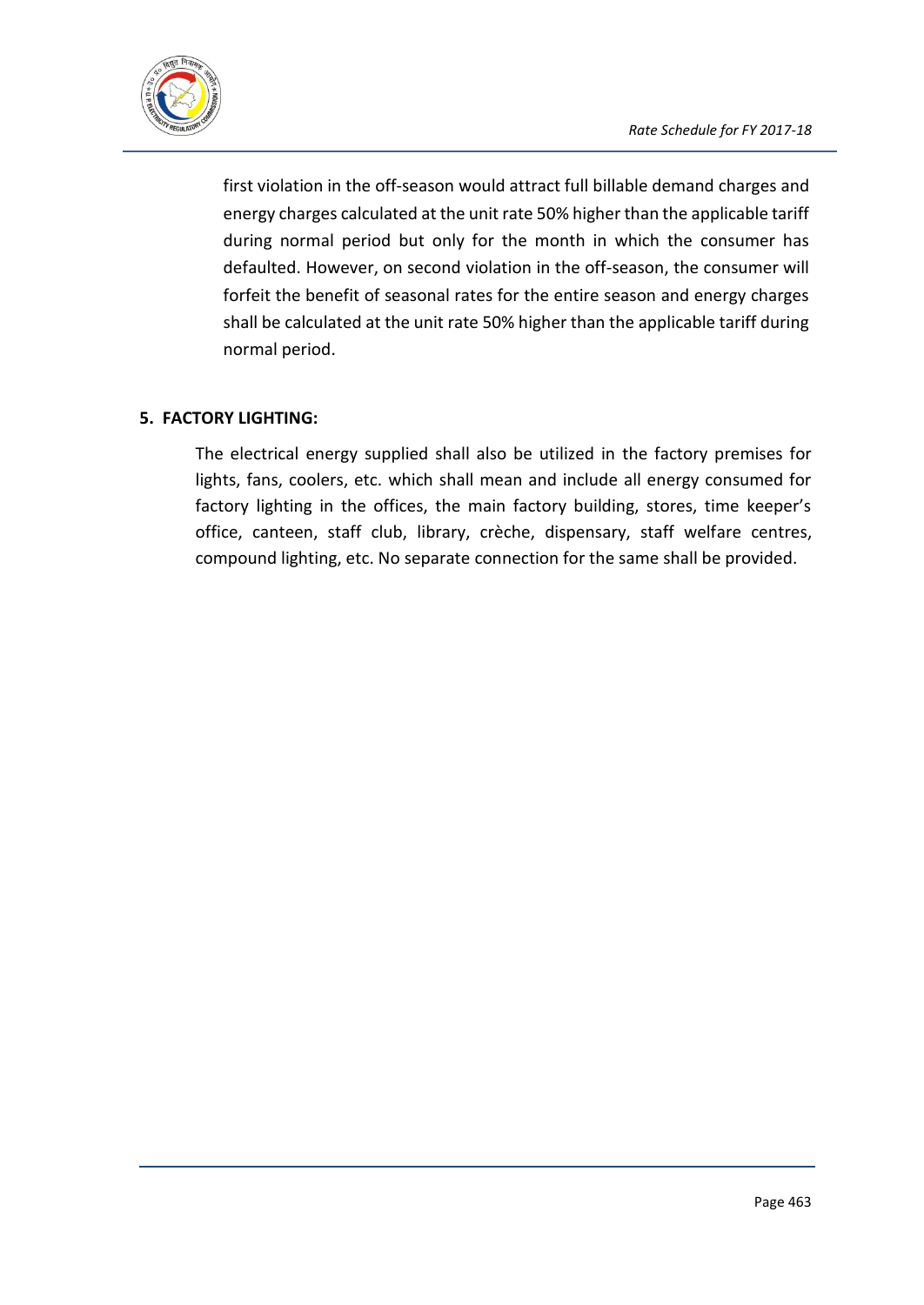

## **RATE SCHEDULE HV – 3:**

#### **A: RAILWAY TRACTION:**

#### **1. APPLICABILITY:**

This schedule shall apply to the Railways for Traction loads only.

#### **2. CHARACTER OF SERVICE AND POINT OF SUPPLY:**

Alternating Current, single phase, two phase or three phase, 50 cycles, 132 kV or below depending on the availability of voltage of supply and the sole discretion of the Licensee. The supply at each sub-station shall be separately metered and charged.

#### **3. RATE:**

Rate, gives the demand and energy charges at which the consumer shall be billed for consumption during the billing period applicable to the category:

| <b>Description</b>                             | <b>Charges</b>           |
|------------------------------------------------|--------------------------|
| (a) Demand Charge                              |                          |
| For supply at and above 132 kV                 | Rs. 365.00 / kVA / month |
| Below 132 kV                                   | Rs. 375.00 / kVA / month |
| (b) Energy Charge (all consumption in a month) |                          |
| For supply at and above 132 kV                 | Rs. 7.65 / kVAh          |
| Below 132 kV                                   | Rs. 7.90 / kVAh          |

*Note: Minimum charge payable by a consumer under this category shall be Rs. 850.00 / kVA / month.*

## **4. DETERMINATION OF THE DEMAND:**

Demand measurement at a particular time will be made on basis of simultaneous maximum demands recorded in summation kilovolt-ampere meter installed at contiguous substation serviced by same grid transformer.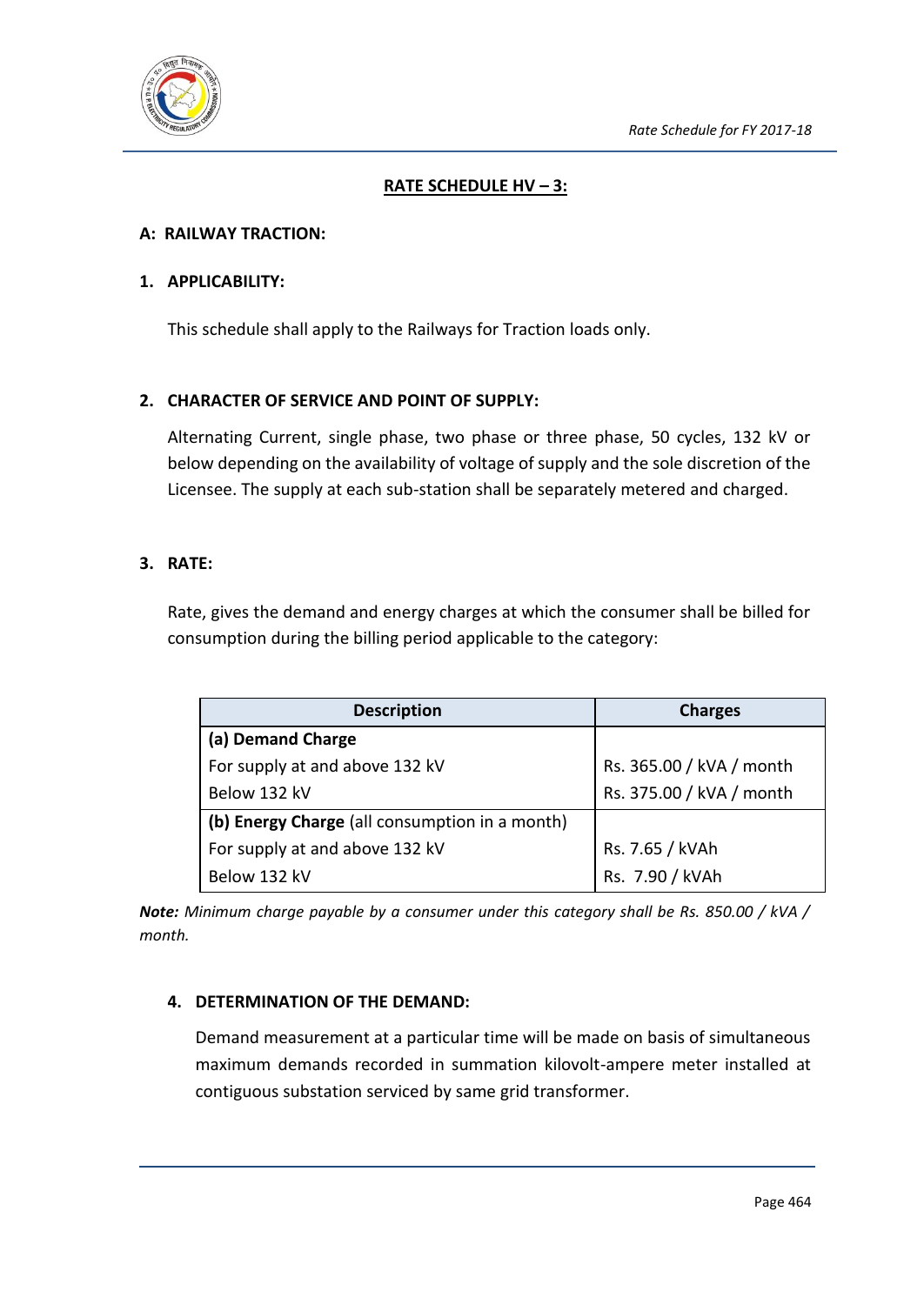

The maximum demand for any month shall be defined as the highest average load measured in Kilo Volt amperes during any fifteen consecutive minutes period of the month.

## **B: METRO RAIL CORPORATION:**

#### **1. APPLICABILITY:**

This schedule shall apply to the Metro Rail Corporation.

#### **2. CHARACTER OF SERVICE AND POINT OF SUPPLY:**

Alternating Current, single phase, two phase or three phase, 50 cycles, 132 kV or below depending on the availability of voltage of supply and the sole discretion of the Licensee. The supply at each sub-station shall be separately metered and charged.

#### **3. RATE:**

Rate, gives the energy charges at which the consumer shall be billed for consumption during the billing period applicable to the category:

| <b>Demand Charges</b> | Rs. 200.00 / kVA / month |
|-----------------------|--------------------------|
| <b>Energy Charges</b> | Rs. 6.50 / kVAh          |

*Note: Minimum charge payable by a consumer under this category shall be Rs. 800 / kVA / month.*

• Penalty @ Rs. 540 / kVA / month will be charged on excess demand, if maximum demand exceeds contracted load.

## **4. DETERMINATION OF THE DEMAND:**

Demand measurement shall be made by suitable kilovolt ampere indicator at the point of delivery. The demand for any month shall be defined as the highest average load measured in Kilo Volt Amperes during any fifteen consecutive minutes period of the month.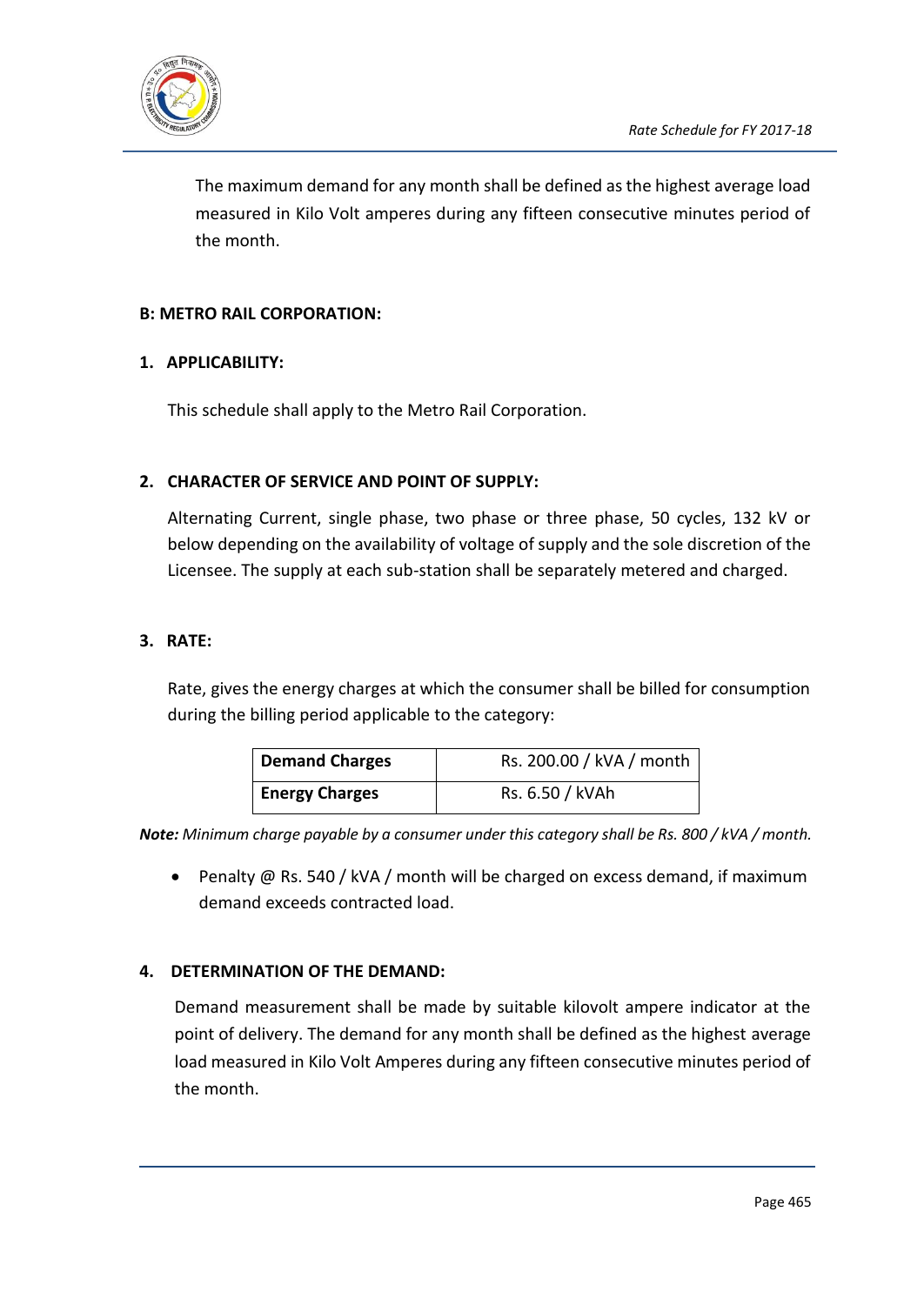

## **RATE SCHEDULE HV - 4:**

### **LIFT IRRIGATION WORKS:**

#### **1. APPLICABILITY:**

This Rate Schedule shall apply to medium and large pumped canals with contracted load of 100 BHP (75kW) and above.

#### **2. CHARACTER OF SERVICE & POINT OF SUPPLY:**

As per applicable provisions of Electricity Supply Code, 2005 and its amendments.

#### **3. RATE:**

Rate, gives the demand and energy charges at which the consumer shall be billed during the billing period applicable to the category:

#### **(a) Demand Charges:**

| <b>Voltage Level</b>          | <b>Rate of Charge</b>    |
|-------------------------------|--------------------------|
| For supply at 11 kV           | Rs. 320.00 / kVA / month |
| For supply at 33 kV and 66 kV | Rs. 310.00 / kVA / month |
| For supply at 132 kV          | Rs. 300.00 / kVA / month |

#### **(b) Energy Charges**:

| <b>Voltage Level</b>          | <b>Rate of Charge</b> |
|-------------------------------|-----------------------|
| For supply at 11 kV           | Rs. 7.70 / kVAh       |
| For supply at 33 kV and 66 kV | Rs. 7.55 / kVAh       |
| For supply at 132 kV          | Rs. 7.35 / kVAh       |

#### **c) Minimum Charges:**

Minimum charge payable by a consumer under this category shall be Rs. 1000.00 / kVA / month irrespective of supply voltage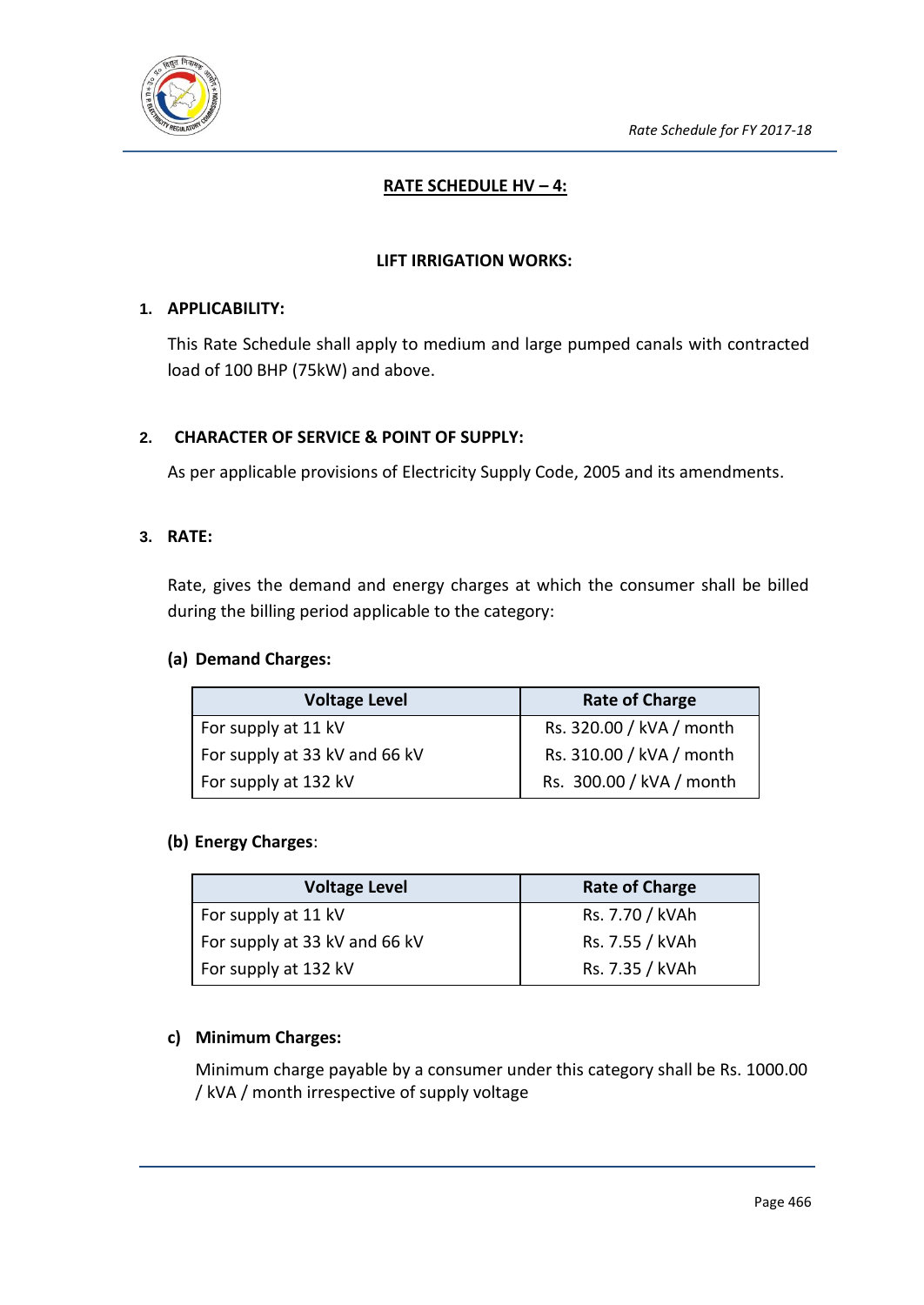

## **4. DETERMINATION OF THE DEMAND:**

Demand measurement shall be made by suitable kilovolt ampere indicator at the point of supply. In the absence of suitable demand indicator, the demand as assessed by the Licensee shall be final and binding. If, however, the number of circuits is more than one, demand and energy measurement will be done on the principle of current transformer summation metering.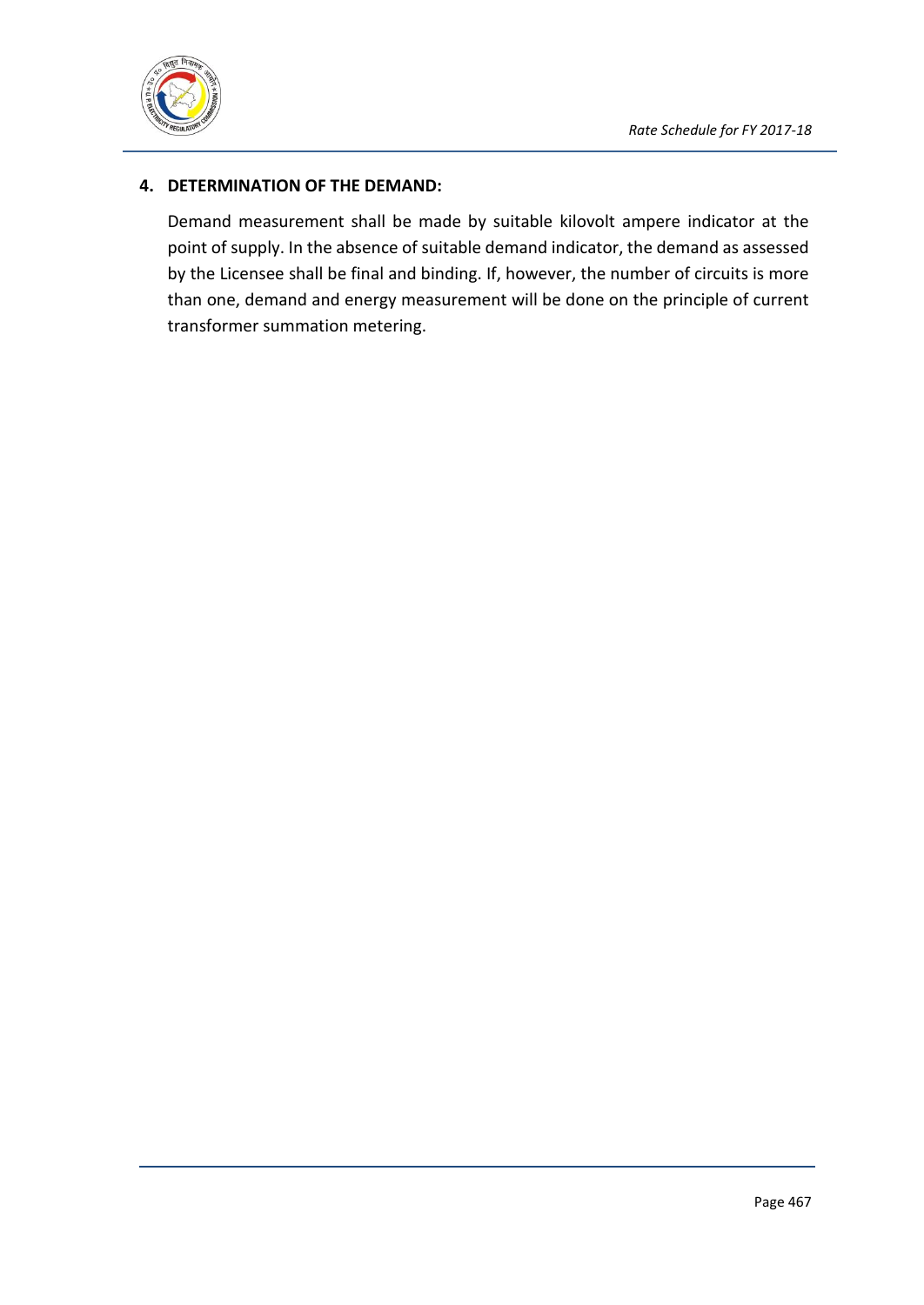

## **C. REGULATORY SURCHARGE RATES:**

| <b>DISCOM</b> | Regulatory Surcharge Rate (%)**                          |  |
|---------------|----------------------------------------------------------|--|
| <b>DVVNL</b>  | 4.28%                                                    |  |
| <b>PVVNL</b>  | 0.00%                                                    |  |
| <b>MVVNL</b>  | 4.28%                                                    |  |
| PuVVNL        | 4.28%                                                    |  |
|               | 3.91%-LMV-1 and LMV-5 category                           |  |
| <b>KESCO</b>  | 4.13%- for all others expect LMV-1 and LMV-5<br>category |  |

\*\* This surcharge shall be applicable on the 'RATE' as defined in the Rate Schedule above.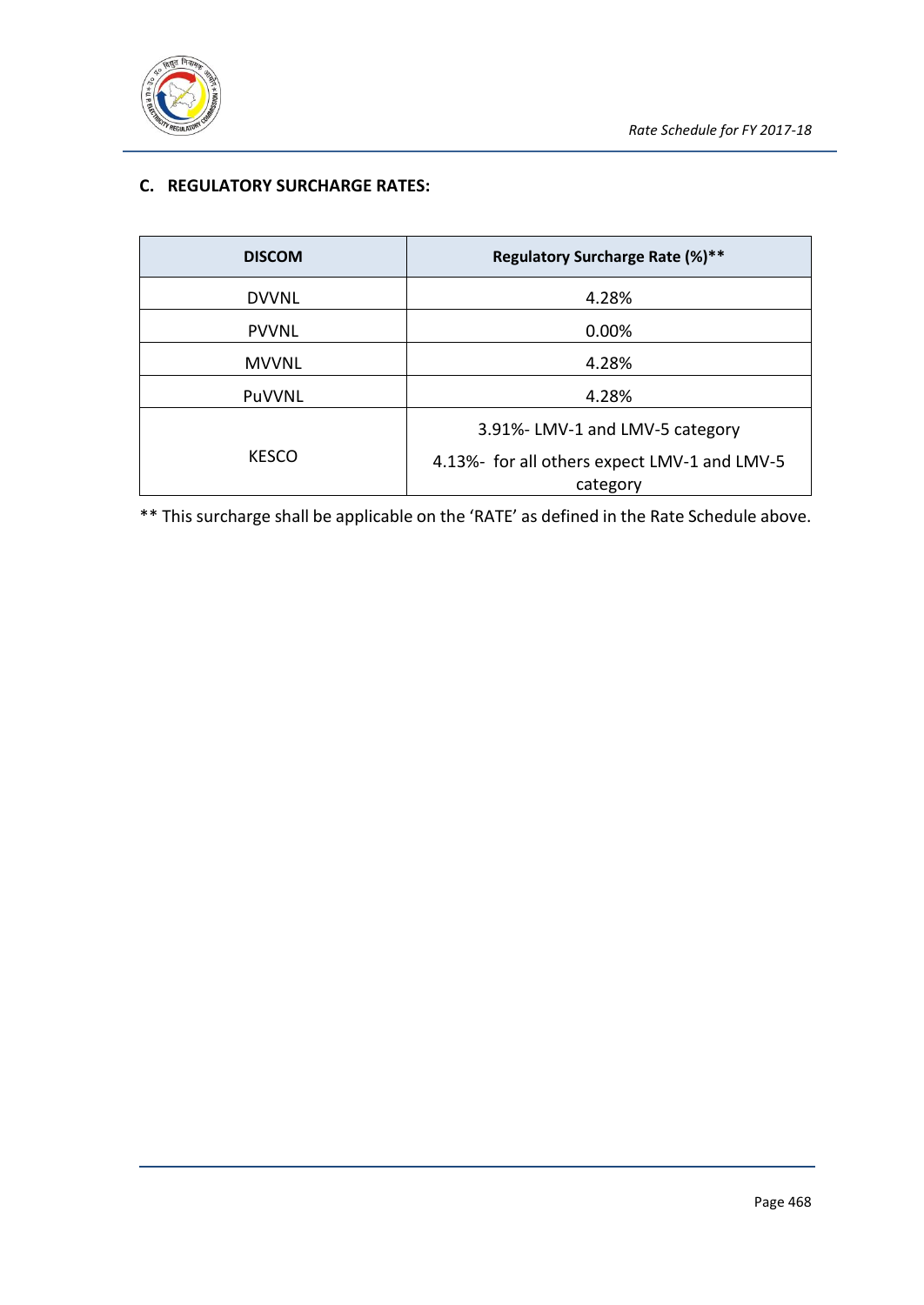

#### **D. PUBLIC LAMPS:**

#### **1. MAINTENANCE CHARGE :**

In addition to the "Rate of Charge" mentioned above, a sum of Rs. 10.00 per light point per month will be charged for operation and maintenance of street lights. This Maintenance Charge will cover only labour charges, where all required materials are supplied by the local bodies. However, the local bodies will have an option to operate and maintain the public lamps themselves and in such case, no maintenance charge shall be recovered. This charge shall not apply to the consumers with metered supply.

#### **2. PROVISION OF LAMPS:**

Streets where distribution mains already exist, the Licensee will provide a separate single-phase, 2-wire system for the street lights including light fitting and incandescent lamps of rating not exceeding 100 Watts each. In case the above maintenance charge is being levied, the labour involved in replacements or renewal of lamps shall be provided by the Licensee. However, all the required materials shall be provided by the local bodies. The cost of all other types of street light fittings shall be paid by the local bodies.

The cost involved in extension of street light mains (including cost of sub - stations, if any) in areas where distribution mains of the Licensee have not been laid, will be paid for by the local bodies.

#### **3. VERIFICATION OF LOAD:**

The number of light points including that of traffic signals together with their wattage will be verified jointly by the representatives of Licensee and Town Area / Municipal Board / Corporation at least once in a year. However, additions will be intimated by the Town Area / Municipal Board / Corporation on monthly basis. The Licensee will carry out the checking of such statements to satisfy themselves of the correctness of the same. The monthly bills shall be issued on the basis of verified number of points at the beginning of the year and additions, if any, during the months as intimated above. The difference, if any, detected during joint verification in the following year shall be reconciled and supplementary bills shall be issued.

Further, if the authorized representative of concerned local body does not participate in the work of verification of light points, a notice will be sent by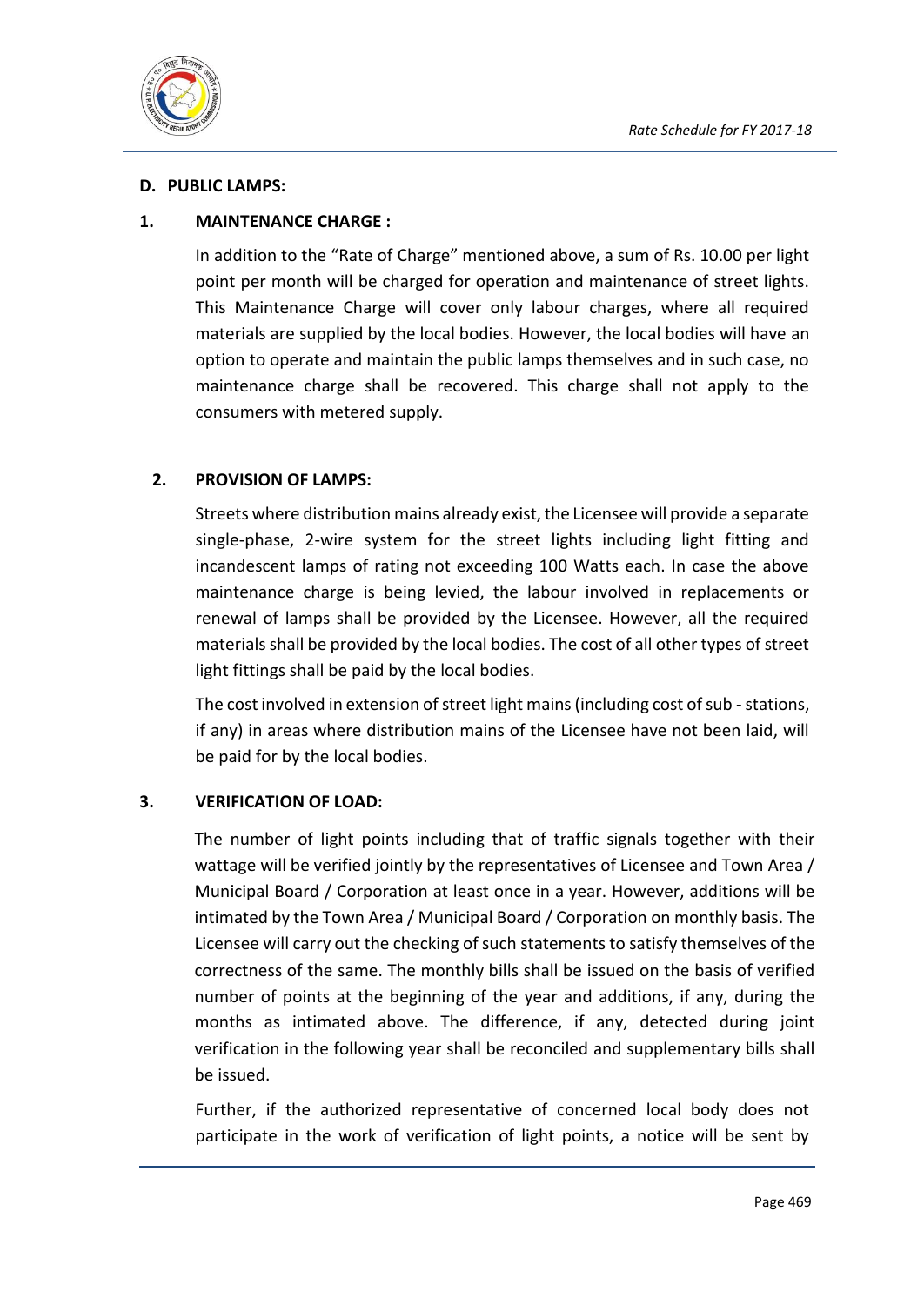

concerned Executive Engineer in writing to such local bodies for deputing representative on specific date(s), failing which the verification of the light points shall be done by the concerned representative of Licensee which shall be final and binding upon such local body.

## **E. STATE TUBE-WELLS**

#### **NET LOAD:**

- (i) Net load hereinafter shall mean the total load connected during the quarter less the load of failed and abandoned tube-wells accounted for during that quarter.
- (ii) The connected load as on  $31<sup>st</sup>$  March of the preceding year will be worked out on the basis of 'Net load' reported by the Executive Engineers of concerned Divisions after joint inspection and verification of the same by the concerned officers of the State Government / Panchayat, joint meter reading shall also be taken during the inspection on quarterly basis. The monthly bills for three months of the first quarter will be issued on the connected load worked out as such at the above rates. The same process shall be repeated for subsequent quarters.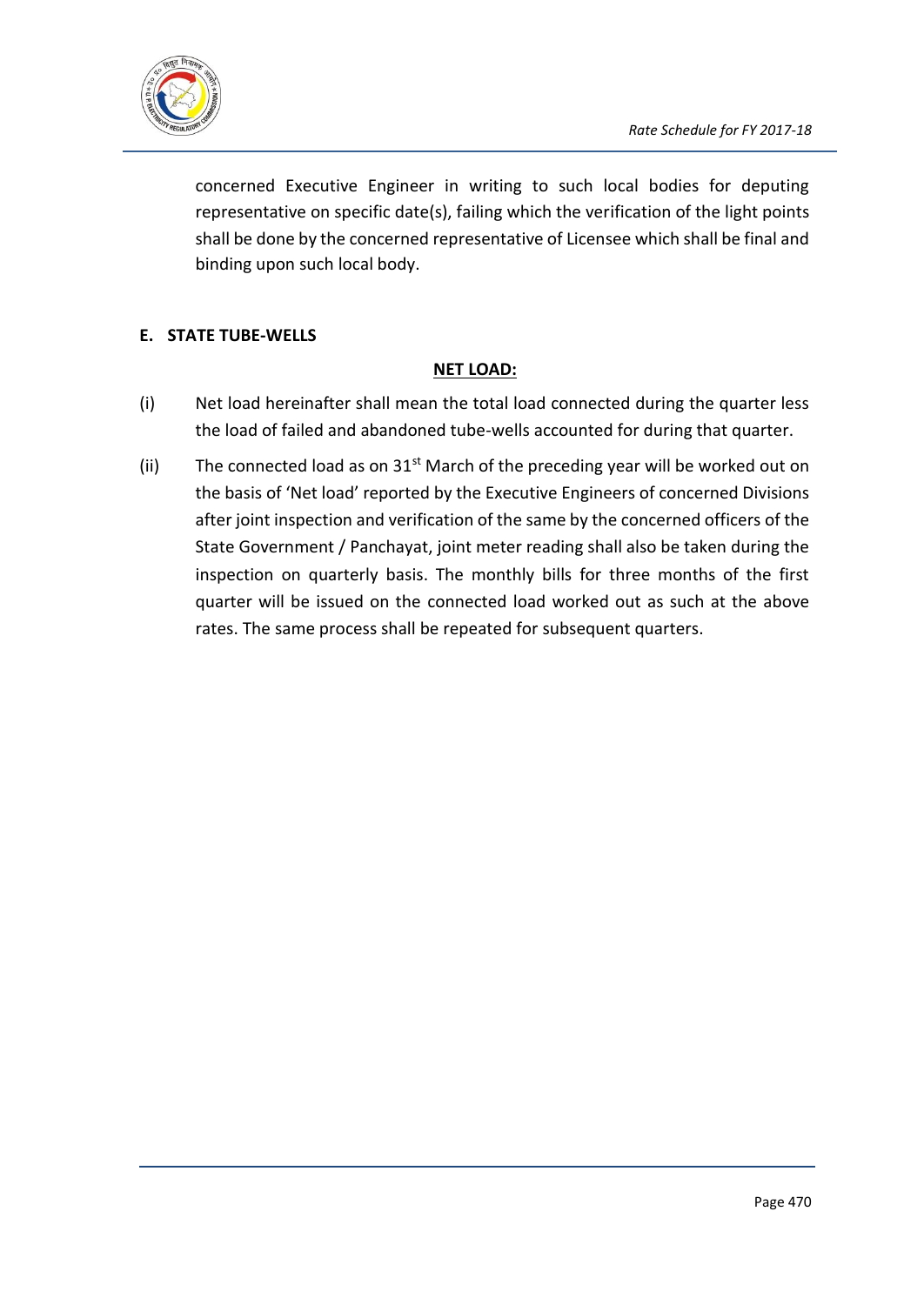

### F. **SCHEDULE OF MISCELLANEOUS CHARGES**

| SI. No. | <b>NATURE OF CHARGES</b>                                                           | <b>UNIT</b>    | RATES (₹) |
|---------|------------------------------------------------------------------------------------|----------------|-----------|
| 1.      | <b>Checking and Testing of Meters:</b>                                             |                |           |
|         |                                                                                    |                |           |
|         | a. Single Phase Meters                                                             | Per Meter      | 50.00     |
|         | b. Three Phase Meters                                                              | Per Meter      | 50.00     |
|         | Recording Type Watt-hour Meters / Prepaid<br>c.<br><b>Meters</b>                   | Per Meter      | 175.00    |
|         | d. Maximum Demand Indicator                                                        | Per Meter      | 350.00    |
|         | e. Tri-vector Meters                                                               | Per Meter      | 1000.00   |
|         | f. Ammeters and Volt Meters                                                        | Per Meter      | 50.00     |
|         | g. Special Meters / Net Meters                                                     | Per Meter      | 400.00    |
|         | h. Initial Testing of Meters                                                       | Per Meter      | Nil       |
|         |                                                                                    |                |           |
| 2.      | Disconnection and Reconnection of supply for any                                   |                |           |
|         | reason whatsoever (Disconnection & Reconnection                                    |                |           |
|         | to be separately treated as single job)                                            |                |           |
|         |                                                                                    | Per Job        | 1000.00   |
|         | a. Consumer having load above 100 BHP/75kW<br>b. Power consumers up to 100BHP/75kW | Per Job        | 500.00    |
|         | c. All other categories of consumers.                                              | Per Job        | 300.00    |
|         |                                                                                    |                |           |
|         |                                                                                    |                |           |
| 3.      | <b>Replacement of Meters:</b>                                                      |                |           |
|         |                                                                                    |                |           |
|         | a. By higher capacity Meter                                                        | Per Job        | 50.00     |
|         | b. Installation of Meter and its subsequent                                        | Per Job        | 75.00     |
|         | removal in case of Temporary Connections                                           |                |           |
|         | c. Changing of position of Meter Board at the                                      | Per Job        | 100.00    |
|         | consumer's request                                                                 |                |           |
| 4.      | Service of Wireman:                                                                |                |           |
|         |                                                                                    |                |           |
|         | a. Replacement of Fuse                                                             | Per Job        | 20.00     |
|         | b. Inserting and Removal of Fuse in respect of night                               | Per Job        | 25.00     |
|         | loads.                                                                             |                |           |
|         | c. Hiring of services by the consumer during                                       | wireman<br>Per | 60.00     |
|         | temporary supply or otherwise.                                                     | /day of 6 Hrs. |           |
|         |                                                                                    | Per Meter      |           |
|         |                                                                                    |                |           |
|         |                                                                                    |                | 100.00    |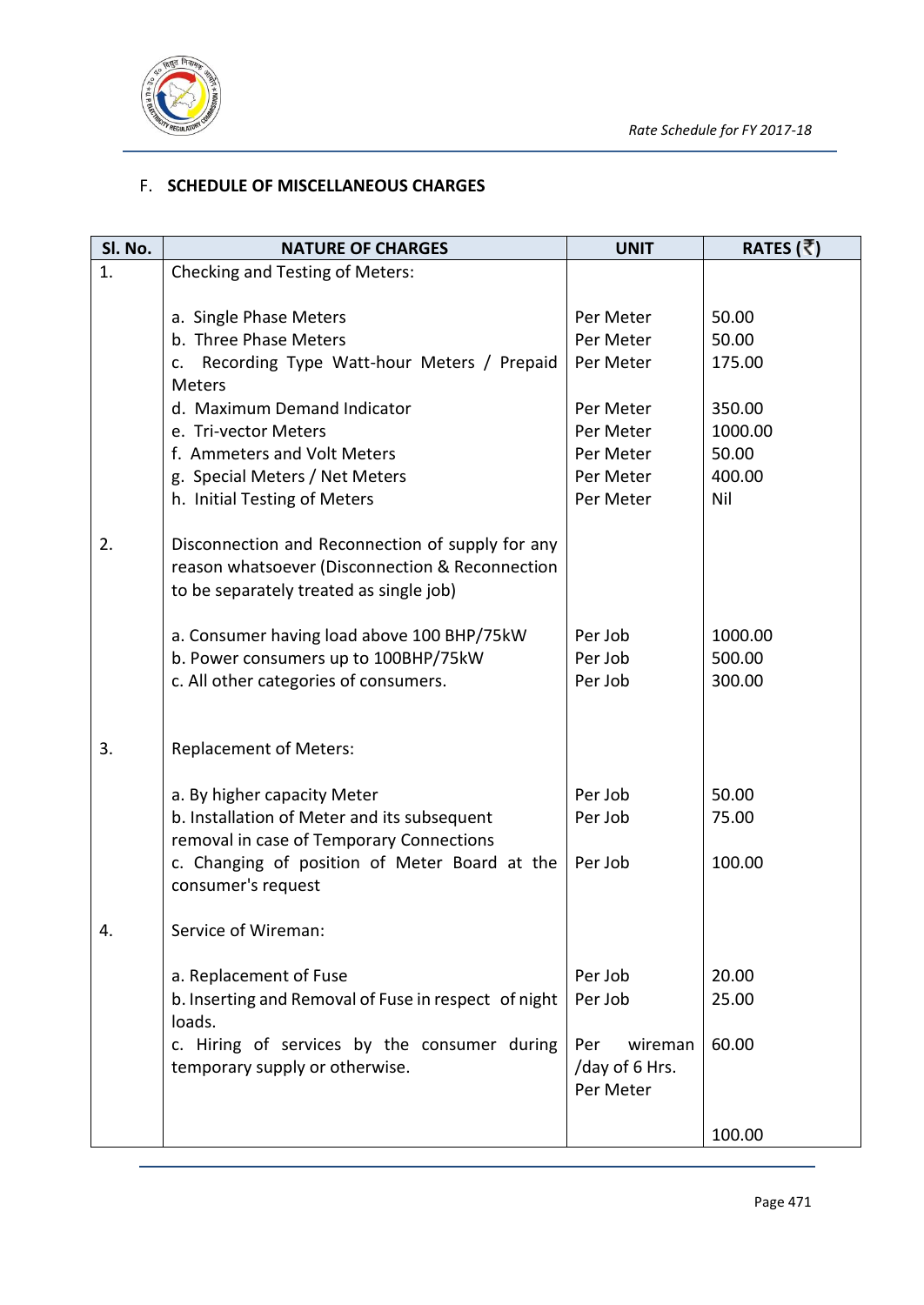

| SI. No. | <b>NATURE OF CHARGES</b>                                                                                                                            | <b>UNIT</b>        | RATES ( $\bar{z}$ ) |
|---------|-----------------------------------------------------------------------------------------------------------------------------------------------------|--------------------|---------------------|
| 5.      | Resealing of Meters on account of any reason in<br>addition to other charges payable in terms of other<br>provision of charging of penalties, etc.) |                    |                     |
| 6.      | Checking of Capacitors (other than initial checking)<br>on consumer's request:<br>a. At 400 V / 230 V<br>b. At 11 kV and above.                     | Per Job<br>Per Job | 100.00<br>200.00    |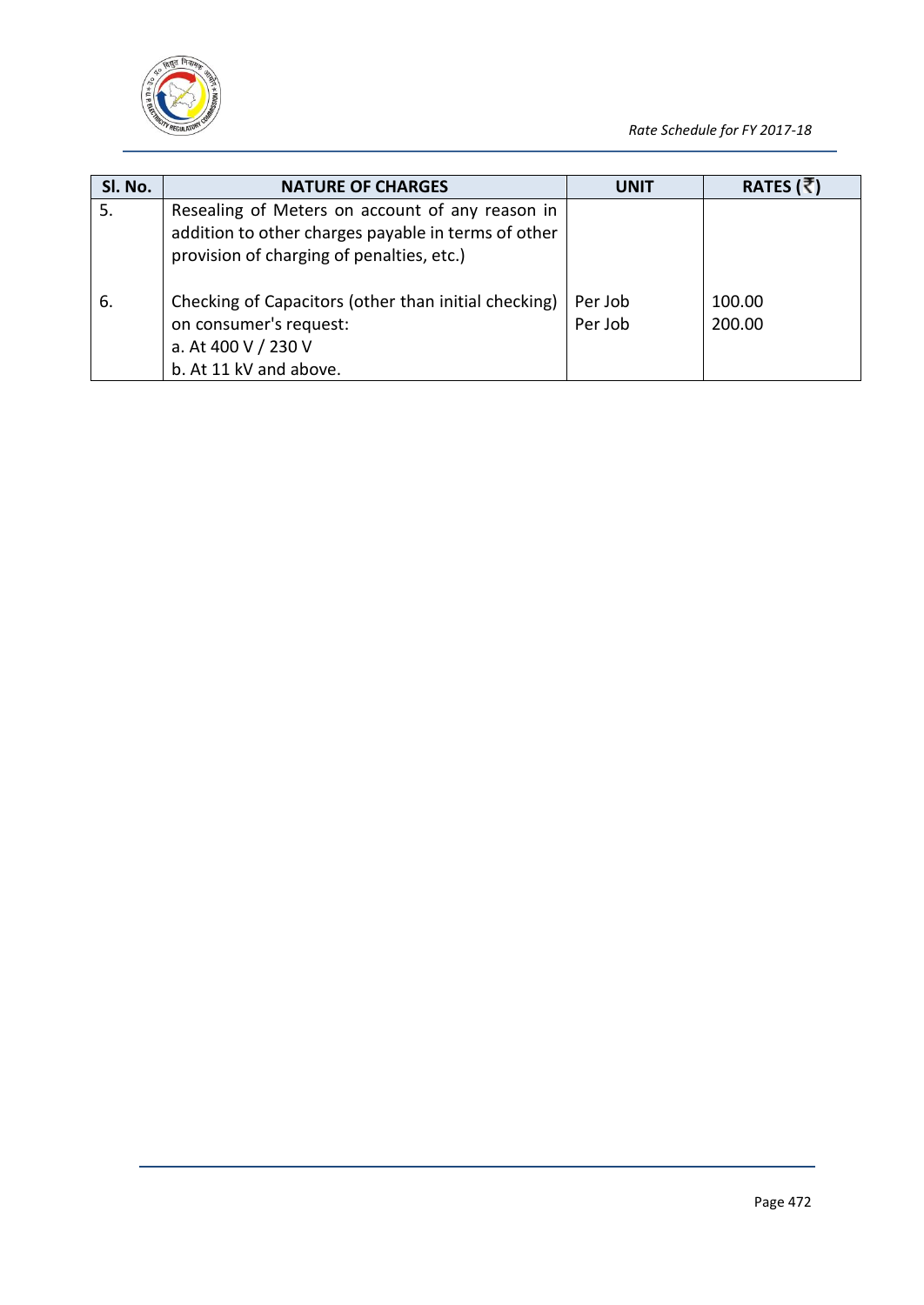

## G. **LIST OF POWER FACTOR APPARATUS**

## **FOR MOTORS:**

| SI. No. | <b>Rating of</b>        | <b>KVAR Rating of Capacitor</b> |                 |                 |                 |
|---------|-------------------------|---------------------------------|-----------------|-----------------|-----------------|
|         | <b>Individual Motor</b> | <b>750 RPM</b>                  | <b>1000 RPM</b> | <b>1500 RPM</b> | <b>3000 RPM</b> |
| 1.      | Up to 3 HP              | 1                               | 1               | 1               | 1               |
| 2.      | 5 HP                    | 2                               | $\overline{2}$  | 2               | 2               |
| 3.      | 7.5 HP                  | 3                               | 3               | 3               | 3               |
| 4.      | 10 HP                   | 4                               | 4               | 4               | 3               |
| 5.      | 15 HP                   | 6                               | 5               | 5               | 4               |
| 6.      | 20 HP                   | 8                               | 7               | 6               | 5               |
| 7.      | 25 HP                   | 9                               | 8               | 7               | 6               |
| 8.      | 30 HP                   | 10                              | 9               | 8               | 7               |
| 9.      | 40 HP                   | 13                              | 11              | 10              | 9               |
| 10.     | 50 HP                   | 15                              | 15              | 12              | 10              |
| 11.     | 60 HP                   | 20                              | 20              | 16              | 14              |
| 12.     | 75 HP                   | 24                              | 23              | 19              | 16              |
| 13.     | 100 HP                  | 30                              | 30              | 24              | 20              |
| 14.     | 125 HP                  | 39                              | 38              | 31              | 26              |
| 15.     | 150 HP                  | 45                              | 45              | 36              | 30              |
| 16.     | 200 HP                  | 60                              | 60              | 48              | 40              |

#### **FOR WELDING TRANSFORMERS:**

| SL.<br>No. | Name Plate Rating in KVA of Individual<br><b>Welding Transformer</b> | <b>Capacity of the Capacitors</b><br>(KVAR) |
|------------|----------------------------------------------------------------------|---------------------------------------------|
|            |                                                                      |                                             |
|            |                                                                      |                                             |
|            |                                                                      |                                             |
|            |                                                                      |                                             |
|            |                                                                      |                                             |
| 6          |                                                                      |                                             |
| 7          |                                                                      |                                             |
|            |                                                                      |                                             |